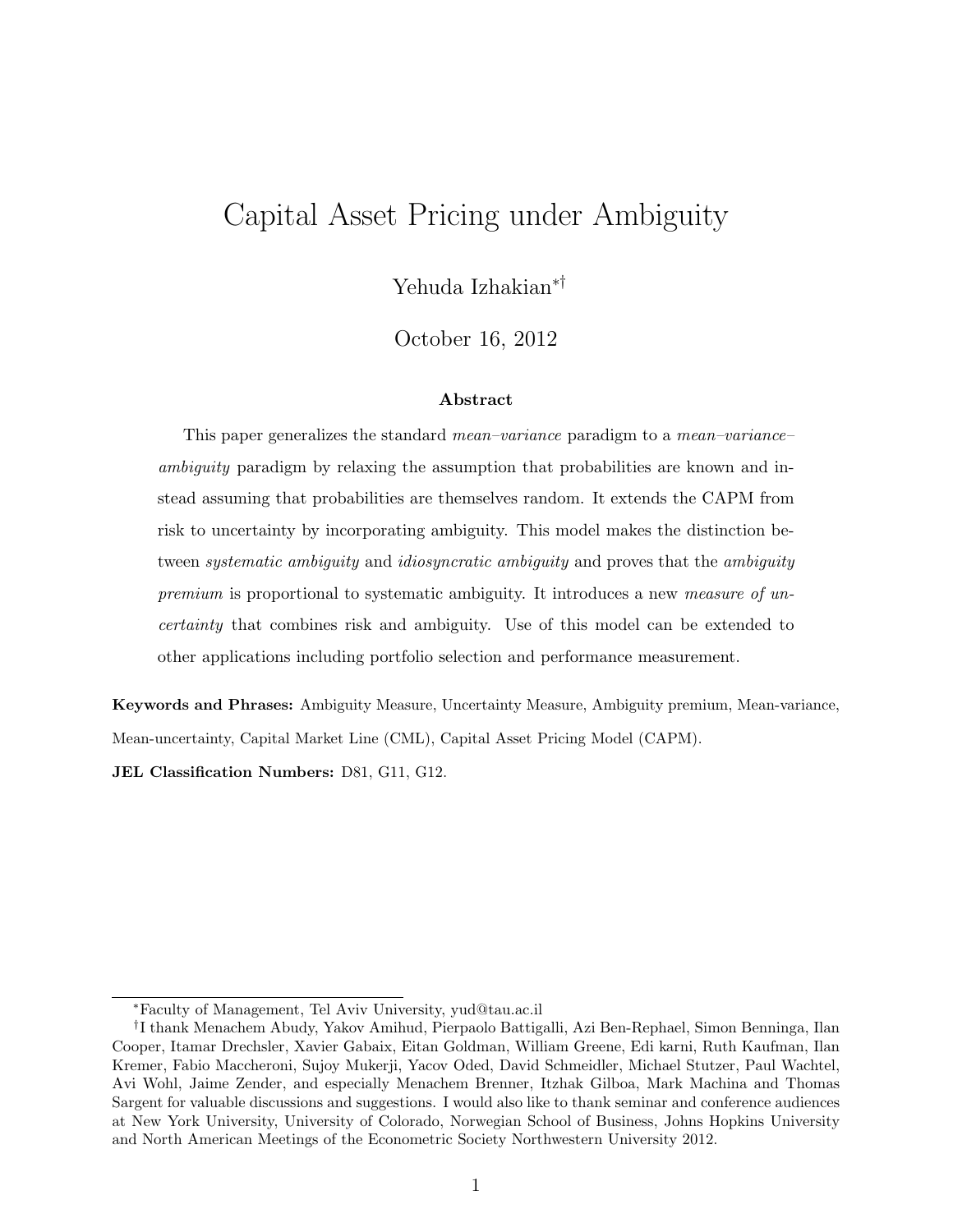### **Capital Asset Pricing under Ambiguity**

#### **I Introduction**

The assumption underlying modern portfolio theory, including asset pricing models, is that the probability distributions of returns are known such that there is a unique mean–variance space upon which preferences are imposed. In reality, probabilities are usually unknown and an additional premium is required to induce investors to bear *ambiguity* (*Knightian uncertainty*).<sup>1</sup> What is the nature of this premium? Is it related to the entire—systematic and idiosyncratic—ambiguity? Or is it related only to the systematic ambiguity? Can systematic ambiguity and idiosyncratic ambiguity be differentiated? The current paper is motivated by these questions.

This paper contributes to the existing literature in five ways. First, it generalizes the *mean–variance* paradigm to a *mean–uncertainty* paradigm, i.e., a *mean–variance–ambiguity* paradigm, where *uncertainty* is considered to be the aggregation of risk and ambiguity. Within this paradigm, it reestablishes the efficient frontier and the capital market line (CML) and introduces mean–uncertainty preferences. Second, the paper generalizes the classical CAPM to incorporate ambiguity while making the distinction between systematic and idiosyncratic ambiguity. It proves that investors are rewarded for systematic uncertainty (i.e., systematic risk and systematic ambiguity), but not for idiosyncratic uncertainty (i.e., idiosyncratic risk and idiosyncratic ambiguity). Third, the paper combines risk and ambiguity to introduce an objective, empirically applicable *measure of uncertainty*. Fourth, the paper introduces new performance measures by extending the *Treynor* and *Sharpe* ratios from risk to uncertainty. Fifth, for the first time, the paper proposes an empirically tractable asset pricing model under ambiguity.<sup>2</sup>

This paper focuses on the implications of ambiguity for asset pricing. To this end, it employs a model of decision making under ambiguity, called *expected utility with random*

<sup>1</sup>*Risk* is defined as a condition in which the event to be realized is *a-priori* unknown, but the odds of all possible events are perfectly known. *Ambiguity* refers to conditions in which not only is the event to be realized *a-priori* unknown, but the odds of events are also either not uniquely assigned or are unknown.

<sup>&</sup>lt;sup>2</sup>Other models allow only for calibration (e.g., Epstein and Schneider  $(2008)$ , Ju and Miao  $(2012)$  and Drechsler (2012)).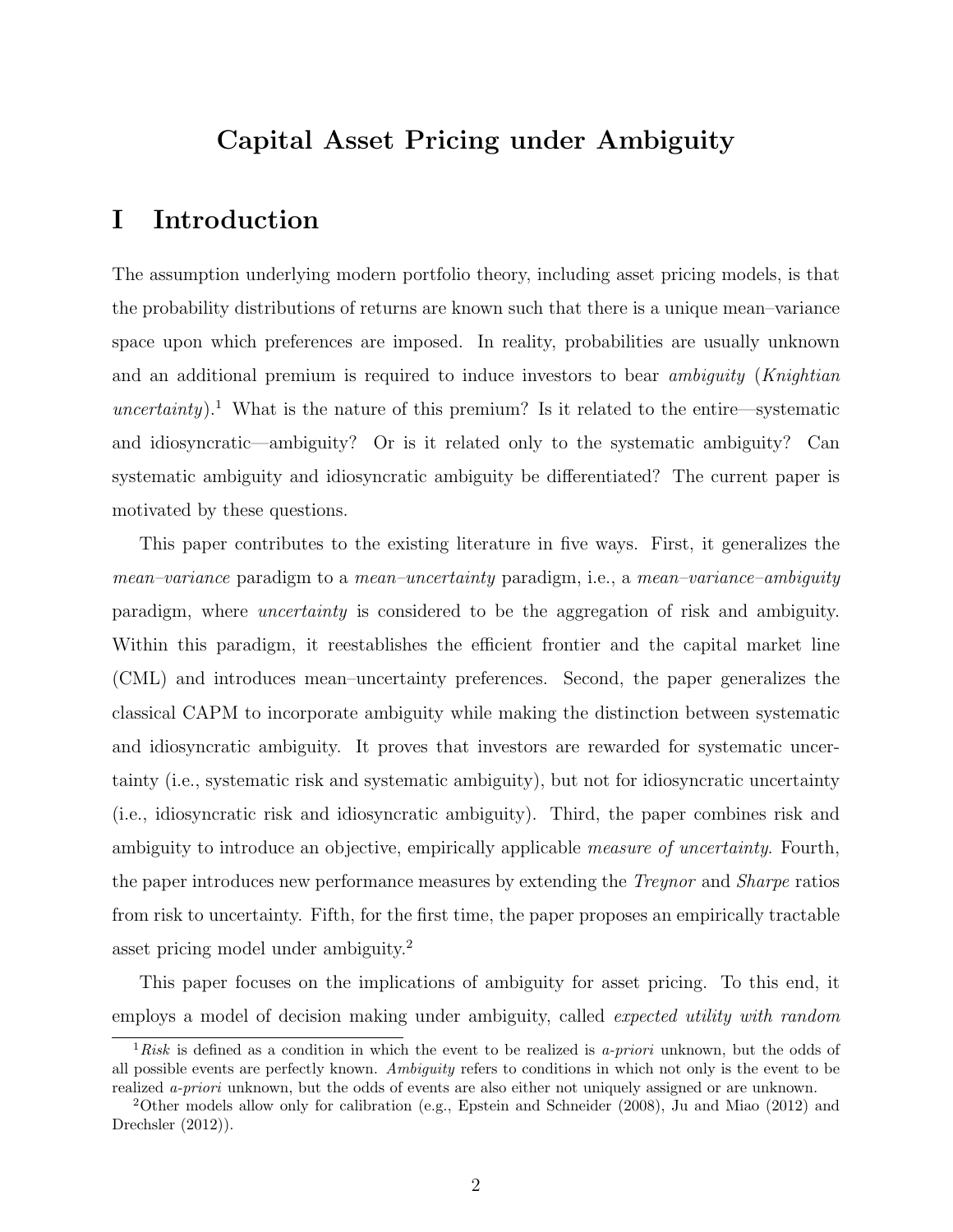*probabilities* (EURP). This model, proposed by Izhakian (2012a), is based on Schmeidler's (1989) *Choquet expected utility* and Tversky and Kahneman's (1992) *cumulative prospect theory*. The central concept of EURP is that not only are the returns on assets random but the probabilities of these returns are themselves also random. Its main advantage is that, as the degree of risk can be measured by the variance of outcomes, so too can the degree of ambiguity be measured by the variance of the probability of loss (or gain).<sup>3</sup> The measure of ambiguity derived by EURP is a centerpiece of the theoretical model introduced in this paper.

The reason that the EURP model is employed in this paper is that, unlike other models of decision making under ambiguity, EURP applies preferences concerning ambiguity directly to probabilities and not to expected utility (e.g, Klibanoff *et al.* (2005)) nor to certainty equivalents (e.g., Ju and Miao (2012)), which are subject to risk and preferences concerning risk. The novelty of EURP is that, by applying ambiguity and preferences concerning it solely to probabilities, it allows for separating risk from ambiguity and preferences from beliefs in a way that an applicable measure of ambiguity and a premium that is entirely attributed to ambiguity can be derived. Other models (e.g., Gilboa and Schmeidler (1989) and Klibanoff *et al.* (2005)) do not allow for such derivations.<sup>4</sup> Models of robustness (e.g., Hansen and Sargent (2001)) require the identification of a reference model, while EURP requires only the identification of a reference point, which is easier to obtain, especially in empirical studies. Moreover, except EURP we are not aware of any other model of decision making under ambiguity that has been empirically tested rather than by calibrating the model to the data or by using proxies for ambiguity (e.g., dispersion of analysts forecasts).

The neoclassical finance literature dealing with capital asset pricing assumes away ambiguity and focuses on the risk–return relationship in the mean–variance paradigm. The ability of asset pricing models, including the widely used CAPM (e.g., Sharpe (1964)), to portray a full realistic image of uncertainty has been challenged over the years. The present paper attempts to deal with this challenge by introducing the idea that the probability distributions

<sup>3</sup>Measuring risk by the variance of outcomes is admissible under some conditions; the same is true for measuring ambiguity by the variance of probabilities (see Izhakian (2012a)).

<sup>4</sup>For example, based on Klibanoff *et al.* (2005), Maccheroni *et al.* (2010) propose an ambiguity premium; this premium, however, is also a function of risk aversion and, it ignores the ambiguity regarding all the moments of the probability distribution which are greater than one (i.e., variance skewness and kurtosis).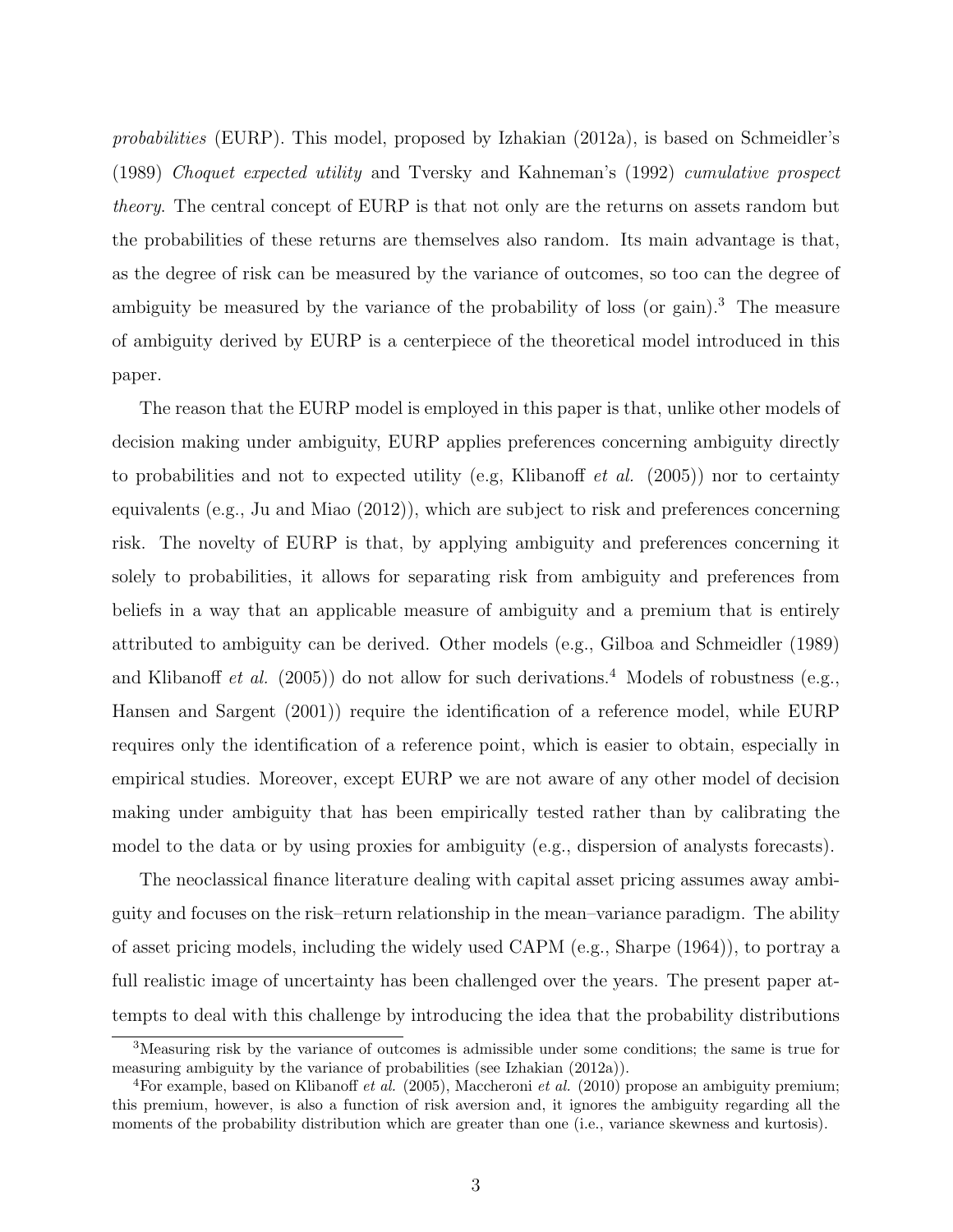of returns are random. Particularly, it assumes that the moments (i.e., mean and variance) of normally distributed returns are unknown and random. That is, investors have a prior over probability distributions. As investors are assumed to be ambiguity averse, they don't compound probability distributions (beliefs) with this prior while assessing expected utility. Expected utility is therefore negatively affected by both risk and ambiguity (uncertainty). To measure uncertainty, this paper introduces a new measure that combines risk, derived from beliefs regarding outcomes, with ambiguity, derived from beliefs regarding probabilities. Based on this consolidated measure, the mean-variance paradigm is then generalized to mean-uncertainty.

Using the newly proposed mean-uncertainty paradigm, the paper derives an asset pricing model, referred to as *capital asset pricing model under ambiguity* (ACAPM). This model makes the distinction between *systematic ambiguity*, dominated by economy-wide shocks, and *idiosyncratic ambiguity*, dominated by firm-specific shocks.<sup>5</sup> Since, in ACAPM, risk and ambiguity might be inversely related (see Izhakain (2012c)) the systematic risk and the systematic ambiguity are optimal and not necessarily minimal for a given expected return. Their aggregation to *systematic uncertainty*, however, is the minimal possible degree of uncertainty for a given level of expected return.

The ACAPM asserts that the expected return on an asset depends upon the correlation of its probability of loss with the probability of loss on the market portfolio (market ambiguity) and not on the ambiguity associated with its own probability fluctuations (asset ambiguity). In this model the entire ambiguity of an asset is not the relevant determinant of its expected return, but only its systematic component. Formally, the ambiguity premium is modeled by a *beta ambiguity*, separately from the conventional *beta risk*. A special case of the ACAPM is when probabilities are known, in which beta ambiguity is zero and the model collapses to the classical CAPM.

Decomposing risk and ambiguity into systematic and idiosyncratic components allows for incorporating ambiguity into the *Sharpe ratio* and the *Treynor ratio*, which are commonly used for evaluating portfolio performance. The Sharpe ratio evaluates the premium per unit of total risk (systematic and idiosyncratic) borne by an asset, while the Treynor ratio

<sup>&</sup>lt;sup>5</sup>The classical CAPM makes the distinction between *systematic risk*, for which investors are rewarded via a higher rate of return, and *idiosyncratic risk*, which is not accompanied by an additional reward.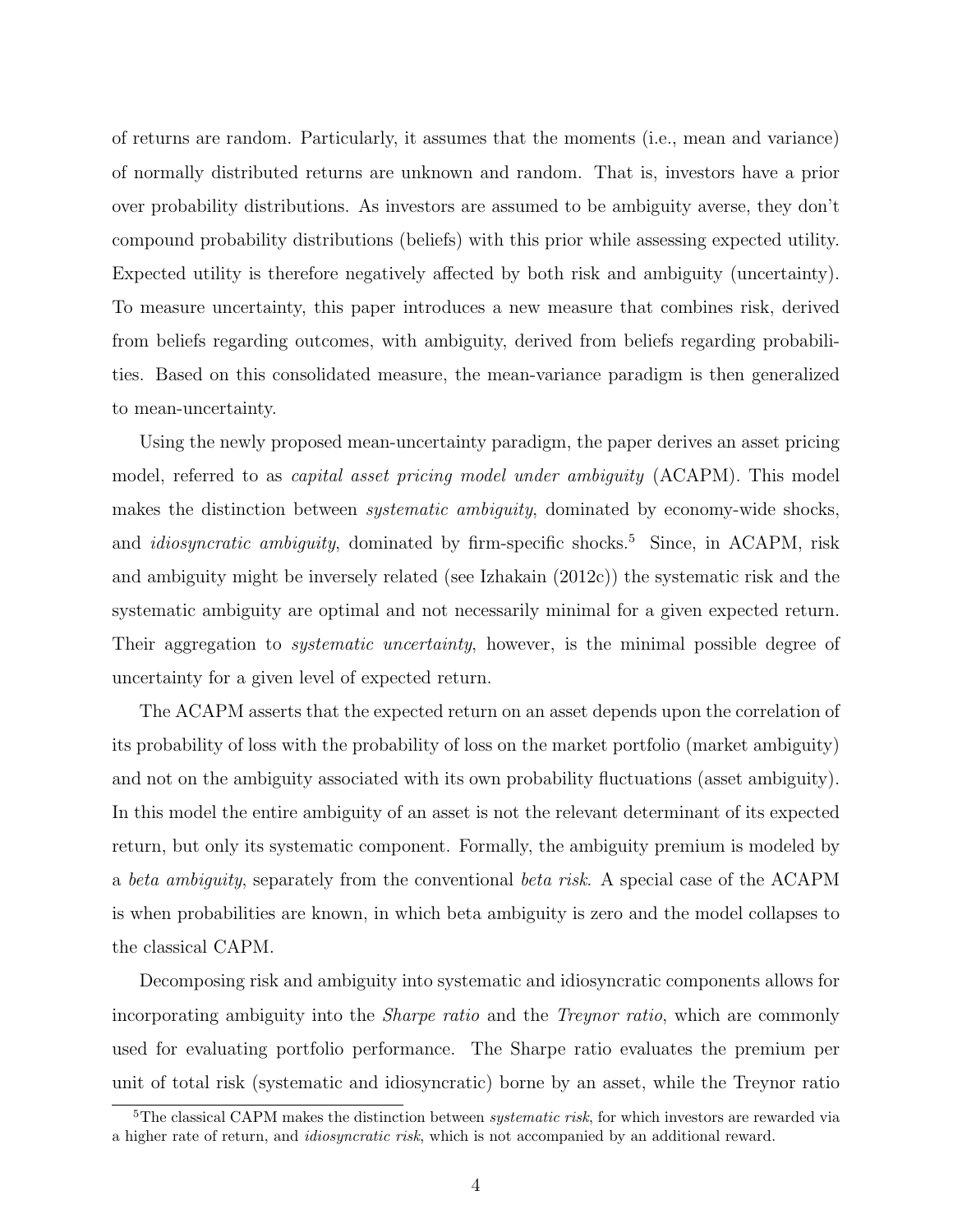evaluates the premium per unit of systematic risk. Our extended performance measures evaluate the premium per unit of total uncertainty borne and the premium per unit of systematic uncertainty borne.

The theoretical model introduced in this paper paves the way for further research, especially empirical, into the risk–ambiguity–return relationship. The ACAPM has been tested empirically by Brenner and Izhakian (2012) who study the cross-sectional impact of ambiguity on capital asset return. They find that systematic ambiguity has a significant positive effect on firm-specific expected return.

The rest of the paper is organized as follows. Section II reviews the related literature. For context, Section III reviews the main principles of EURP. Section IV extends the classical mean–standard-deviation space to mean–standard-deviation–ambiguity and forms preferences in this space. Section V establishes the efficient frontier and the CML in mean– uncertainty settings. Section VI generalizes the CAPM to incorporate ambiguity and discusses the implications of the components of ambiguity for capital asset pricing. Section VII discusses the security market line (SML) and performance measures. Section VIII discusses the empirical implications of ambiguity for capital asset pricing. Section IX concludes.

#### **II Related literature**

The implications of ambiguity for asset pricing have been studied mainly in the context of the equity premium. Cao *et al.* (2005), Nau (2006) and Izhakian and Benninga (2011), for example, focus on decomposing the equity premium into two components: risk premium and ambiguity premium.<sup>6</sup> Unlike these papers, which consider the ambiguity premium of an asset independently of the ambiguity of other assets in the market, the current paper studies the nature of asset ambiguity relative to market ambiguity.

Several extensions of the mean–variance approach to incorporate ambiguity have been

 $6Dow$  and Werlang (1992), Easley and O'Hara (2009) and Ui (2011) attribute limited market participation to ambiguity aversion and study its impact on the equity premium. Uppal and Wang (2003), Maenhout (2004), Taboga (2005) and Gollier (2011), for example, study issues of optimal portfolio selection under ambiguity. Leippold *et al.* (2008), Gagliardini *et al.* (2009) and Ju and Miao (2012), for example, tie ambiguity to puzzling financial phenomena such as the equity premium puzzle, the risk-free rate puzzle and the excess volatility puzzle. Epstein and Schneider (2008) tie ambiguity to the information quality of fundamentals, and Drechsler (2012) ties it to the volatility risk premium.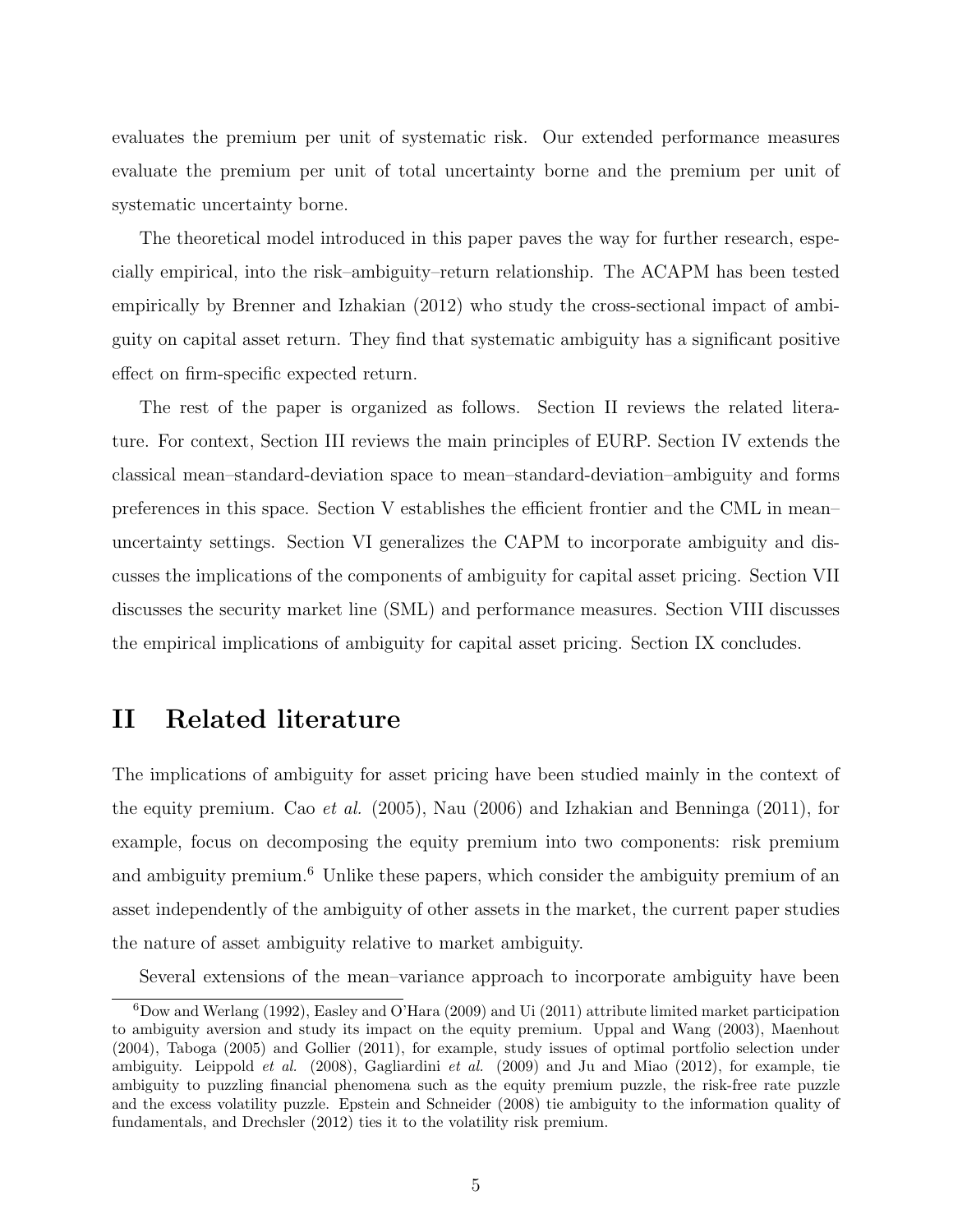suggested in the literature. Pflug and Wozabal (2007) add ambiguity to mean–variance preferences by applying the max-min approach of Gilboa and Schmeidler (1989) to a confidence set of probability distributions. Boyle *et al.* (2011) assume a mean–variance space with known variances and unknown means. The paradigm of the current paper is broader—it assumes that both mean and variance are unknown. An unknown variance plays an important role in ambiguity, especially where an asset portfolio is concerned. The importance of random variance is stressed by Bollerslev *et al.* (1988), who show that conditional covariances are quite variable over time and are a significant determinant of time-varying risk premia.

In a related study, Kogan and Wang (2003) propose a CAPM under ambiguity with an unknown mean and a known variance. Their model is based on assessing ambiguity as reflected in investor's preferences. The ACAPM employs an objective measure of ambiguity which is independent of preferences. This measure allows the ACAPM to separate ambiguity from risk and to isolate systematic ambiguity. There are three advantages of ACAPM over Kogan and Wang (2003). ACAPM accounts for random variance, which is an important component of ambiguity. ACAPM makes the distinction between preferences and beliefs and preserves Tobin's (1958) *separation theorem*. ACAPM can be easily employed for empirical studies, whereas it is more difficult with Kogan and Wang (2003) because a reference model must be identified.

Another related study, Maccheroni *et al.* (2010), defines the ambiguity premium, referred to as *alpha*, by the residual between expected return and the risk premium reward for systematic risk. In fact, the literature attributes this residual also to idiosyncratic risk.<sup>7</sup> In an earlier study, Epstein and Schneider (2008) show that the ambiguity premium depends on the idiosyncratic risk in fundamentals, which is practically equivalent to the alpha proposed by Maccheroni *et al.* (2010).<sup>8</sup> These models do not make the distinction between ambiguity and idiosyncratic risk. Therefore, they may not be suitable for empirical studies of the impact of ambiguity on asset return. The ACAPM provides a closed-form solution for the *beta ambiguity*, which measures the systematic ambiguity associated with an asset relative to market ambiguity. This beta, which has been tested empirically (Brenner and

<sup>&</sup>lt;sup>7</sup>It can be shown that in Maccheroni *et al.* (2010) and Izhakian and Benninga (2011), which are based on Klibanoff *et al.'s* (2005) *smooth model of ambiguity*, that (counterintuitively) increasing risk aversion reduces the ambiguity premium and sometimes also reduces the equity premium.

<sup>8</sup>Epstein and Schneider's (2008) model is based on Gilboa and Schmeidler's (1989) *max-min* model.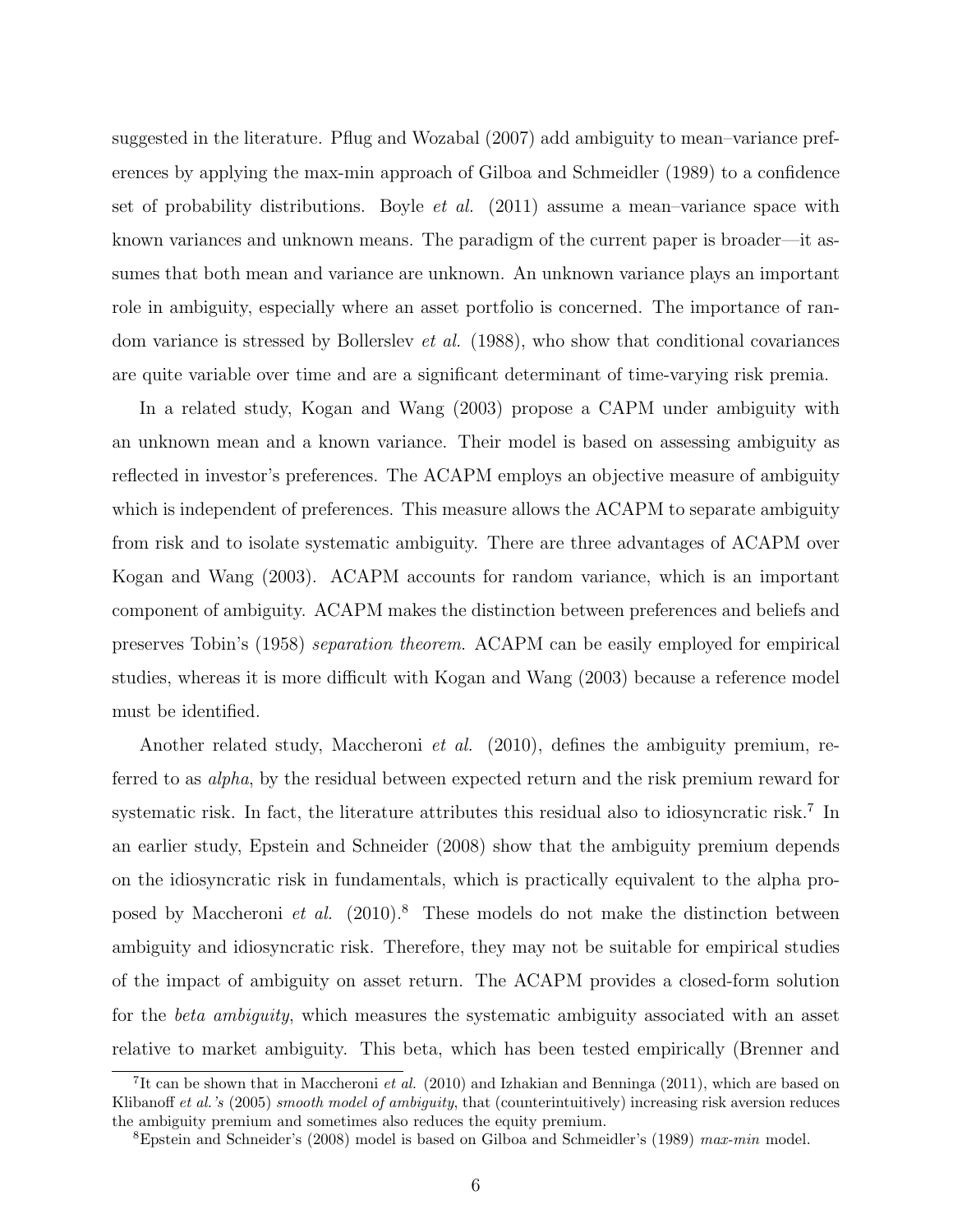Izhakian (2012)), has a significant positive impact on expected return in the stock markets.<sup>9</sup>

Chen and Epstein (2002) generalize the consumption CAPM by building dynamic recursive multiple priors max-min preferences. Maccheroni, *et al.* (2009) use *variational preferences* to derive a version of the CAPM that under monotone mean–variance preferences can be generalized to incorporate ambiguity. In these models an asset's beta is derived by the covariance between its return and the pricing kernel, which makes no distinction between risk and ambiguity. Unlike these models, the ACAPM achieves a complete separation between risk and ambiguity and attains a well-defined beta ambiguity entirely separated from risk.

It is important to emphasize that ACAPM is different than all previous models mentioned above in several regards: (*i*) It assumes that both mean and variance are ambiguous, not just the mean (e.g., Kogan and Wang (2003) and Maccheroni *et al.* (2010)). (*ii*) It constructs an ambiguity premium that does not depend on risk and risk preferences (e.g., Maccheroni *et al.* (2010) and Izhakian and Benninga (2011)). (*iii*) It generalizes the classical CAPM to show that the ambiguity premium on an asset is proportional to comovement of the asset and market ambiguities; whereas in other models, the ambiguity premium is attributed only to the asset's own ambiguity and does not consider the relationship between asset ambiguity and market ambiguity. (*iv*) It makes the distinction between systematic and idiosyncratic ambiguity and proves that investors are rewarded only for the systematic component. (*v*) It has been proven to be empirically tractable (e.g., Brenner and Izhakian (2012)).

Beta ambiguity is also related to Merton (1973) who introduces a dynamic version of the CAPM and shows that the expected returns on risky assets may differ from the risk-free rate even when these assets do not have systematic risk.<sup>10</sup> He attributes this difference to shifts in the investment opportunity set correlated with a *zero-beta portfolio*. The ACAPM suggests an alternative explanation; it attributes the difference between the expected return on a zerobeta portfolio and the risk-free rate to the presence of ambiguity. In particular, it suggests that this additional expected return is proportional to beta ambiguity. Beta ambiguity is fundamentally different from the additional betas in Merton's (1973) model, which form the

<sup>&</sup>lt;sup>9</sup>In fact, the current paper fully addresses the challenge that Maccheroni *et al.* (2010) poses: "The natural direction of development of this project is therefore the derivation of a robust CAPM, corresponding to robust Mean-Variance preferences, and its calibration."

<sup>&</sup>lt;sup>10</sup>Other studies extend the CAPM by incorporating various risk factors (e.g., liquidity risk (Acharya and Pedersen (2005) and Liu (2006)) and long-run risks in aggregate consumption (Ai and Kiku (2012))).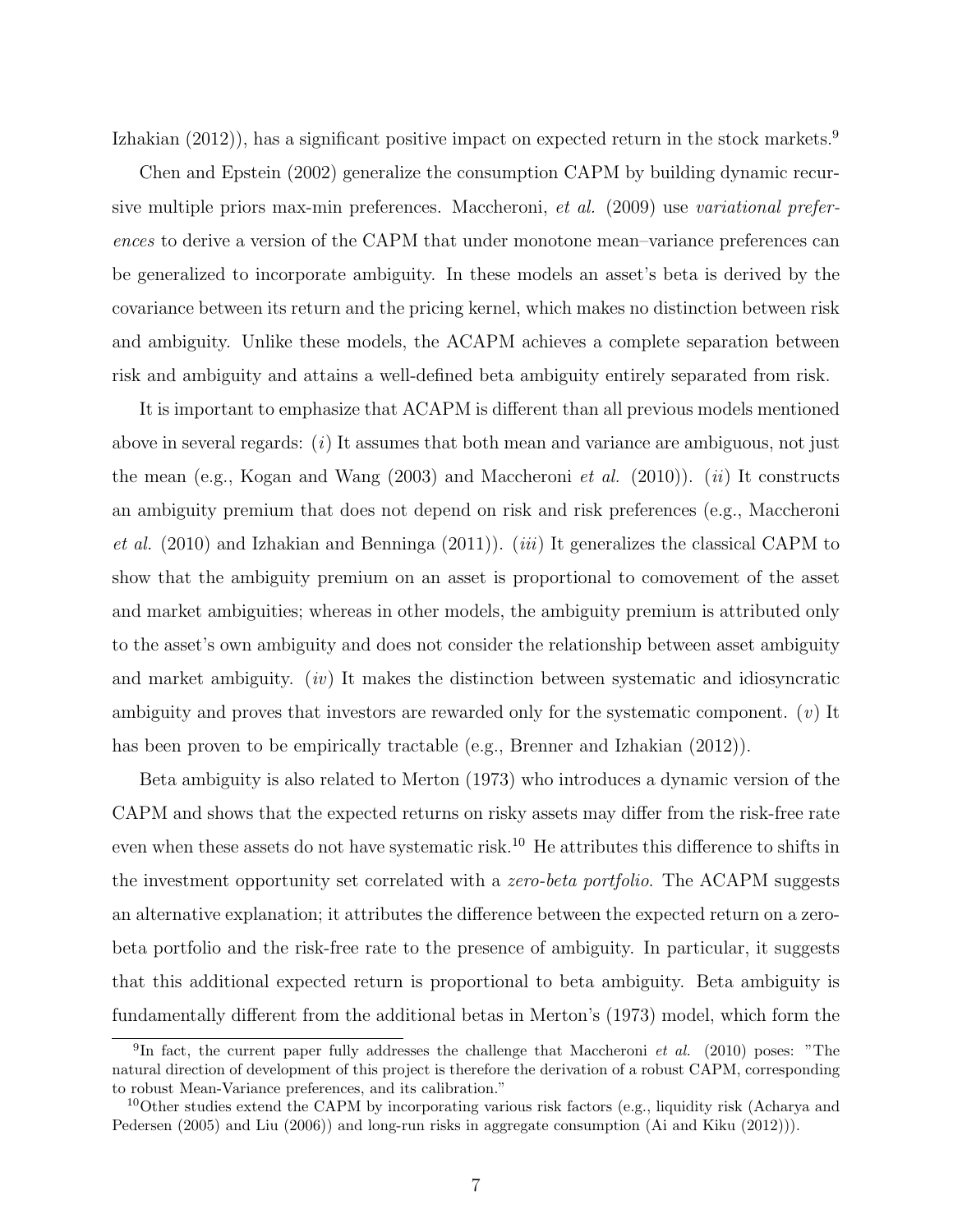unobservable shifts in investment opportunities. The betas in Merton's model are derived from the correlation between the state variables, dominating the instantaneous investment opportunities, and a non-tangency hedging portfolio. Beta ambiguity in the ACAPM is derived from the correlation between the probability of loss on an asset and the probability of loss on the market portfolio. Therefore, additional hedging portfolios are not needed as implied by Merton's three-fund theorem.

## **III The model of ambiguity**

The model of decision making under ambiguity, called *expected utility with random probabilities* (EURP), with its ambiguity measure provide the theoretical underpinning of this paper. EURP, proposed by Izhakian (2012a), is based on Schmeidler's (1989) *Choquet expected utility* and adds *reference-dependent beliefs*. Like Tversky and Kahneman's (1992) *cumulative prospect theory*, it assumes that investors have a *reference point* relative to which outcomes are classified as a loss or as a gain.<sup>11</sup> Consequences lower than the reference point are considered a loss, and consequences higher than the reference point are considered a gain.<sup>12</sup> The cumulative probability of loss events plays an important role in measuring the degree of ambiguity.

EURP assumes two tiers of uncertainty, one with respect to outcomes and the other with respect to the probabilities of these outcomes, where each tier of uncertainty is modeled by a separate state space. This structure introduces a complete distinction of risk from ambiguity with regard to both beliefs and preferences. The degree of risk and investors' attitudes toward it are then measured with respect to one space, while ambiguity and investors' attitudes toward it are measured with respect to the second space.

Let  $(\Omega, \mathcal{F}, P)$  be a probability space, where  $P \in \mathbb{P}$  is a random probability measure, and the set of probability measures  $\mathbb P$  is closed and convex.  $\mathbb P$  is equipped with a Borel probability measure, denoted  $\chi$ , with a bounded support. Given a random variable,  $X : \Omega \to \mathbb{R}$ , its *random mean*,  $E_P(X)$ , and *random variance*,  $Var_P(X)$ , are denoted by the Greek letters  $\mu$ 

<sup>&</sup>lt;sup>11</sup>Unlike cumulative prospect theory, EURP does not assume different attitudes toward risk for losses and for gains (e.g. loss aversion).

 $12$ Previous literature focuses on the implication of losses and gains for preferences (see, for example Barberis and Huang (2001) and Hirshleifer (2001)), while ACAPM focuses on beliefs.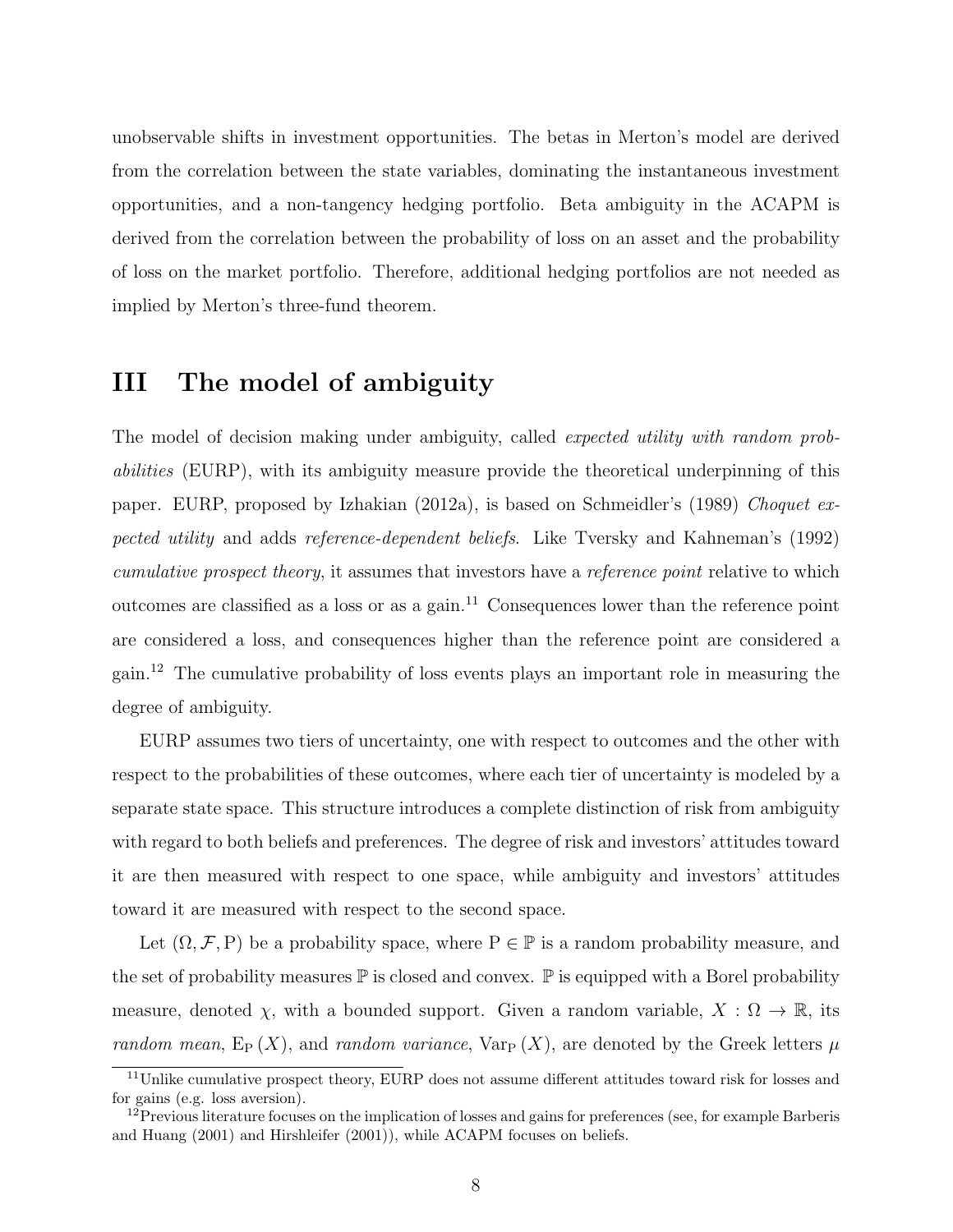and  $\sigma^2$ , respectively. Similarly, the *random covariance* between two random variables *X* and *Y*,  $E_P(X - E_P(X))(Y - E_P(Y))$ , is denoted  $\sigma_{X,Y}$ .

The *expectation*,  $E[X]$ , and the *variance*,  $Var[X]$ , of X are computed using expected probabilities. That is, a double expectation with respect to the first-order random probability distribution, P, of *X* and the second-order probabilities  $\chi$ :

$$
E[X] = \int_{\mathbb{P}} \left( \int_{\Omega} X(\omega) dP(\omega) \right) d\chi(P)
$$
 (1)

and

$$
\text{Var}\left[X\right] = \int_{\mathbb{P}} \left( \int_{\Omega} \left(X\left(\omega\right) - \mathbb{E}\left[X\right]\right)^2 d\mathcal{P}\left(\omega\right) \right) d\chi\left(\mathcal{P}\right),\tag{2}
$$

where  $\omega \in \Omega$ . Similarly, the covariance between two random variables *X* and *Y* is given by

$$
Cov [X, Y] = \int_{\mathbb{P}} \left( \int_{\Omega} \left( X (\omega) - \mathbb{E} [X] \right) \left( Y (\omega) - \mathbb{E} [Y] \right) dP (\omega) \right) d\chi \left( P \right).
$$
 (3)

The main idea of EURP is that the probabilities of outcomes are random; thus, as the degree of risk can be measured by the variance of outcomes, the degree of ambiguity can be measured by the variance of probabilities. Let  $P_L$  and  $P_G$  be the random probabilities of loss and gain, respectively. Their expectations,  $E[P_L]$  and  $E[P_G]$ , taken with respect to the second-order probability distribution  $\chi$ , are

$$
E[P_L] = \int_{\mathbb{P}} P(X < k) \, d\chi(P) \qquad \text{and} \qquad E[P_G] = \int_{\mathbb{P}} P(X > k) \, d\chi(P), \qquad (4)
$$

where *k* is the *reference point* distinguishing losses from gains. The *measure of ambiguity*

$$
\mathcal{V}^2\left[X\right] = 4\text{Var}\left[\mathcal{P}_L\right] = 4\text{Var}\left[\mathcal{P}_G\right] \tag{5}
$$

is four times the variance of the probability of loss or four times the variance of the probability of gain, taken with respect to  $\chi$ <sup>13</sup> This measure,  $\mathcal{O}^2 \in [0,1]$ , attains its minimal value, 0, when probabilities are known, and its maximal value, 1, only in the extreme case of a binomial distribution with random probabilities that can take the values 0 or 1 with equal likelihood.

To illustrate the concept of ambiguity in EURP, consider the following binomial example of an asset with two possible future returns: *d* = *−*10% and *u* = 20%. Assume for the

<sup>&</sup>lt;sup>13</sup>This measure is admissible for symmetric probability distributions that satisfy stochastic dominance with respect to ambiguity (see, Izhakian (2012a)).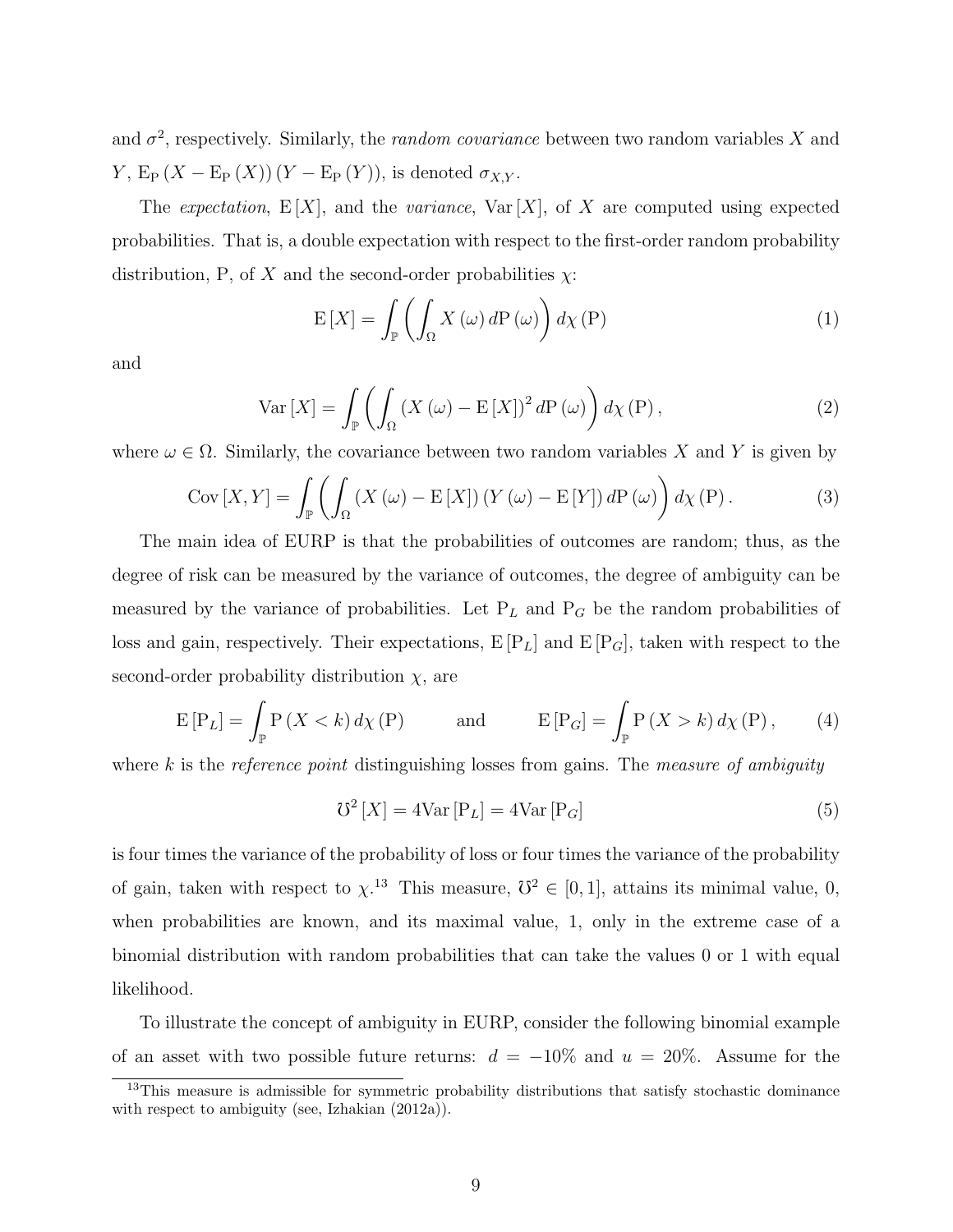moment that the probabilities of *d* and *u* are known, say  $P(d) = P(u) = 0.5$ . The expected return is thus 5%, and the standard deviation of return (measuring the degree of risk) is 15%. In this case, since the probabilities are precisely known, ambiguity is not present  $(\mathcal{O} = 0)$  and investors face only risk. Assume now that the probabilities of *d* and *u* can be either  $P(d) = 0.4$  and  $P(u) = 0.6$  or alternatively  $P(d) = 0.6$  and  $P(u) = 0.4$ , where these two alternative distributions are equally likely. Investors now face not only risk but also ambiguity. Assuming that negative returns are considered a loss, the degree of ambiguity, measured by twice the standard deviation of the probability of loss, is  $\mathcal{U} = 0.2$ . Notice that the degree of risk, computed using the expected probabilities  $E[P_d] = E[P_u] = 0.5$ , has not changed.

Preferences are the primitives of the decision-making model we employ to form expected utility. Aversion to ambiguity is exhibited when an investor prefers the expectation of the random probability of each outcome over the random probability itself. These preferences concerning ambiguity are modeled by a strictly-increasing, continuous and twicedifferentiable function Γ : [0*,* 1] *→* R, called the *outlook function*. Ambiguity aversion takes the form of a concave Γ, while ambiguity loving takes the form of a convex Γ, and ambiguity neutrality the form of a linear Γ. Preferences concerning risk are modeled by a strictly-increasing, continuous and twice-differentiable *utility function*  $U : \mathbb{R} \to \mathbb{R}$ , which is normalized to  $U(k) = 0$ . As usual, risk aversion takes the form of a concave U, risk loving the form of a convex U, and risk neutrality the form of a linear U.

As a consequence of the nonlinear ways in which individuals may interpret random probabilities, perceived probabilities are nonadditive. Ambiguity aversion results in a subadditive probability measure, while ambiguity loving results in a superadditive measure.<sup>14</sup> Formally, in this framework, the expected utility takes the form

$$
V(X) = -\int_{-\infty}^{k} \Gamma^{-1} \left( \int_{\mathbb{P}} \Gamma \left( P \left( U \left( X \right) < z \right) \right) d\chi \left( P \right) \right) dz + \int_{k}^{\infty} \Gamma^{-1} \left( \int_{\mathbb{P}} \Gamma \left( P \left( U \left( X \right) > z \right) \right) d\chi \left( P \right) \right) dz, \tag{6}
$$

where  $X$  is the outcome of an investment (future wealth). The function  $V$ , proposed by Izhakian (2012a), is based on the functional representation of Wakker (2010) and Kothiyal

<sup>14</sup>Nonadditivity means that probabilities do not necessarily add up to 1.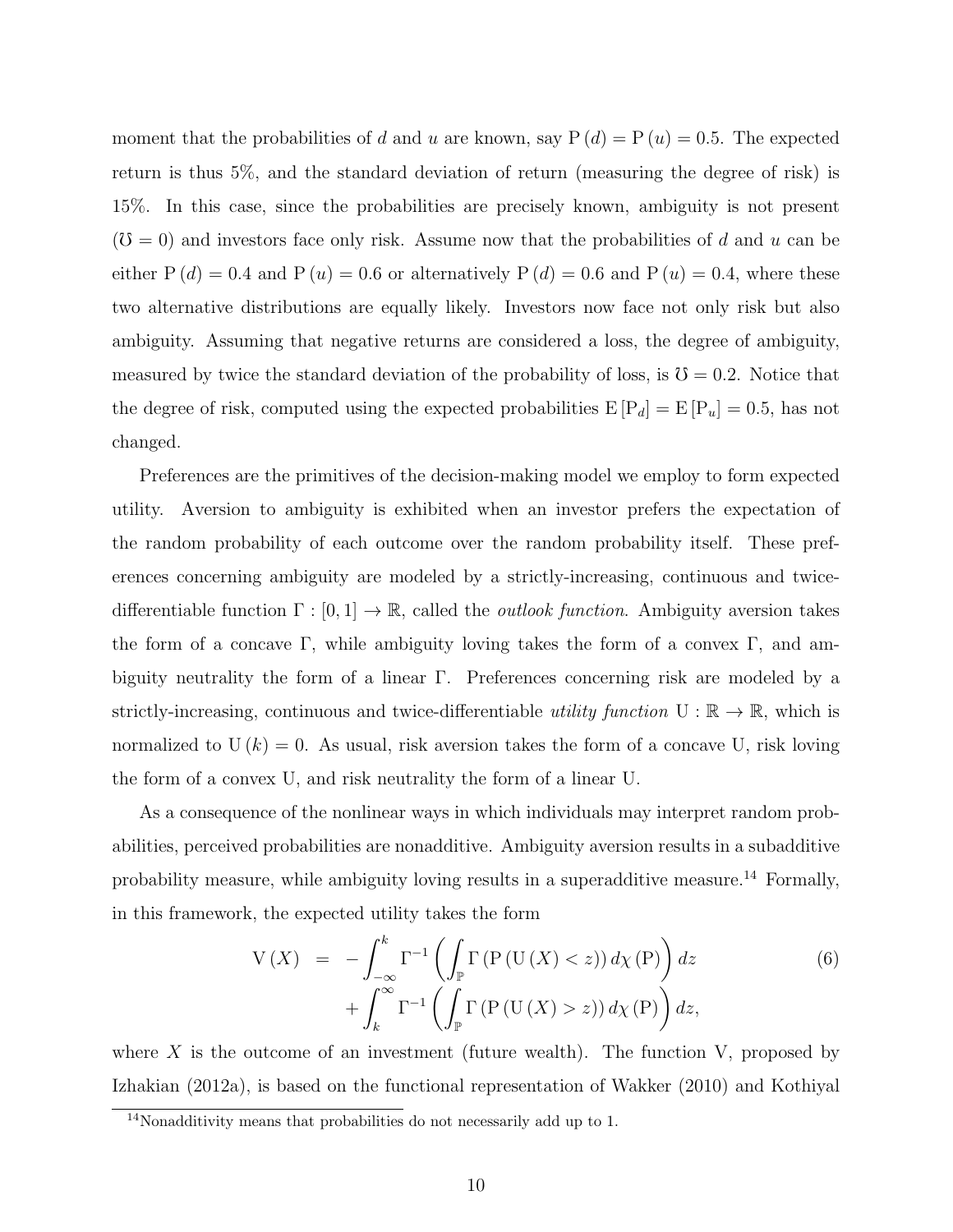*et al.* (2011). This function applies a two-sided Choquet integration to gains and to losses, relative to a reference point. Note that when investors are ambiguity neutral, i.e.,  $\Gamma$  is linear, Equation (6) collapses to the conventional expected utility.

In asset pricing ambiguity and aversion to it imply a premium, called the *ambiguity premium*, in addition to the conventional *risk premium*. While *risk premium* is the premium that investors are willing to pay for exchanging a risky asset for its expected outcome, the *ambiguity premium* is the premium that investors are willing to pay for exchanging an ambiguous asset for a risky but non-ambiguous asset that has an identical expected outcome. The *uncertainty premium* is the total premium that investors are willing to pay for exchanging an ambiguous asset for its expected outcome, i.e., the accumulation of the risk premium and the ambiguity premium.

#### **IV The mean–variance–ambiguity paradigm**

This section generalizes the mean–variance paradigm to mean–varance–ambiguity and analyzes the tradeoff between expected return, risk and ambiguity. Underpinned by EURP, it relaxes the standard assumption of modern portfolio theory (MPT) that probabilities of return are known and assumes instead that these probabilities are random.

MPT, introduced by Markowitz (1952, 1959) and Tobin (1958), asserts that a rational investor in an efficient market assembles an asset portfolio that maximizes expected return for a given risk, measured by the variance of return. To allow preferences to be of the mean–variance type and risk to be measured by the variance of return, MPT usually assumes that returns are normally distributed, so that probability distributions are completely characterized by a known mean and a known variance.

In our model, returns on assets are assumed to be normally distributed, where the parameters, mean and variance, governing the distributions are random.<sup>15</sup> Formally, let  $r_j$  be

<sup>&</sup>lt;sup>15</sup>This assumption of normally distributed returns can be replaced by an assumption that investors' utility functions are either quadratic or of the constant absolute risk aversion type, for which preferences consider only the first two moments of the probability distribution. See, for example, Ljungqvist and Sargent (2004, pages 154-155). It can also be replaced an assumption of an elliptical probability distribution, which is characterized by the first two moments, mean and variance. See, for example, Owen and Rabinovitch (1983) and Zhou (1993).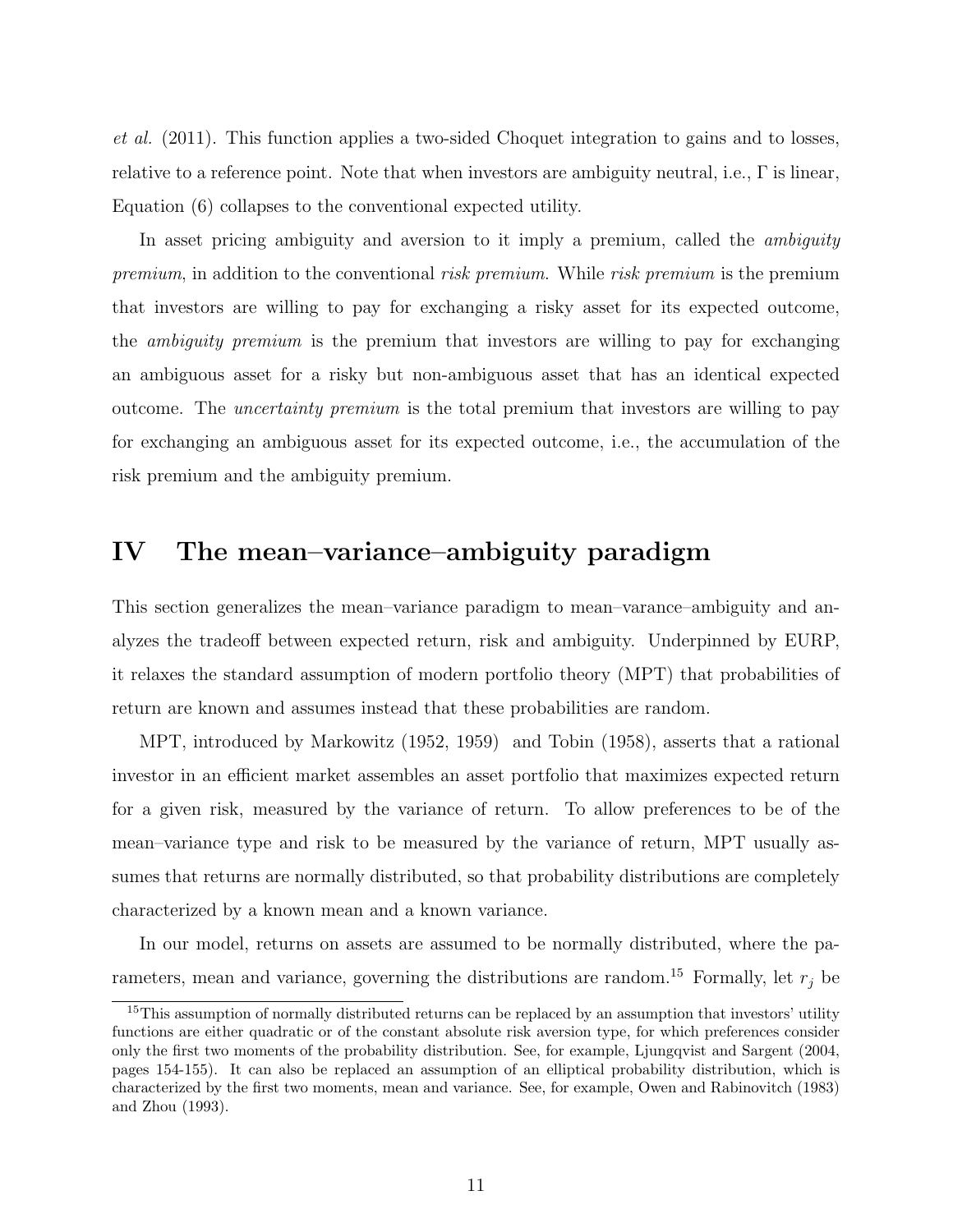the return on asset  $j$ <sup>16</sup>. Its probability distribution, P, is random and defined by the normal probability density function  $\phi(r_j; \mu_j, \sigma_j)$ , where the mean  $\mu_j$  and the standard deviation  $\sigma_j$ are both random. The reference point *k* which distinguishes losses from gains, agreed upon by all investors, is the risk-free rate of return, denoted  $r_f$ . All assets are evaluated by their returns relative to  $r_f$ . Any return lower than  $r_f$ , even if it is positive, is considered a loss and any return higher than  $r_f$  is considered a gain. The degree of ambiguity associated with asset *j* is then measured by

$$
\mathcal{V}^2\left[r_j\right] = 4\text{Var}\left[\int_{-\infty}^{r_f} \frac{1}{\sqrt{2\pi\sigma_j^2}} e^{-\frac{\left(r_j - \mu_j\right)^2}{2\sigma_j^2}} dr_j\right] = 4\text{Var}\left[\Phi\left(r_f; \mu_j, \sigma_j\right)\right],\tag{7}
$$

where Φ stands for the cumulative normal probability distribution.

The mean–standard-deviation–ambiguity space is a subset of  $\mathbb{R}^3$  defined by the mean E [*r*], the standard deviation Std [*r*], and the normalized degree of ambiguity  $\widehat{\mathcal{O}}$  [*r*], which is formed by

$$
\widehat{\mathcal{O}}\left[r\right] \equiv \text{Std}\left[r\right] \sqrt{\frac{\mathcal{O}^2\left[r\right]}{1 - \mathcal{O}^2\left[r\right]}}.\tag{8}
$$

This normalization is applied for two reasons. The first is that ambiguity  $\delta$  is measured in units of probabilities, while  $E[r]$  and Std  $[r]$  are in units of return; Equation (8) normalizes  $\sigma$  to the units of return. Second,  $\sigma$  ranges from 0 to 1, while  $E[r]$  and Std  $[r]$  range from 0 to  $\infty$ ; Equation (8) maps  $\mathcal{O} \in [0,1]$  to  $[0,\infty)$ .

Let **h** =  $(h_1, \ldots, h_n)$  be a portfolio consisting of *n* assets, where  $h_j \in \mathbb{R}$  is the proportion of asset *j* in the portfolio such that  $\sum_j h_j = 1$ . In the mean–standard-deviation– ambiguity space, portfolio **h** is represented by a triplet  $(E[r_h], \text{Std}[r_h], \widehat{O}[r_h]) \in \mathbb{R}^3$ , where  $r_{\bf h} = \sum_{j=1}^n h_j r_j$  is its return. Assuming for the moment that a risk-free asset in not available, the set of feasible portfolios can be defined by the set of parametric triplets  $\mathbb{F} = \left\{ \left( \mathbb{E} \left[ r_{\mathbf{h}} \right], \text{Std} \left[ r_{\mathbf{h}} \right], \widehat{\mathbf{U}} \left[ r_{\mathbf{h}} \right] \right) \; \middle| \; \sum_j h_j = 1 \right\}$ .<sup>17</sup> Each point in  $\mathbb{D}$ , defined by  $\mathbb{E} \left[ r_{\mathbf{h}} \right]$ , Std  $\left[ r_{\mathbf{h}} \right]$ and  $\mathcal{O}[r_{\mathbf{h}}]$ , designates an investment opportunity.

The set of feasible portfolios satisfies  $\mathbb{F} \subset \mathbb{R}^3$ , i.e., this set is less than the whole  $\left\{\text{E}, \text{Std}, \widehat{\text{O}}\right\}$ . To show this, the case of two perfectly correlated returns with different means

<sup>&</sup>lt;sup>16</sup>To save on notations, when it is clear from the context,  $r$  is also referred to as the random variable and we write, for example,  $E[r]$ .

<sup>&</sup>lt;sup>17</sup>In this case, a zero return can be taken as a reference point.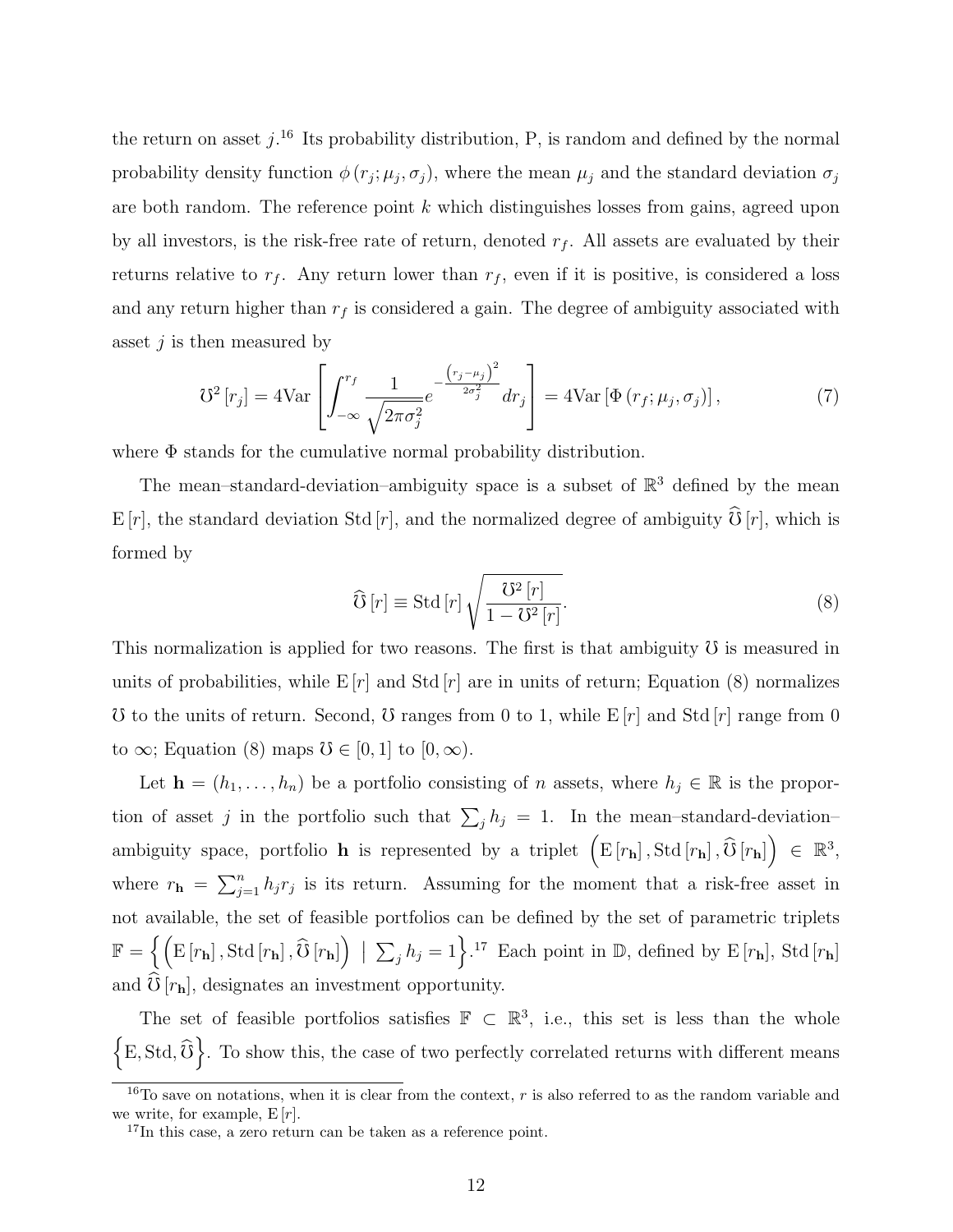has to be ruled out. This case implies that one could short one asset, long the other asset, and create an infinite expected return with no uncertainty. But, such a case is a violation of the *law of one price*, which must be satisfied since markets are in equilibrium. In other words, the law of one price implies that there is a bounded set of feasible portfolios in the mean–standard-deviation–ambiguity space. Proposition 2 below proves it formally.

In a two-asset economy the set of feasible portfolios, F, draws a *curve* in the mean– standard-deviation–ambiguity space; for three or more assets, conditional on the relationships between their probability moments, it draws a *surface* or a *volume*. For example, if no ambiguity is present and there are at least three assets,  $\mathbb F$  draws a plane in the mean– standard-deviation–ambiguity space.  $\mathbb F$  is not necessarily convex over the entire domain defined by the parameter **h**, i.e., it can possibly be non-convex for a subset of **h**.  $\mathbb{F}$  is bounded by a hyperbola in the mean–standard-deviation section. In the mean–ambiguity section,  $\mathbb F$  is also bounded but not necessarily by a concave shape. The upper boundary of  $\mathbb{F}$ , i.e., the collection of portfolios with maximal expected return  $\mathbb{E}[r]$  for a given risk Std  $|r|$ and ambiguity  $\mathcal{O}[r]$ , is referred to as the *uncertain asset frontier*. This frontier takes the shape of a curve or a surface in  $\mathbb{R}^3$ . A portfolio that lies on the uncertain asset frontier is denoted **e**.

Investment decisions are considered in the context of a static model: investments are made at the beginning of a period, and the outcomes occur at end of a period. Investors are assumed to maximize the expected utility of the end-of-period consumption. Since life ends at the end of a period, there is no difference between consumption and wealth: all end-ofperiod wealth is consumed. Investors can borrow or lend unlimited quantities at the risk-free rate of return,  $r_f$ , which is exogenous (see, for example, Sharpe (1964)). All available assets for trading are risky and ambiguous except for the risk-free asset, which has a constant rate of return across all states of nature. All assumptions of the CAPM are maintained except for the assumption that probabilities of returns are known.<sup>18</sup>

Investors are assumed to be *risk averse* and *ambiguity averse*, characterized by the utility

<sup>18</sup>The CAPM assumes that markets are efficient in the sense that all information is available to all investors. All of them have equal access to all assets in a market with no taxes and no commissions, and they can short any asset and hold any fraction of any asset. Investors behave competitively and are faced with a perfect capital market in the sense that they can buy and sell as much as they want of any asset without affecting its price.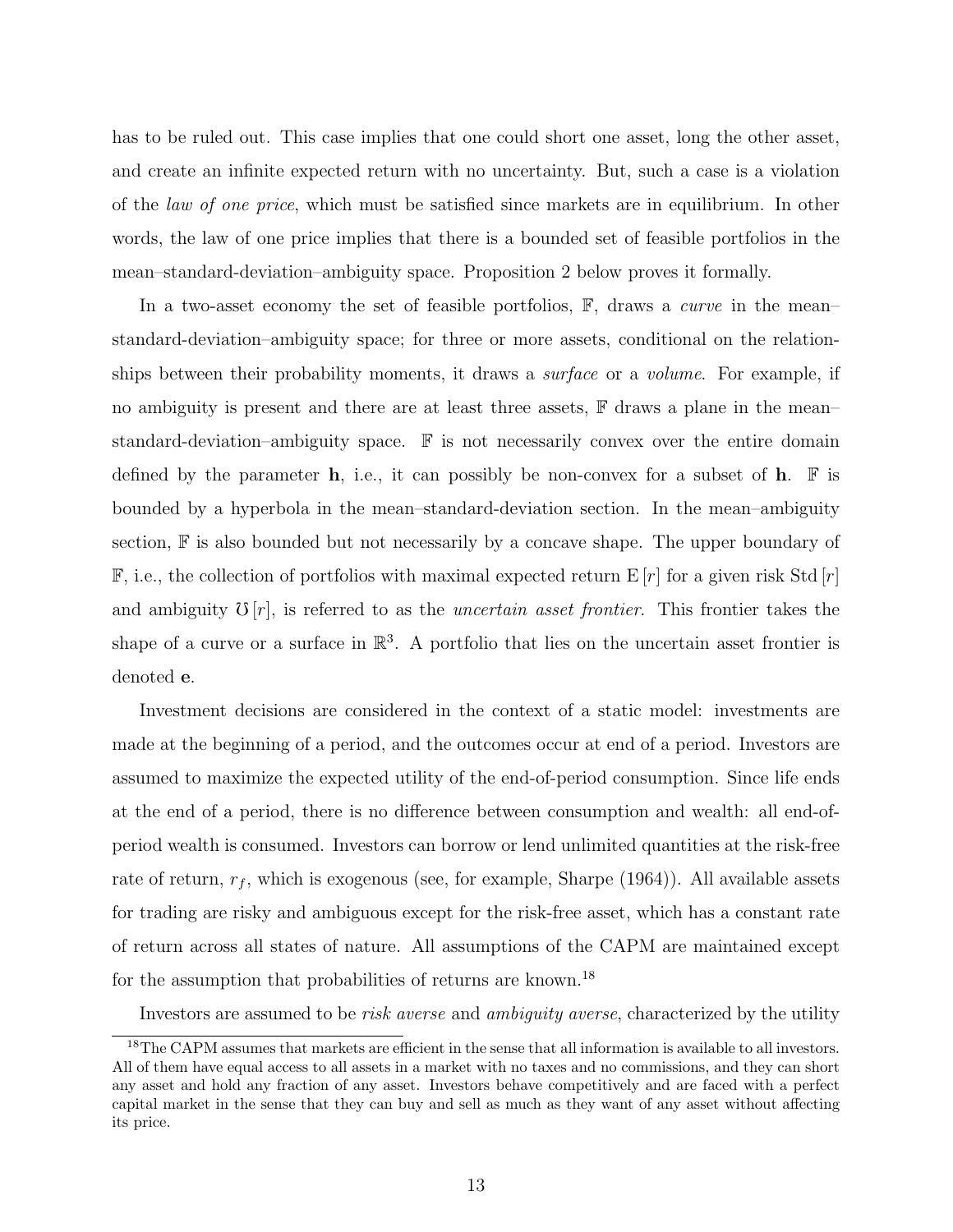function U and the outlook function Γ, respectively. Given a decision to save an amount *w* and invest it in portfolio **h**, the future consumption *c*, determined by the one period (random) return  $r_{\bf h}$ , is given by  $c = w(1 + r_{\bf h})$ . The expected utility associated with this choice is then

$$
V(c) = -\int_{-\infty}^{w(1+r_f)} \Gamma^{-1} \left( \int_{\mathbb{P}} \Gamma \left( P \left( U \left( w \left( 1 + r_{h} \right) \right) < z \right) \right) d\chi \left( P \right) \right) dz \right) + \int_{w(1+r_f)}^{\infty} \Gamma^{-1} \left( \int_{\mathbb{P}} \Gamma \left( P \left( U \left( w \left( 1 + r_{h} \right) \right) > z \right) \right) d\chi \left( P \right) \right) dz, \tag{9}
$$

where  $U(w(1 + r_f)) = 0$ , and the random probabilities are defined by  $P(U(w(1 + r_h)) < z) =$  $\Phi\left(\frac{\mathbf{U}^{-1}(z)}{w}-1;\mu_{\mathbf{h}},\sigma_{\mathbf{h}}\right)$  and P (U  $(w(1+r_{\mathbf{h}}))>z)=1-\Phi\left(\frac{\mathbf{U}^{-1}(z)}{w}-1;\mu_{\mathbf{h}},\sigma_{\mathbf{h}}\right)$ .

Given two portfolios with identical risk and ambiguity, a *rational* (risk and ambiguity averse) investor prefers the portfolio with the higher expected return; given two portfolios with identical expected return and risk, she prefers the portfolio with the lower ambiguity; given two portfolios with identical expected return and ambiguity, she prefers the portfolio with the lower risk. These preferences are implied by the next theorem.<sup>19</sup>

**Theorem 1.** *Assume that the reference point*  $0 \leq r_f \leq E[r_h]$  *is relatively close to*  $E[r_h]$ *. For relatively small returns with relatively small probabilities, the expected utility of c is*

$$
V(c) \approx U(w(1 + E[r_h] - K)), \qquad (10)
$$

*where*

$$
\mathcal{K} \approx -\frac{1}{2} \frac{\mathbf{U}''\left(\mathbf{E}\left[r_h\right]\right)}{\mathbf{U}'\left(\mathbf{E}\left[r_h\right]\right)} \text{Var}\left[r_h\right] - \frac{1}{8} \left[ \frac{\Gamma''\left(\mathbf{E}\left[\mathbf{P}_L\right]\right)}{\Gamma'\left(\mathbf{E}\left[\mathbf{P}_L\right]\right)} + \frac{\Gamma''\left(\mathbf{E}\left[\mathbf{P}_G\right]\right)}{\Gamma'\left(\mathbf{E}\left[\mathbf{P}_G\right]\right)} \right] \mathbf{U}^2\left[r_h\right] \tag{11}
$$

*is the uncertainty premium.*<sup>20</sup>*,*<sup>21</sup>

This theorem introduces a general form of the approximated uncertainty premium. In this paper, since returns are normally distributed and depend only on the first two moments of the probability distribution, the approximation in Equation (11) is accurate. An exact

<sup>&</sup>lt;sup>19</sup>This theorem extends Theorem 8 in Izhakian  $(2012a)$  to the case of state space with infinite support.

<sup>&</sup>lt;sup>20</sup>The proof of this theorem applies the same method as used by Arrow  $(1965)$  and Pratt  $(1964)$ . The Arrow-Pratt coefficient of absolute risk aversion is defined by  $-\frac{U''}{U'}$ . Similarly, the coefficient of absolute ambiguity aversion is defined by  $-\frac{\Gamma''}{\Gamma'}$ .

<sup>21</sup>Maccheroni *et al.* (2010) and Izhakian and Benninga (2011), which employ Klibanoff *et al.'s* (2005) *smooth model of ambiguity*, also have derived an uncertainty premium. In their models, as in Equation (11), the first component is the Arrow-Pratt risk premium. However, while in their models the ambiguity premium is also a function of risk attitude; Whereas in the model of Equation (11), the ambiguity premium is a function of only ambiguity and preferences concerning ambiguity.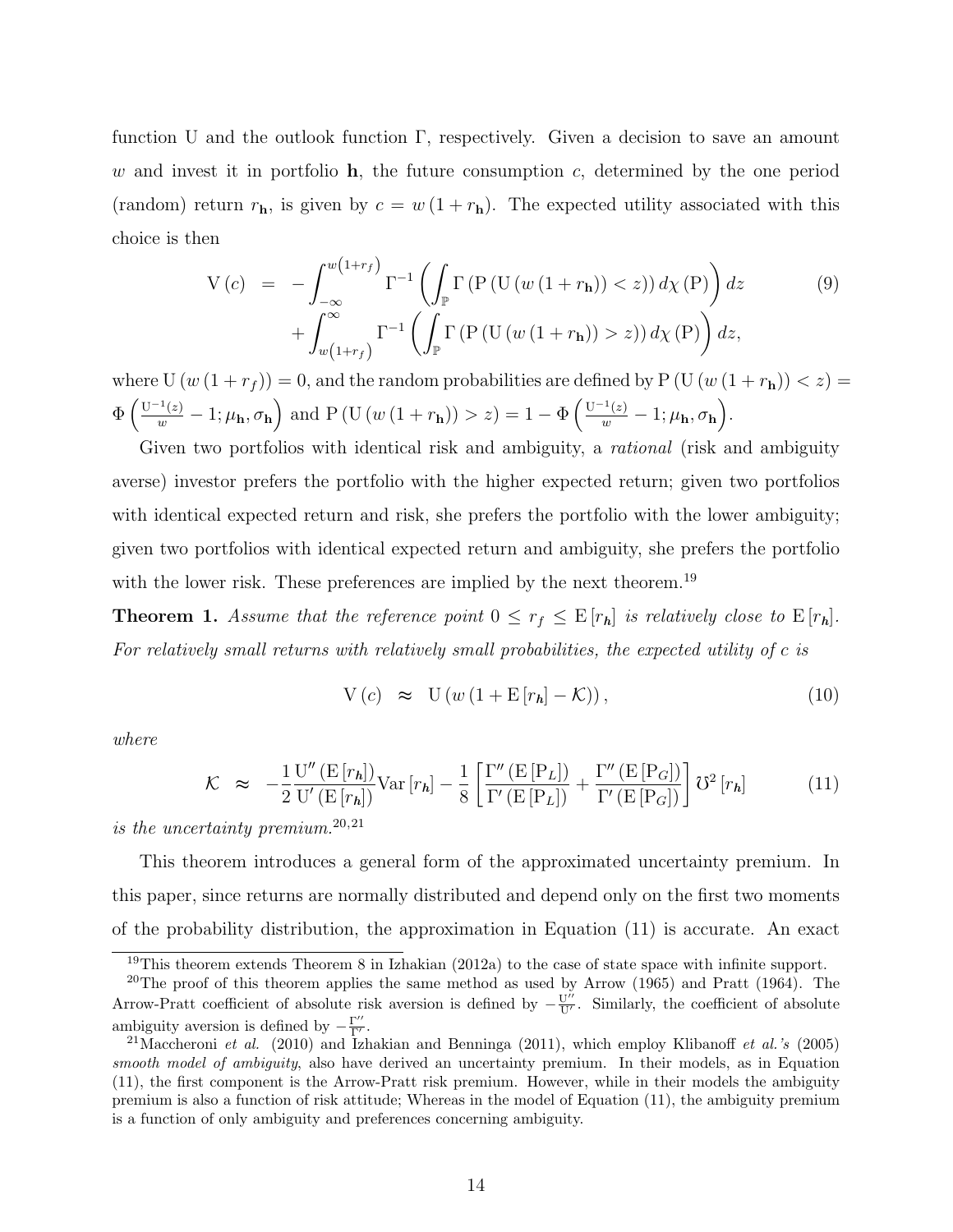expression in Equation (11) is obtained when both the utility function, U, and the outlook function,  $\Gamma$ , are quadratic.<sup>22</sup> Notice that, since returns are normally distributed, the ordinal values of the degree of ambiguity,  $\mathcal{V}^2$ , and the uncertainty premium,  $\mathcal{K}$ , are not sensitive to changes in the reference point.

Theorem 1 states that a higher expected return results in a higher expected utility. It also proposes that higher risk results in a lower expected utility, since investors are risk-averse  $(-\frac{U''}{U'} < 0)$ . In particular, expected utility generated by a normally distributed portfolio is a declining function of the standard deviation of return. A second source of uncertainty is ambiguity, which also has a negative impact on expected utility. This happens since (random) probabilities, as perceived by ambiguity-averse investors, are subadditive and are a decreasing function of the degree of ambiguity,  $\mathcal{O}^2$ , and aversion to it,  $-\frac{\Gamma''}{\Gamma'} < 0^{23}$  The conclusion derived from Theorem 1 is, therefore, that a risk and ambiguity averse investors would aim to minimize both risk and ambiguity for a given expected return as they assemble their optimal asset portfolios.

Preferences concerning both risk and ambiguity define a set of portfolios over which the investor is indifferent. Each such set draws a shell in R 3 , referred to as the *indifference surface*. A rational investor chooses from among all feasible portfolios the one placing her on the indifference surface that represents the highest level of expected utility. Assuming that there are at least three risky–ambiguous assets, Figure 1 illustrates the set of feasible portfolios and the indifference surface in the mean–standard-deviation–ambiguity space in an economy without a risk-free asset. The lower, horizontal paraboloid volume represents all feasible portfolios. The upper concave shell represents the indifference surface describing the tradeoff between risk, ambiguity, and expected return, as guided by preferences. The higher the indifference surface, the higher the level of expected utility.

Theorem 1 implies that risk and ambiguity have a negative impact on expected utility, while expected return has a positive impact; this means that expected return compensates for bearing risk and ambiguity. Thus, Theorem 1 characterizes mean–standard-deviation– ambiguity preferences, which in turn enable the definition of efficient portfolios. A portfolio **h**, characterized by the mean  $E[r_h]$ , the standard deviation Std  $[r_h]$  and the ambiguity

 $^{22}$ An exact form of Equation (11) can also be proven by constructing the state prices.

<sup>23</sup>*Subadditive* means that probabilities add up to a number lower than 1.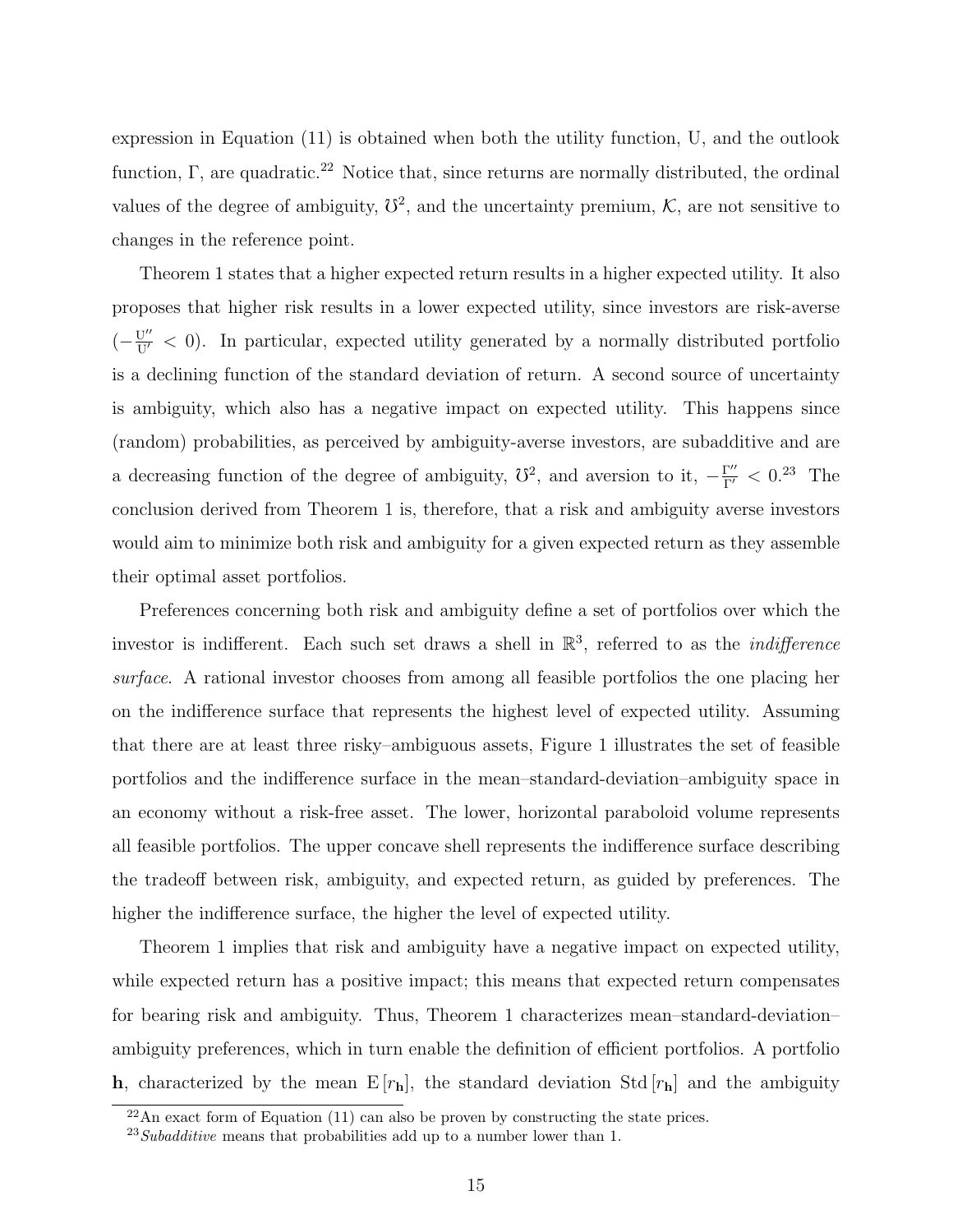

Figure 1: **Feasible portfolios and the indifference surface**

This figure illustrates the set of feasible portfolios in the mean–standard-deviation–ambiguity space  $(\mathbb{R}^3)$  in an economy without a risk-free asset. The x-axis describes the normalized degree of ambiguity. The y-axis describes the degree of risk, measured by standard deviation. The z-axis describes the expected return. The lower, horizontal paraboloid volume represents the set of feasible portfolios, and the upper concave shell represents the indifference surface.

 $\mathcal{F}[r_{\bf h}]$ , is *efficient* if there is no other portfolio with the same standard deviation and the same ambiguity that has a higher expected return. The set of efficient portfolios establishes the *efficient frontier*, which takes the shape of a surface in  $\mathbb{R}^3$ . In an economy without a riskfree asset, the efficient frontier is the upper boundary of the set of feasible portfolios—the uncertain asset frontier.

Inclusion of a risk-free asset in the economy draws infinitely many lines emanating from the point  $(r_f, 0, 0)$  and tangent to the uncertain asset frontier. Each line is tangent to the uncertain asset frontier at a different point  $(E[r_e], \text{Std}[r_e], \hat{O}[r_e])$  and satisfies

$$
\left(\mathbf{E}\left[\boldsymbol{hr}_f + (1-h)\,\boldsymbol{r}_\mathbf{e}\right], \text{Std}\left[\boldsymbol{hr}_f + (1-h)\,\boldsymbol{r}_\mathbf{e}\right], \widehat{\mathbf{U}}\left[\boldsymbol{hr}_f + (1-h)\,\boldsymbol{r}_\mathbf{e}\right]\right). \tag{12}
$$

These tangent lines emanating from *r<sup>f</sup>* are linear in *h*, as the following proposition asserts. **Proposition 1.** Assuming that the reference point is  $r_f$  and that an efficient portfolio **e** *is normally distributed (with random mean and random variance), the line drawn by the parametric triplet*

$$
\left(\mathbf{E}\left[\boldsymbol{h}\boldsymbol{r}_{f}+\left(1-h\right)\boldsymbol{r}_{e}\right],\mathbf{Std}\left[\boldsymbol{h}\boldsymbol{r}_{f}+\left(1-h\right)\boldsymbol{r}_{e}\right],\widehat{\mathbf{U}}\left[\boldsymbol{h}\boldsymbol{r}_{f}+\left(1-h\right)\boldsymbol{r}_{e}\right]\right),\tag{13}
$$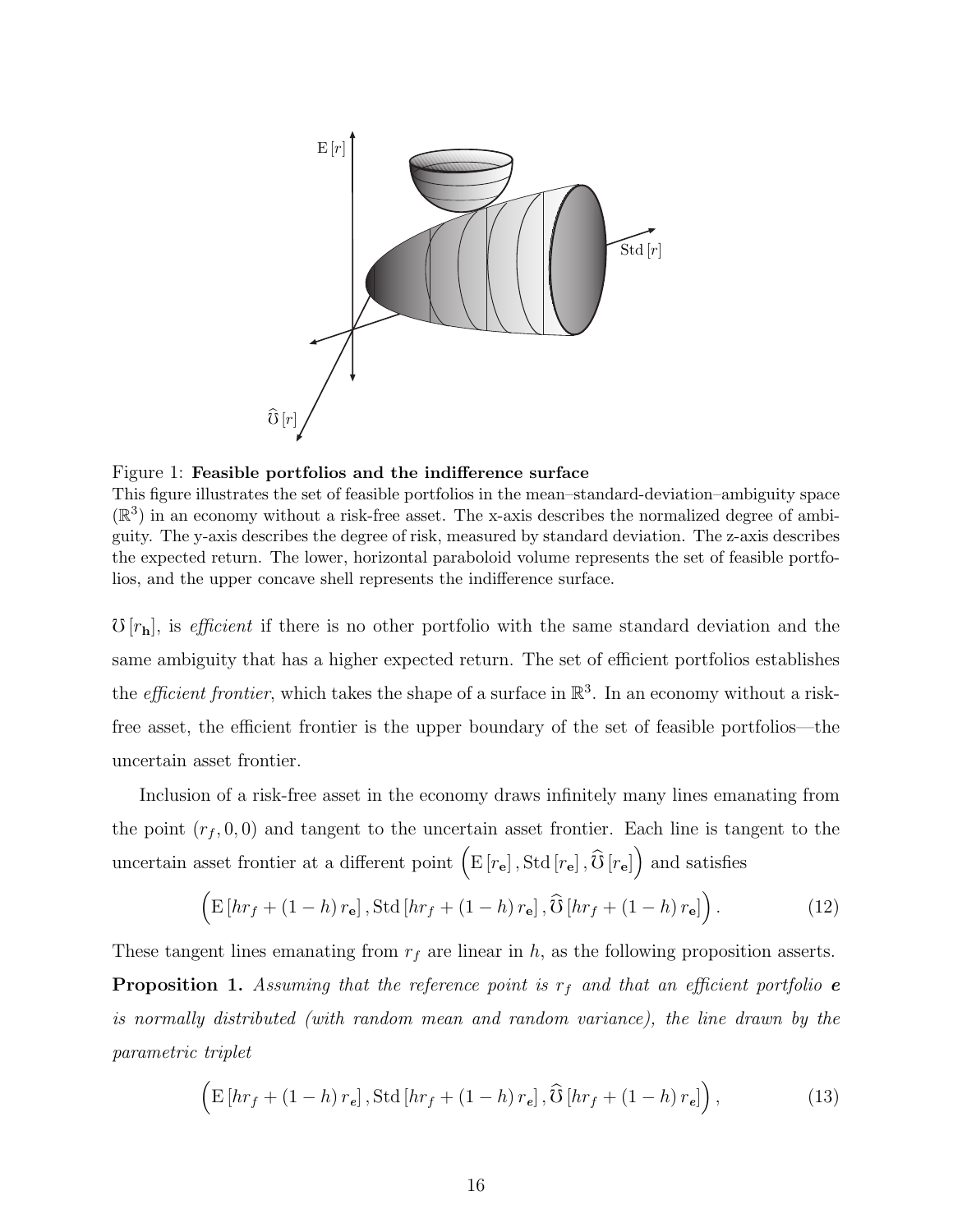#### *is linear in h.*

This proposition implies that when a risk-free asset exists, any efficient portfolio lies on a straight line emanating from *r<sup>f</sup>* and tangent to the uncertain asset frontier. In such an economy the efficient frontier is drawn by the collection of these lines. As Theorem 1 shows, expected utility is an increasing function of  $E[r_h]$  and a decreasing function of Std  $[r_h]$  and  $\mathcal{O}[r_{\bf h}]$ . Hence, expected utility maximization implies that any optimal portfolio must lie on the efficient frontier. A particular optimal portfolio is selected by each investor individually according to her preferences concerning risk and ambiguity.

Figure 2 illustrates the uncertain asset frontier and the efficient frontier in an economy in which a risk-free asset exists. The straight dashed lines emanating from the risk-free rate point, *r<sup>f</sup>* , and tangent to the curved surface describe the set of efficient portfolios, i.e., the efficient frontier. A rational investor selects a portfolio from this set guided by her preferences concerning risk and ambiguity. In other words, her selection is determined by the tangency point of the indifference surface and the efficient frontier.





This figure illustrates the uncertain asset frontier and the efficient frontier in the mean–standarddeviation–ambiguity space  $(\mathbb{R}^3)$  when a risk-free asset exists. The x-axis describes the normalized degree of ambiguity. The y-axis describes the degree of risk, measured by standard deviation. The z-axis describes the expected return. The upper concave shell is the indifference surface, and the lower, horizontal shaded concave surface is the uncertain asset frontier. The straight lines emanating from  $r_f$  and tangent to the lower, horizontal concave surface describe the set of efficient portfolios, i.e., the efficient frontier.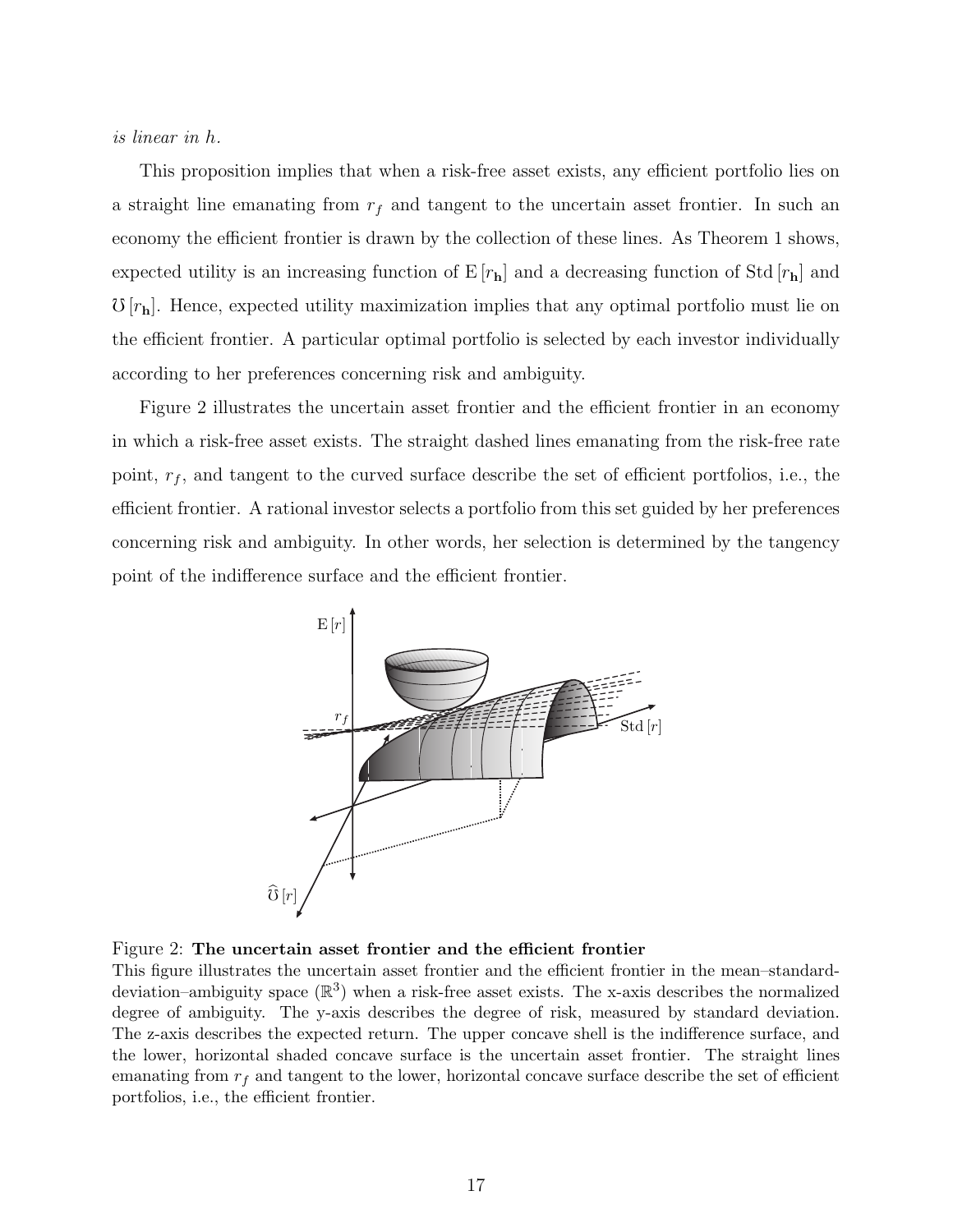# **V The mean–uncertainty space and the capital market line**

To construct the *capital market line* (CML) the mean–standard-deviation-ambiguity space is projected to the mean-uncertainty space in  $\mathbb{R}^2$ , where preferences in the latter space are induced by preferences in the former space.

**Assumption 1.** *All investors aggregate risk and ambiguity into uncertainty in the same way, and each investor has her own preferences concerning this uncertainty.*

This assumption asserts that all investors employ the same methodology to consolidate their beliefs regarding the degree of uncertainty based on their common beliefs regarding risk and ambiguity. In other words, given a degree of risk and a degree of ambiguity, every investor translates this pair to the same degree of uncertainty. Hence, they translate the set of feasible portfolios, the uncertain asset frontier and the efficient frontier to three unique sets in the mean–uncertainty space. It is important to note that beliefs, which are common to all investors, are shaped independently of investors' preferences. Then, given these beliefs about the degree of uncertainty, each investor selects a portfolio guided by her personal preferences concerning uncertainty, which are derived from her preferences concerning risk and ambiguity. It is assumed that all investors solve the same optimization problem to maximize expected return conditional on the degree of uncertainty. Since all investors have the same investment opportunities to choose from, the same information and the same decision procedure, every selected portfolio lies on the same efficient frontier.

Now we can simplify the  $\mathbb{R}^3$  mean-standard-deviation-ambiguity space to the  $\mathbb{R}^2$  meanuncertainty space by projecting the former space onto the latter. The projection is obtained by the mapping  $(E[r], \text{Std}[r], \widehat{O}[r]) \mapsto \mathbb{R}^2$ . This mapping, defined by the Euclidean norm  $\begin{array}{c} \begin{array}{c} \begin{array}{c} \end{array} \\ \begin{array}{c} \end{array} \end{array} \end{array}$  $\left( \text{Std}[r], \widehat{\mathbb{G}}[r] \right) \Big| = \sqrt{\text{Var}[r] + \widehat{\mathbb{G}}^2(r)}$ , can be written (by substituting for  $\widehat{\mathbb{G}}$ ) as

$$
\left| \left( \operatorname{Std}\left[ r \right], \widehat{\mathbf{U}}\left[ r \right] \right) \right| = \sqrt{\frac{\operatorname{Var}\left[ r \right]}{1 - \mathbf{U}^2 \left[ r \right]}}.
$$
\n(14)

This expression aggregates risk and ambiguity to a natural combined *uncertainty measure*. 24

<sup>24</sup>I thank Xavier Gabaix for his relevant comment.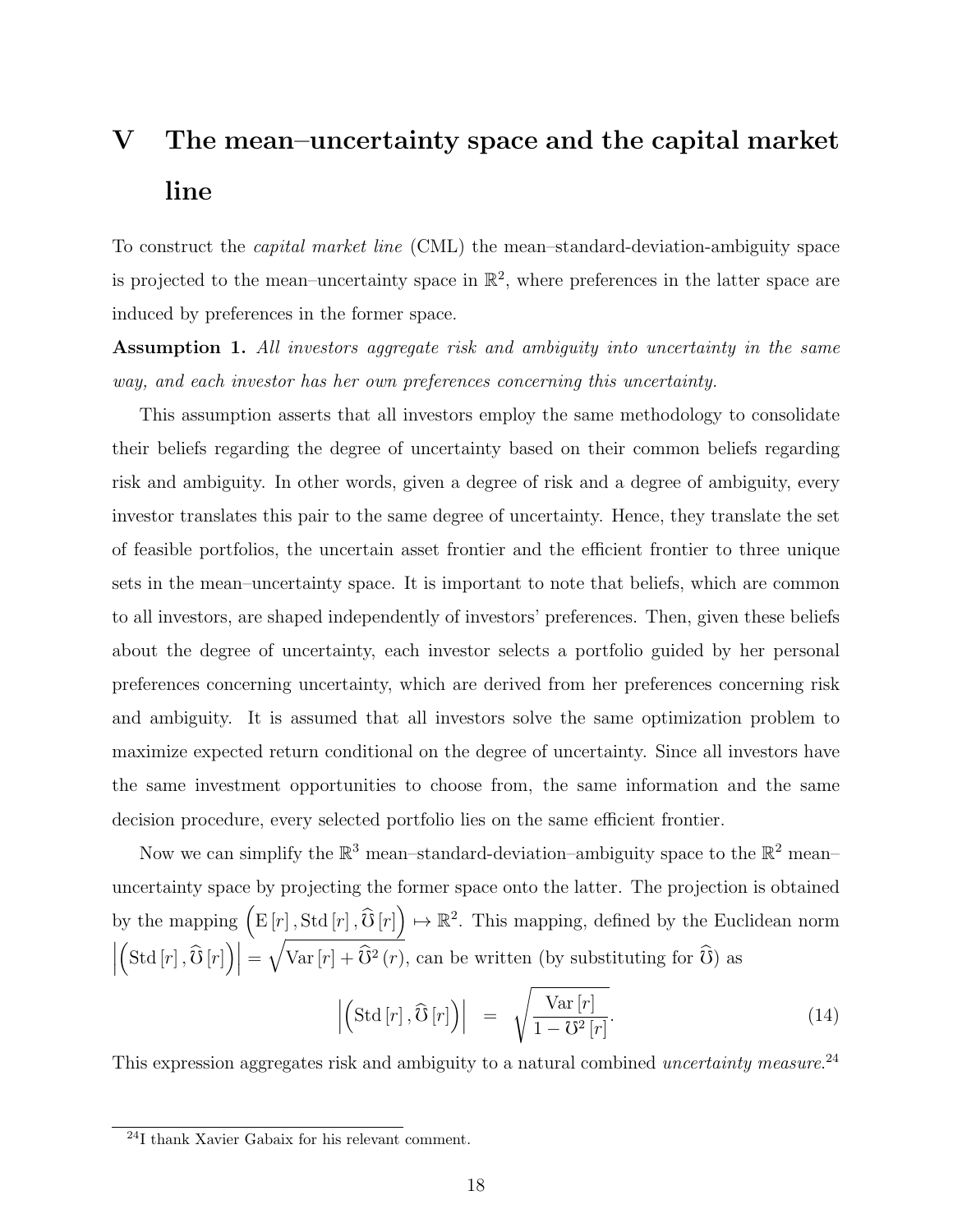**Theorem 2.** *The aggregated measure of risk and ambiguity, called the uncertainty measure,can be defined by*

$$
\Upsilon[r] \equiv \sqrt{\frac{\text{Var}[r]}{1 - \mho^2[r]}}.\tag{15}
$$

This theorem provides a unified measure of uncertainty in units of return. The ordering of assets or asset portfolios by the measure of uncertainty  $\Upsilon$  coincides with the ordering provided by an uncertainty-averse (risk and ambiguity avers) investor. When no ambiguity is present, i.e.,  $\mathcal{V}^2[r] = 0$ , the uncertainty measure collapses to the simple standard deviation, which measures risk. In the other extreme case, when the degree of ambiguity is maximal, i.e.,  $\mathbb{S}^2[r] = 1$ , the degree of uncertainty is infinite. An infinite degree of uncertainty is also attained when the standard deviation tends to infinity. It is important to note that Υ is an objective measure, which captures only *beliefs*, so that subjective preferences are not involved in measuring the degree of uncertainty.

Equation (14) maps every point  $(E[r], \text{Std}[r], \widehat{O}[r]) \in \mathbb{R}^3$  in the mean–standard-deviation– ambiguity space to a point  $\left( \mathrm{E}\left[ r\right], \frac{\mathrm{Std}[r]}{\sqrt{1-r^{2}}}\right)$ <sup>1</sup>*−*f2[*r*]  $\setminus$  $\in \mathbb{R}^2$  in the mean–uncertainty space. In particular, the surface defining the uncertain asset frontier results in a unique curve in the mean–uncertainty space. When incorporating a risk-free asset, the surface defining the efficient frontier results in a unique line in the mean–uncertainty space called the *capital market line* (CML). Lastly, each indifference surface results in a single indifference curve in the mean–uncertainty space.

Take, for example, an two-asset economy with a single uncertain asset, denoted *j*, and a risk-free asset. Figure 3 shows the opportunity set available to investors in the mean– uncertainty space. The slope of the line describing the opportunity set generated by these two assets is given by

$$
\frac{dE[r]}{d\Upsilon[r]} = \frac{E[r_j] - r_f}{\Upsilon[r_j]},\tag{16}
$$

and its intercept is the risk-free rate. That is, the intercept is obtained by a portfolio consisting of only the risk-free asset—the only portfolio bearing no uncertainty. The dashed lines depict the opportunities that are only possible if short sales are allowed.

The set of feasible portfolios in the mean-uncertainty space is a subset of  $\mathbb{R}^2$ . The uncertain asset frontier in the mean–uncertainty space takes the form of a curve which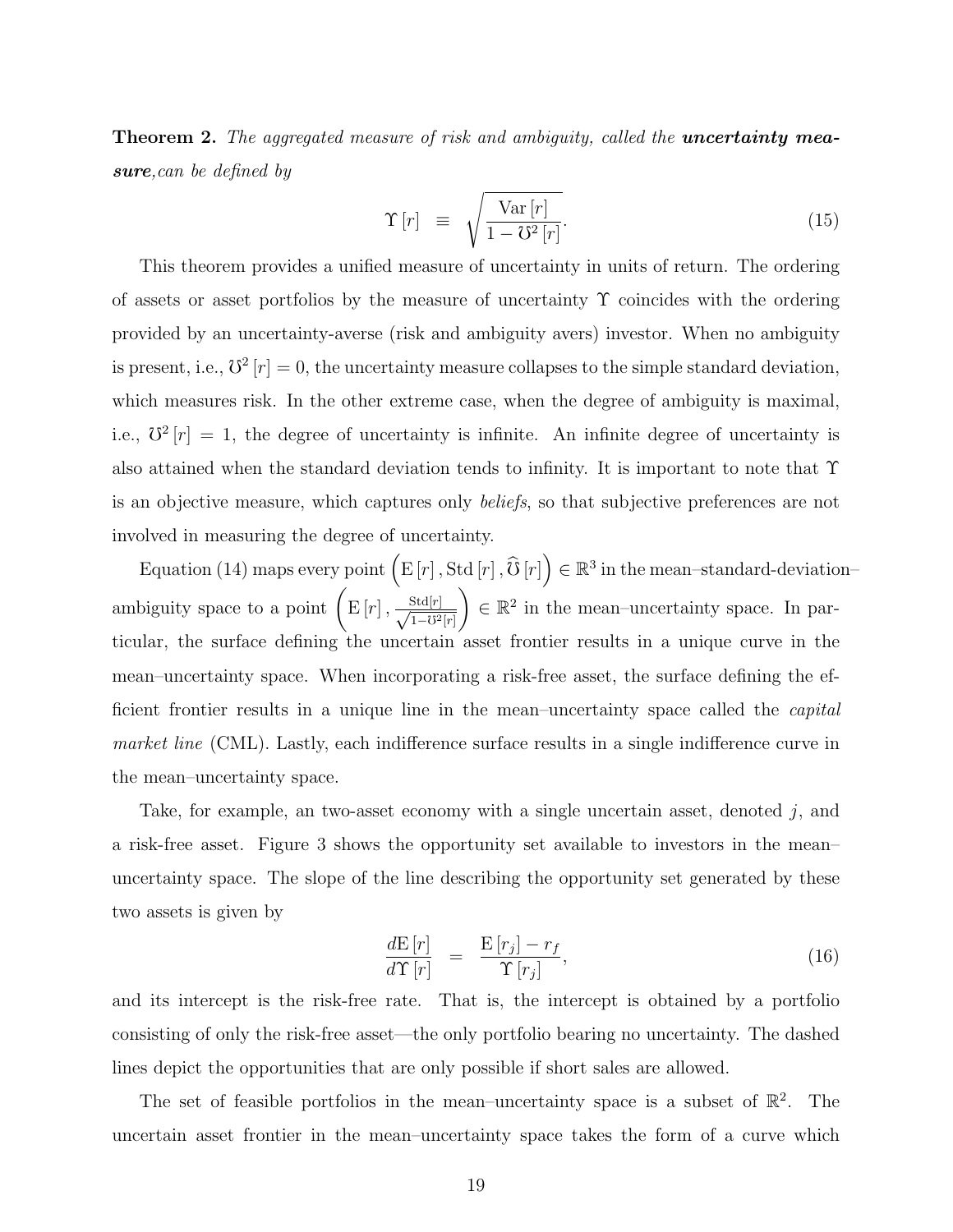

Figure 3: **The opportunity set generated by an uncertain asset and a risk-free asset**

This figure describes the opportunity set in the mean–uncertainty space, when there is only one uncertain asset and a risk-free asset. The x-axis describes the degree of uncertainty, measured by  $\Upsilon$ , and the y-axis describes the expected return. A portfolio  $\mathbf{h} = (h, 1 - h)$ consists of a portion *h* of the risk-free asset and a proportion 1 *− h* of the uncertain asset. In particular,  $\mathbf{h} = (1,0)$  and  $\mathbf{h} = (0,1)$  represent a portfolio consisting of only the risk-free asset and a portfolio consisting of only the uncertain asset, respectively. Asset proportions range from zero to one along the solid portion of the opportunity set. Short sales of either asset extend the opportunity set along the dashed line.

defines the minimal degree of uncertainty, Υ, for every level of expected return. The degree of uncertainty and the expected return on an optimal portfolio are always nonnegative so that this frontier lies in the first quadrant. The uncertain asset frontier exists since the law of one price is satisfied in equilibrium such that there are no two perfectly correlated assets with different expected returns. The next proposition articulates this.

**Proposition 2.** *Assume that there are no redundant assets. If the expected variance– covariance matrix of returns is nonsingular and the degree of ambiguity associated with any asset portfolio is not equal to* 1*, then the uncertain asset frontier and the efficient frontier exist.*

Writing the uncertain asset frontier as a function of expected return, i.e., expressing the minimal degree of uncertainty as a function of expected return (see Equation (37)), shows that in almost all cases the frontier is concave over the entire domain. Exceptions, in which the curve is non-concave over a relative small subdomain, might occur in the extreme case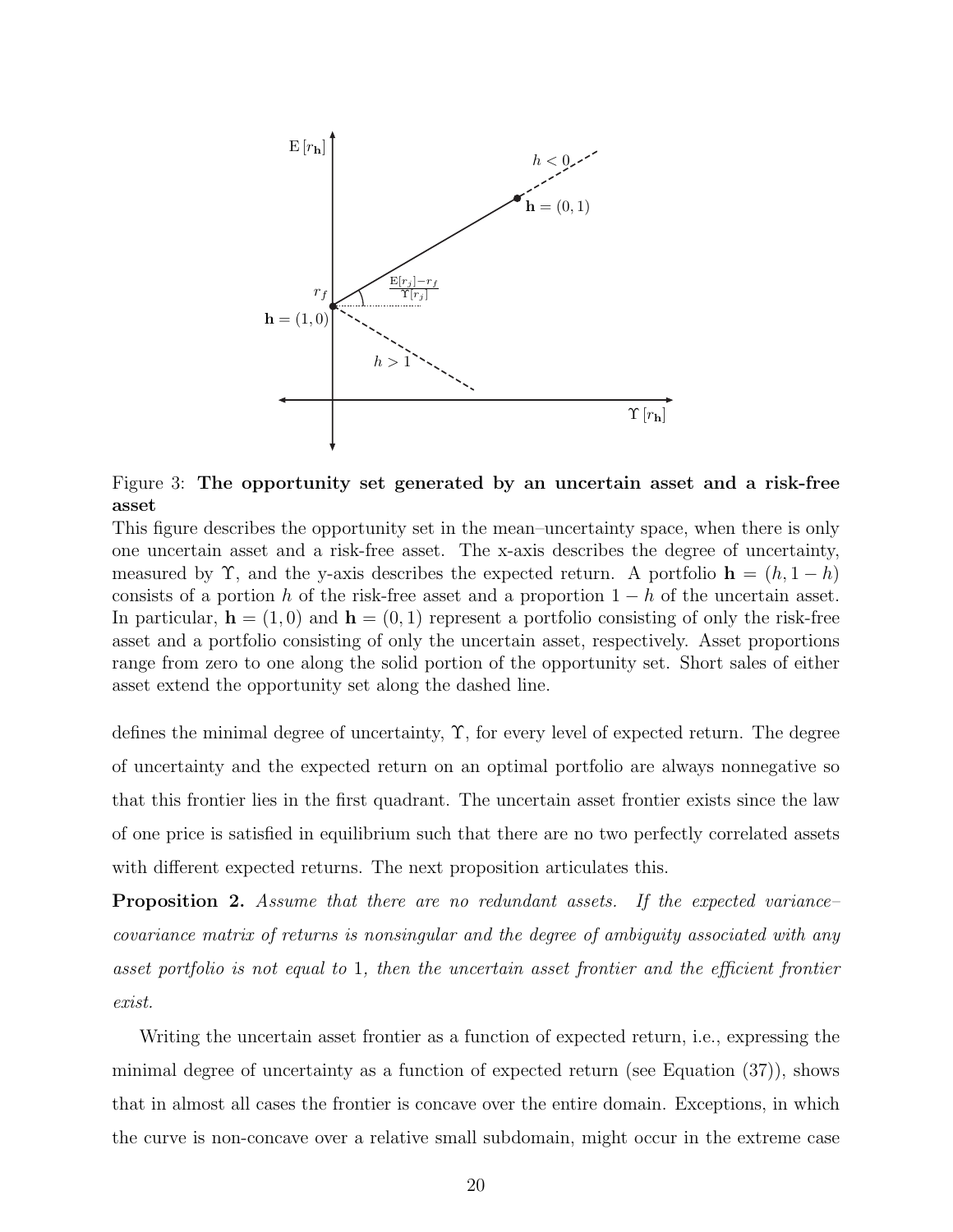where the correlation between every two assets is close to 1. Such a case can happen since ambiguity and variance are not independent.<sup>25</sup> The uncertain asset frontier, however, is always bounded, as the next proposition asserts.

**Proposition 3.** *The uncertain asset frontier is bounded by a hyperbola, defined by risk, such that for any given level of expected return the minimal degree of uncertainty is higher than the minimal degree of risk.*

The CML takes the form of a line in  $\mathbb{R}^2$  originating from  $r_f$  and tangent to the uncertain asset frontier at the point **m**, which is referred to as the *market portfolio*. In equilibrium the expected return on the market portfolio is at least as high as the risk-free rate. The risk-free rate is lower than the expected return on the portfolio with the minimal possible uncertainty, i.e., the *global minimum uncertainty portfolio*; otherwise, investors with a mean–uncertainty objective would attempt to short the uncertain assets, which cannot represent an equilibrium (see Cochrane (2005)). The market portfolio, **m**, is unique. To recognize this, note that since the market has already reached an equilibrium, which is governed by supply and demand, the proportion of each asset in the market portfolio is determined by its capital market value divided by the capital value of the whole market. The capital market value of an asset (total worth of its shares) is unique, which implies that the proportion of each asset in the portfolio is unique. Therefore, the market portfolio is unique.<sup>26</sup>

All portfolios lying on the CML are efficient in the sense that they attain the minimal degree of uncertainty for a given level of expected return. In the mean–uncertainty space a *rational* investor minimizes the degree of uncertainty for a given expected return such that any portfolio **h** she chooses lies on the CML. Therefore, any optimal portfolio **h** satisfies

$$
\frac{\mathbf{E}\left[r_{\mathbf{h}}\right] - r_{f}}{\sqrt{\frac{\text{Var}[r_{\mathbf{h}}]}{1 - \sigma^2[r_{\mathbf{h}}]}}} = \frac{\mathbf{E}\left[r_{\mathbf{m}}\right] - r_{f}}{\sqrt{\frac{\text{Var}[r_{\mathbf{m}}]}{1 - \sigma^2[r_{\mathbf{m}}]}}},\tag{17}
$$

where  $E[r_{\bf h}]-r_f$ , defines the *uncertainty premium* which rewards for the uncertainty,  $\Upsilon[r_{\bf h}]=$  $\sqrt{\text{Var}[r_{\mathbf{h}}]}$  $\frac{\text{Var}[r_{\mathbf{h}}]}{1-\mathcal{O}[r_{\mathbf{h}}]}$ , associated with portfolio **h**. The CML defines the relationship between the expected return and the degree of uncertainty of any optimal portfolio. By Equation (17), the

 $25$ See Izhakian (2012c).

<sup>&</sup>lt;sup>26</sup>The composition of the market portfolio can be solved numerically by equating the slope of the CML to the slope of the uncertain asset frontier, which can be extracted from Equation (37).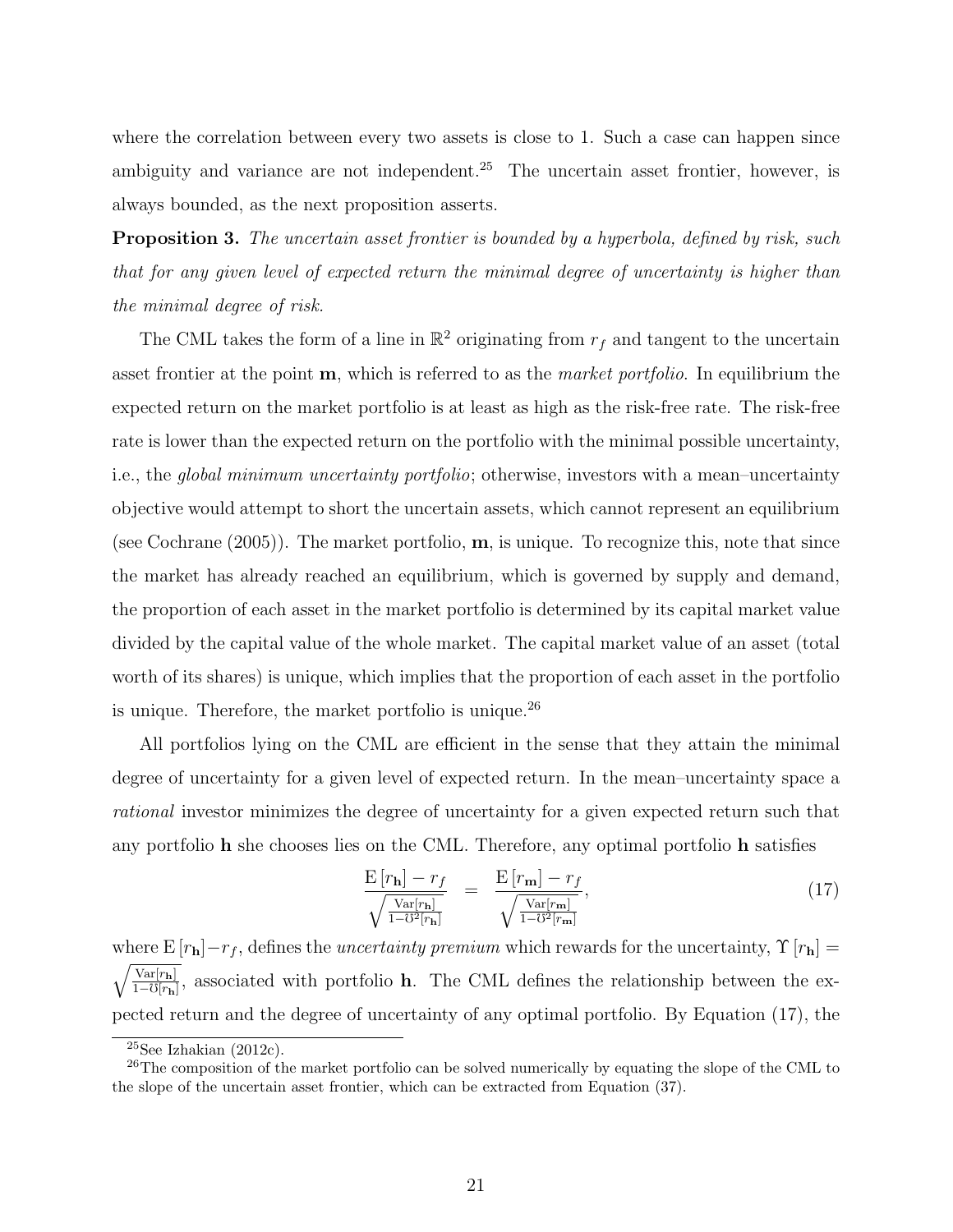CML can be written as

$$
E[r_{\mathbf{h}}] = r_f + \left(\frac{E[r_{\mathbf{m}}] - r_f}{\Upsilon[r_{\mathbf{m}}]}\right) \Upsilon[r_{\mathbf{h}}], \qquad (18)
$$

which implies a linear relationship between the expected return, E [*r***h**], on portfolio **h** and its degree of uncertainty,  $\Upsilon$  [ $r$ **h**]. The slope of the CML,  $\frac{E[r_m]-r_f}{\Upsilon[r_m]}$ , defines the compensation per unit of uncertainty borne in the market. This compensation is the same for any investor, no matter how uncertainty averse she is.

The CML is steeper if the economy is less uncertain, i.e., if the return on the market portfolio or its probabilities are less volatile. The reason is that investors demand a relatively high premium for bearing asset uncertainty when the alternative—the market portfolio—is characterized by relatively low uncertainty. A portfolio with  $\Upsilon[r_{\mathbf{h}}] = 0$  corresponds to a portfolio consisting of only the risk-free asset, implying that its expected return is the riskfree rate. On the other hand,  $\Upsilon[r_{\mathbf{h}}] = \Upsilon[r_{\mathbf{m}}]$  corresponds to a portfolio consisting of only the market portfolio and thus its expected return satisfies  $E[r_h] = E[r_m]$ . All other efficient portfolios are obtained along the CML.

Figure 4 describes the uncertain asset frontier and the CML in the mean–uncertainty space. The dotted external concave frontier depicts the uncertain asset frontier when ambiguity is not present, and the solid internal concave frontier depicts the uncertain asset frontier when the economy is imbued with ambiguity.<sup>27</sup> The shaded area is the set of all feasible portfolios in an ambiguous economy without a risk-free asset. One can observe that the minimal uncertainty that accompanies any given expected return is higher when ambiguity is present. The solid straight line is the CML in an ambiguous economy, and the dotted straight line is the CML in a non-ambiguous economy. The slope of the CML is defined by Equation (18). Any point on the CML to the right of **m** implies borrowing at the risk-free rate (recall that the risk-free rate is exogenously given).

Tobin's (1958) *separation theorem* asserts that any investor should hold the risk-free asset and a unique optimal portfolio of risky assets—the market portfolio. Equation (18) generalizes Tobin's theorem from risk to uncertainty. It implies that investment decisions can be broken down into two separate phases: the first concerns the choice of a unique optimal uncertain asset portfolio, and the second concerns the allocation of funds to the risk-free

<sup>27</sup>In a non-ambiguous economy the uncertain asset frontier is the *risky asset frontier*.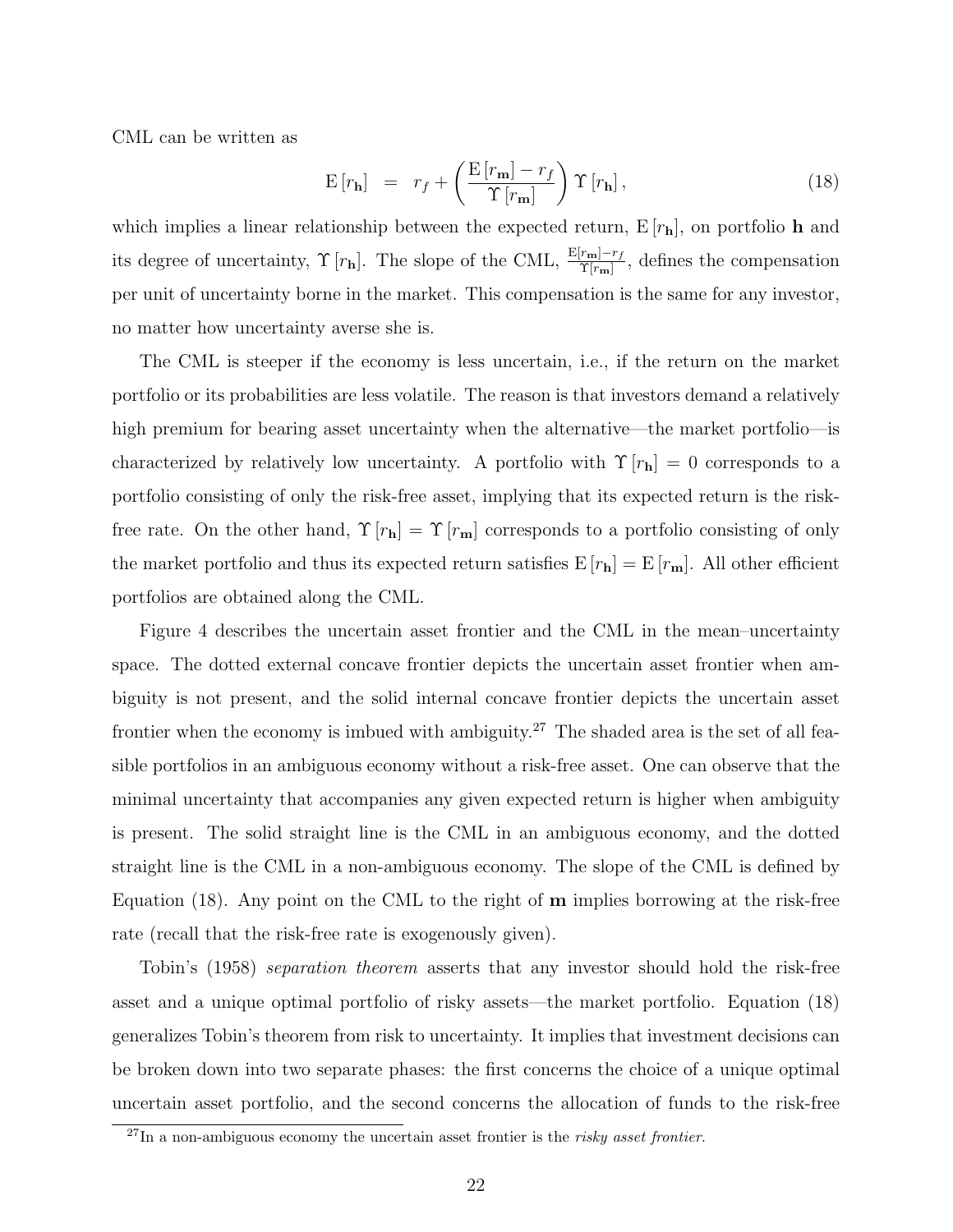

Figure 4: **The uncertain asset frontier and the CML**

This figure describes the uncertain asset frontier and the CML in the mean–uncertainty space. The dotted external frontier depicts the uncertain asset frontier in a non-ambiguous economy, and the solid internal frontier depicts the uncertain asset frontier in an ambiguous economy. The shaded area is the set of feasible portfolios in an ambiguous economy without a risk-free asset. The solid straight line is the CML in an ambiguous economy, and the dotted straight line is the CML in a non-ambiguous economy.

asset and the uncertain portfolio. Investors are different only in their decisions regarding the proportions allocated to the risk-free asset and the uncertain portfolio. Thus, every investor holds uncertain assets in the same proportion, as defined by the market portfolio. The nature of the market portfolio in an ambiguous economy, however, is different from Tobin's market portfolio. Tobin's market portfolio is a portfolio with the minimal risk for a given expected return, whereas in the current model, the market portfolio has the minimal uncertainty for a given expected return, but not necessarily the minimal risk.

Individuals are different in their attitude toward uncertainty, thus the proportions of the risk-free asset and the market portfolio they choose are different. More conservative investors, for example, will choose to allocate a higher portion of their wealth to the risk-free asset. More aggressive investors may decide to borrow capital on the money market, i.e., to make a negative allocation to the risk-free asset, and invest in the market portfolio. In any case, every investment decision is made on the CML.

The CML defines the reward for an efficient portfolio per unit of the entire (systematic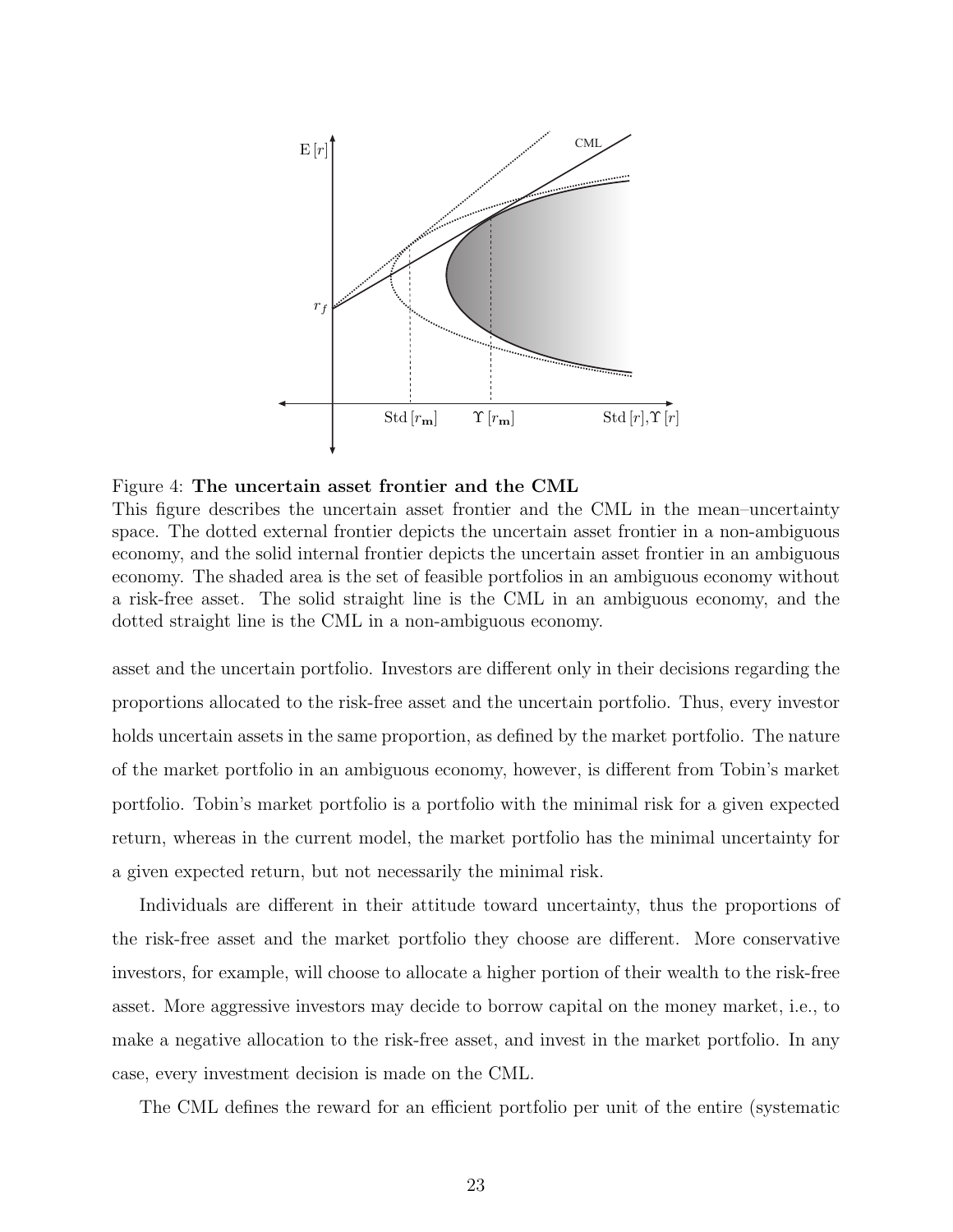and idiosyncratic) uncertainty borne. The next section refines the systematic uncertainty associated with individual assets and defines the premium per unit of systematic uncertainty borne.

### **VI Capital asset pricing**

This section introduces a new model of capital asset pricing under ambiguity, called the *capital asset pricing model under ambiguity* (ACAPM). This model is based on the mean– uncertainty framework and proposes that expected return on an asset corresponds to its uncertainty relative to the market and not to its own uncertainty. The classical CAPM is a special case of the ACAPM, in which ambiguity is not present.

Risk and ambiguity can be inversely related such that risk reduction incurs higher ambiguity (see Izhakian (2012c)). The implication of this inverse relationship is that full risk diversification is necessarily optimal. Hence, we suggest the following definition.

**Definition 1.** *For a given expected return: systematic risk is the risk component that is optimal not to diversify, and idiosyncratic risk is the component that is optimal to diversify; likewise, systematic ambiguity is the ambiguity component that is optimal not to diversify, and idiosyncratic ambiguity is the component that is optimal to diversify. The aggregation of this systematic risk and systematic ambiguity is systematic uncertainty. Likewise, the aggregation of this idiosyncratic risk and idiosyncratic ambiguity is idiosyncratic uncertainty.*

Systematic uncertainty is the minimal possible uncertainty for a given expected return. Considering the tradeoff between risk and ambiguity in ACAPM, the systematic components of risk and ambiguity are the components that are optimal to not diversify, even though parts of them can potentially be diversified. Note that when ambiguity is not present, risk minimization is optimal, systematic risk is the non-diversifiable risk and idiosyncratic risk is the diversifiable risk.

The next theorem introduces a closed-form pricing model in which only the systematic component of uncertainty is priced. That is, compensation is provided only for the systematic risk and the systematic ambiguity, each independently.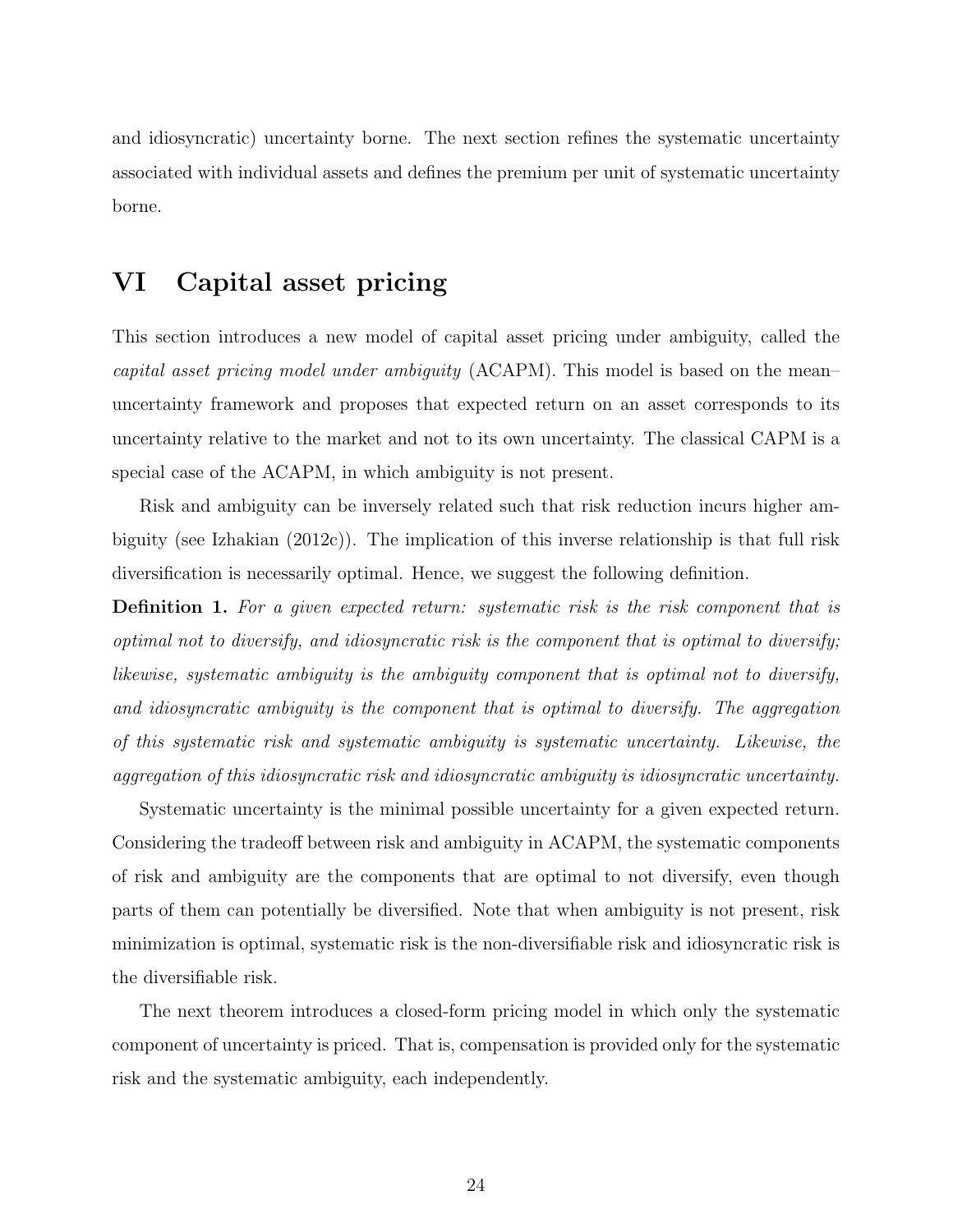**Theorem 3.** Let  $r_m$  be the return on the market portfolio,  $r_f$  be the risk-free rate of return, *and r<sup>j</sup> be the return on asset j. Assume risk and ambiguity averse investors whose reference point is*  $r_f$ . If the returns on all assets are normally distributed with random mean,  $\mu$ , and *random variance,*  $\sigma^2$ *, then the expected return on asset j is* 

$$
\mathbf{E}\left[r_j\right] = r_f + \beta_{\mathcal{R},j} \left(\mathbf{E}\left[r_m\right] - r_f\right) + \beta_{\mathcal{A},j} \left(\mathbf{E}\left[r_m\right] - r_f\right). \tag{19}
$$

*The beta risk is*

$$
\beta_{\mathcal{R},j} = \frac{\text{Cov}[r_m, r_j]}{\text{Var}[r_m]},\tag{20}
$$

*and the beta ambiguity is*

$$
\beta_{\mathcal{A},j} = 4 \frac{\text{Cov}\left[\Phi\left(r_f; \mu_m, \sigma_m\right), \phi\left(r_f; \mu_m, \sigma_m\right)\left(\frac{\sigma_{m,j}}{\sigma_m^2}\left(\mu_m - r_f\right) - \left(\mu_j - r_f\right)\right)\right]}{1 - \mho^2 \left[r_m\right]}, \quad (21)
$$

*where*

$$
\Phi(r_f; \mu_m, \sigma_m) = \int_{-\infty}^{r_f} \frac{1}{\sqrt{2\pi\sigma_m^2}} e^{-\frac{(r - \mu_m)^2}{2\sigma_m^2}} dr \tag{22}
$$

*is the random cumulative probability of loss on the market portfolio, and*

$$
\phi\left(r_f; \mu_m, \sigma_m\right) = \frac{1}{\sqrt{2\pi\sigma_m^2}} e^{-\frac{\left(r_f - \mu_m\right)^2}{2\sigma_m^2}} \tag{23}
$$

*is its probability density at the reference point.*

This theorem asserts that the expected return on an asset is a function of its systematic uncertainty, formulated by  $\beta_{\mathcal{R}}$  and  $\beta_{\mathcal{A}}$ . Beta risk,  $\beta_{\mathcal{R}}$ , is a function of the covariance between an asset return and the market return, computed using expected probabilities, i.e., the compounded first-order and second-order probabilities. Beta ambiguity, *βA*, is derived from the correlation between the probability of loss on an asset and the probability of loss on the market portfolio. It is a function of the covariance between various elements of random probabilities of loss, computed using second-order probabilities, i.e., the probability distribution of the random parameters  $\mu$  and  $\sigma$ .

The ACAPM decomposes the price of an asset in terms of expected return into three components: the price of time, the price of risk and the price of ambiguity. The *price of time*, formed by *r<sup>f</sup>* , is the pure interest rate on the risk-free asset. The *price of risk*, formed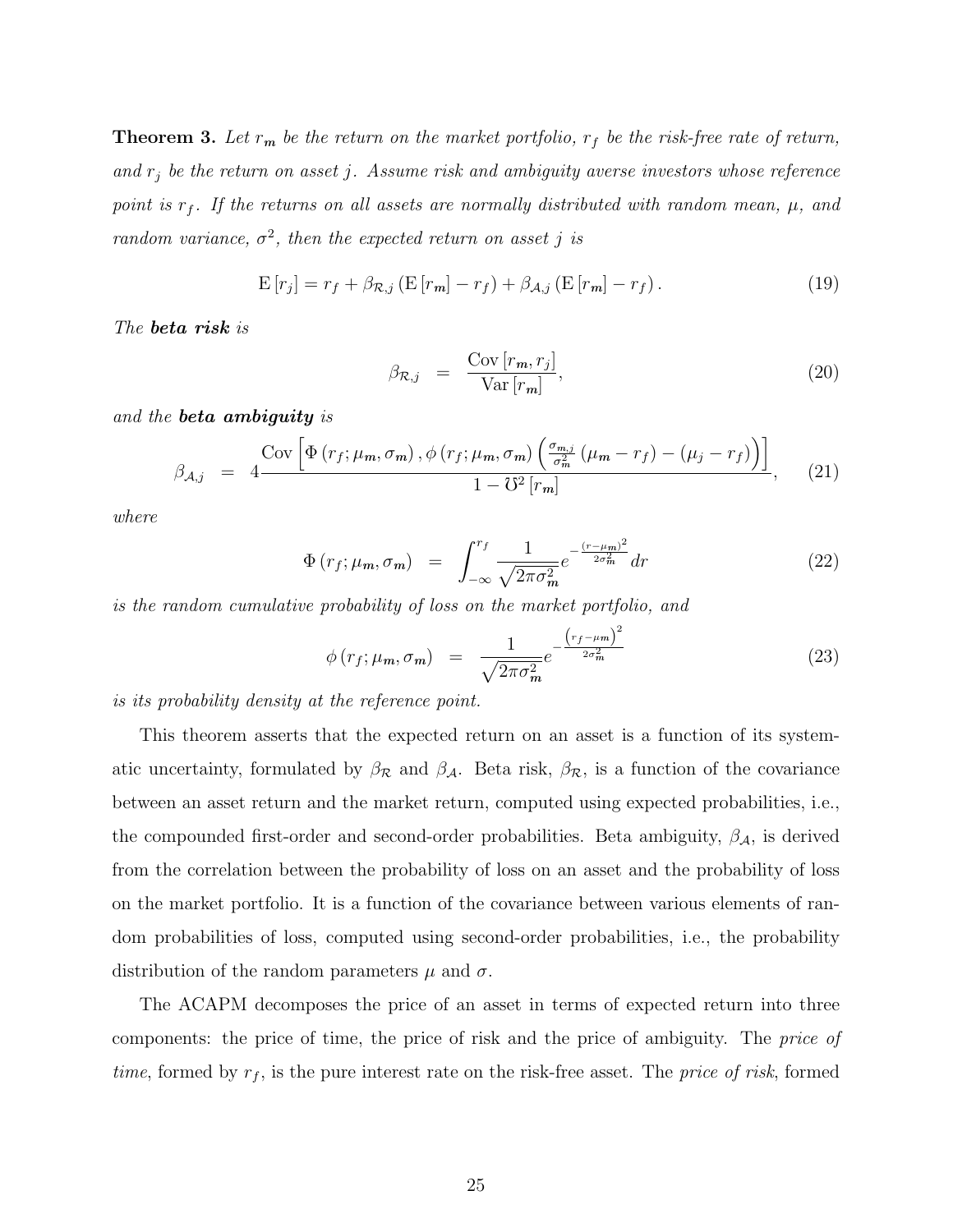by

$$
\mathcal{R} = \frac{\text{Cov}[r_{\mathbf{m}}, r_j]}{\text{Var}[r_{\mathbf{m}}]} \left( \mathbf{E}[r_{\mathbf{m}}] - r_f \right), \tag{24}
$$

is an additional expected return rewarding for the systematic risk borne, referred to as the *risk premium*. The *price of ambiguity*, formed by

$$
\mathcal{A} = 4 \frac{\text{Cov}\left[\Phi\left(r_f; \mu_{\mathbf{m}}, \sigma_{\mathbf{m}}\right), \phi\left(r_f; \mu_{\mathbf{m}}, \sigma_{\mathbf{m}}\right) \left(\frac{\sigma_{\mathbf{m},j}}{\sigma_{\mathbf{m}}^2} \left(\mu_{\mathbf{m}} - r_f\right) - \left(\mu_j - r_f\right)\right)\right]}{1 - \mho^2 \left[r_{\mathbf{m}}\right]} \left(\mathbf{E}\left[r_{\mathbf{m}}\right] - r_f\right), (25)
$$

is a second additional expected return rewarding for the systematic ambiguity borne, referred to as the *ambiguity premium*. The uncertainty premium on the market portfolio **m**, formed by  $E[r_m] - r_f$ , is the aggregate excess return rewarding for both risk and ambiguity borne by **m**. The risk and the ambiguity premiums on asset  $j$  are proportional to the uncertainty premium on **m**, where their proportions are determined by the coefficients  $\beta_{\mathcal{R},j}$  and  $\beta_{\mathcal{A},j}$ , respectively.

In ACAPM the ambiguity premium, defined by Equation (25), is derived from the comovement of the probability of loss on the asset and the probability of loss on the market portfolio. The premium of an asset is proportional to the ambiguity of the asset relative to the ambiguity of the market portfolio, not to its own ambiguity. That is, investors are rewarded only for the systematic ambiguity and not for the entire, systematic and idiosyncratic, ambiguity measured by  $\mathcal{V}^2$ . Investors do not ask for, nor does the market propose, compensation for idiosyncratic ambiguity since it is optimal to diversify it away.

Assume for the moment a non-ambiguous economy, i.e.,  $\mu$  and  $\sigma$  are constants for all assets. In this case,  $\mu_{\bf m}$  is also constant. Therefore, for any asset,  $\beta_{\cal A} = 0$  such that Theorem 3 collapses to the classical CAPM, in which only a reward for systematic risk is provided.<sup>28</sup> If  $\beta_{\mathcal{R},j} = 1$ , then the expected return on asset *j* equals the the expected return on the market portfolio, i.e.,  $E[r_j] = E[r_m]$ . If  $\beta_{\mathcal{R},j} > 1$ , then  $E[r_j] > E[r_m]$ ; and if  $\beta_{\mathcal{R},j} < 1$ , then  $E[r_j] < E[r_m]$ —exactly as in the classical CAPM. If the return on asset *j* is negatively correlated with the return on the market portfolio, i.e.,  $\beta_{\mathcal{R},j} < 0$ , then  $E[r_j] < r_f$ , implying that investors hold this asset as insurance against a decrease in the market return.

Beta ambiguity,  $\beta_{\mathcal{A}}$ , is a function of the correlation between the marginal probability of loss and the cumulative probability of loss on the market portfolio. The sign and intensity of

<sup>28</sup>To observe this, recall that the covariance between a constant and a random variable is always 0.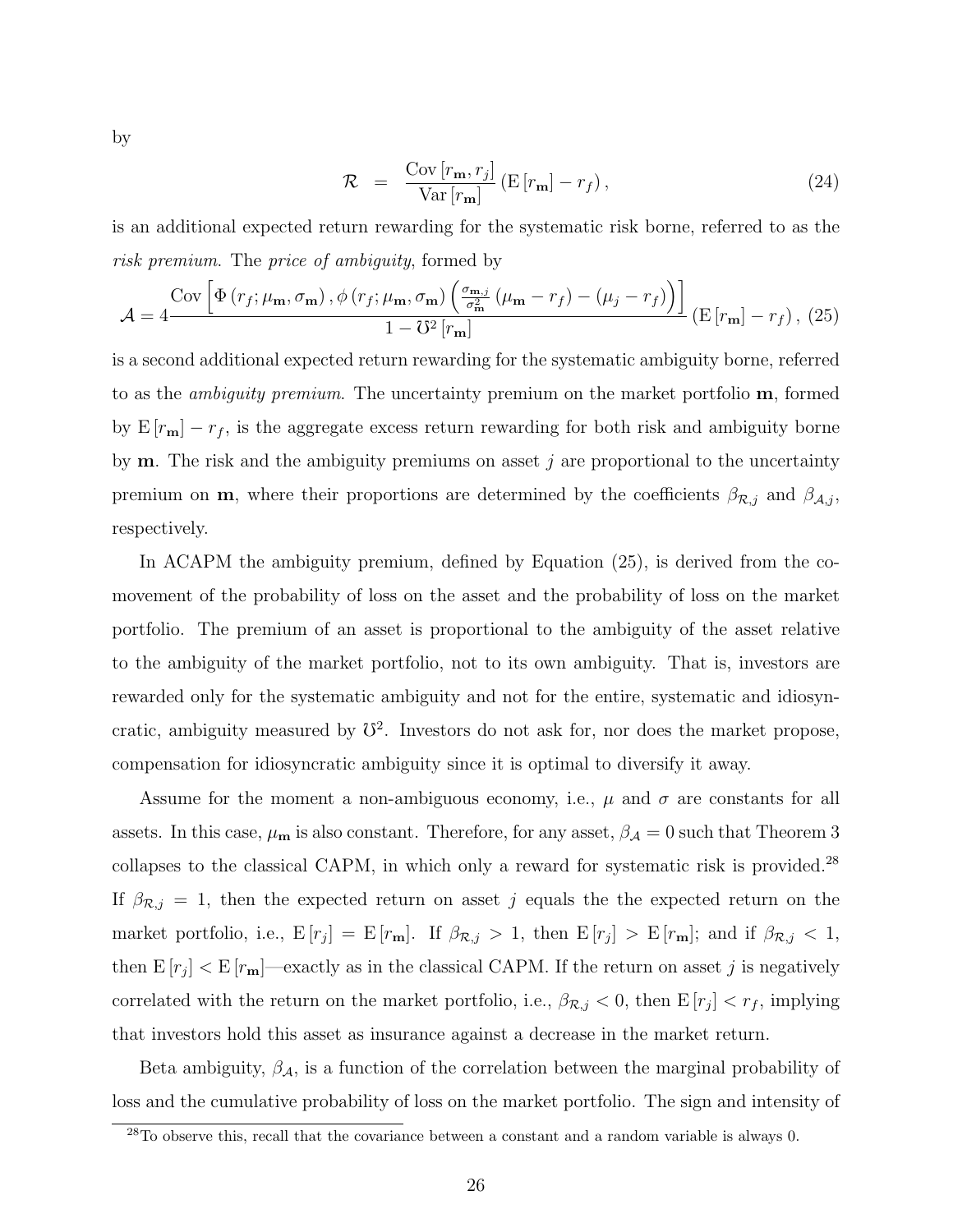this correlation is influenced by two elements. First, the higher the cumulative probability of loss on the market portfolio,  $\Phi(r_f; \mu_m, \sigma_m)$ , the greater  $\beta_A$ . The reason is that assets that are positively correlated with the market portfolio are required to provide higher premiums to induce investors to hold them when the probability of loss on the market portfolio is high. Second, assuming a positive expected excess return, i.e.,  $r_f - \mu_{\mathbf{m}} \leq 0$ , a higher probability of loss on the market portfolio implies a higher probability density  $\phi(r_f; \mu_{\mathbf{m}}, \sigma_{\mathbf{m}})$  and therefore a higher  $\beta_A$ . Higher values of the random covariance,  $\sigma_{\mathbf{m},j}$ , between the return on asset *j* and the return on the market portfolio **m** also implies a higher beta ambiguity, which in turn implies a higher expected return on asset *j*.

An interesting insight emerges in the formulation of beta ambiguity in Equation (21). The component  $(\mu_j - r_f) - \frac{\sigma_{m,j}}{\sigma_m^2}$  $\frac{r_{\mathbf{m},j}}{\sigma_{\mathbf{m}}^2}$  ( $\mu_{\mathbf{m}} - r_f$ ) of this equation, suggests that this difference is the *unexpected mean return*—that is, an unexpected shift of the entire distribution of an asset's returns. We can write  $\Delta = (\mu_j - r_f) - \frac{\sigma_{m,j}}{\sigma_m^2}$  $\frac{r_{\mathbf{m},j}}{\sigma_{\mathbf{m}}^2}$  ( $\mu_{\mathbf{m}} - r_f$ ), where  $\Delta$  is random. A higher  $\Delta$  implies a higher absolute value of  $\beta_{A,j}$ . If  $\Delta$  and the probability of loss on the market portfolio,  $\Phi(r_f; \mu_m, \sigma_m)$ , are positively correlated, then  $\beta_{A,j}$  is negative, as is its impact on the expected return  $E[r_j]$  of asset *j*. If they are negatively correlated then  $\beta_{A,j}$  has a positive impact on  $E[r_j]$ . The intuition in this relation is that a positive correlation between the probability of loss on the market portfolio and  $\Delta$  compensates for events that induce a high probability of loss. Therefore, the price of an asset with a positive correlation between  $\Phi(r_f; \mu_{\mathbf{m}}, \sigma_{\mathbf{m}})$  and  $\Delta$  is relatively high and, accordingly, its expected return is relatively low. Recall that  $\Delta$  is not a shift of return, but a shift of the entire distribution of returns, which shifts the expected return. That is, it can be understood as a shock to the parameter  $\mu$ , governing the probability distribution.

The ACAPM allows for an asset *j* to have  $\beta_{\mathcal{R},j} \neq 0$  and  $\beta_{\mathcal{A},j} = 0$  at the same time. This can happen, for example, when either the probability of return on the market portfolio or the probability of return on asset *j* are perfectly known.<sup>29</sup> It is also possible to observe an asset characterized by  $\beta_{\mathcal{R},j} = 0$  and  $\beta_{\mathcal{A},j} \neq 0$  at the same time. This can happen, for example, when the covariance between  $r_j$  and  $r_m$  is symmetrically volatile around zero or simply when  $r_j$  and  $r_m$  are not correlated (their covariance is zero). In this case the expected

<sup>&</sup>lt;sup>29</sup>Consider, for example, the case where  $\mu_j$  and  $\sigma_j$  are both constant (known). In this case, the covariance between  $r_j$  and  $r_m$  is also constant, which implies that  $(\mu_j - r_f) = \frac{\sigma_{m,j}}{\sigma_m^2} (\mu_m - r_f)$  and thus  $\beta_{\mathcal{A},j} = 0$ .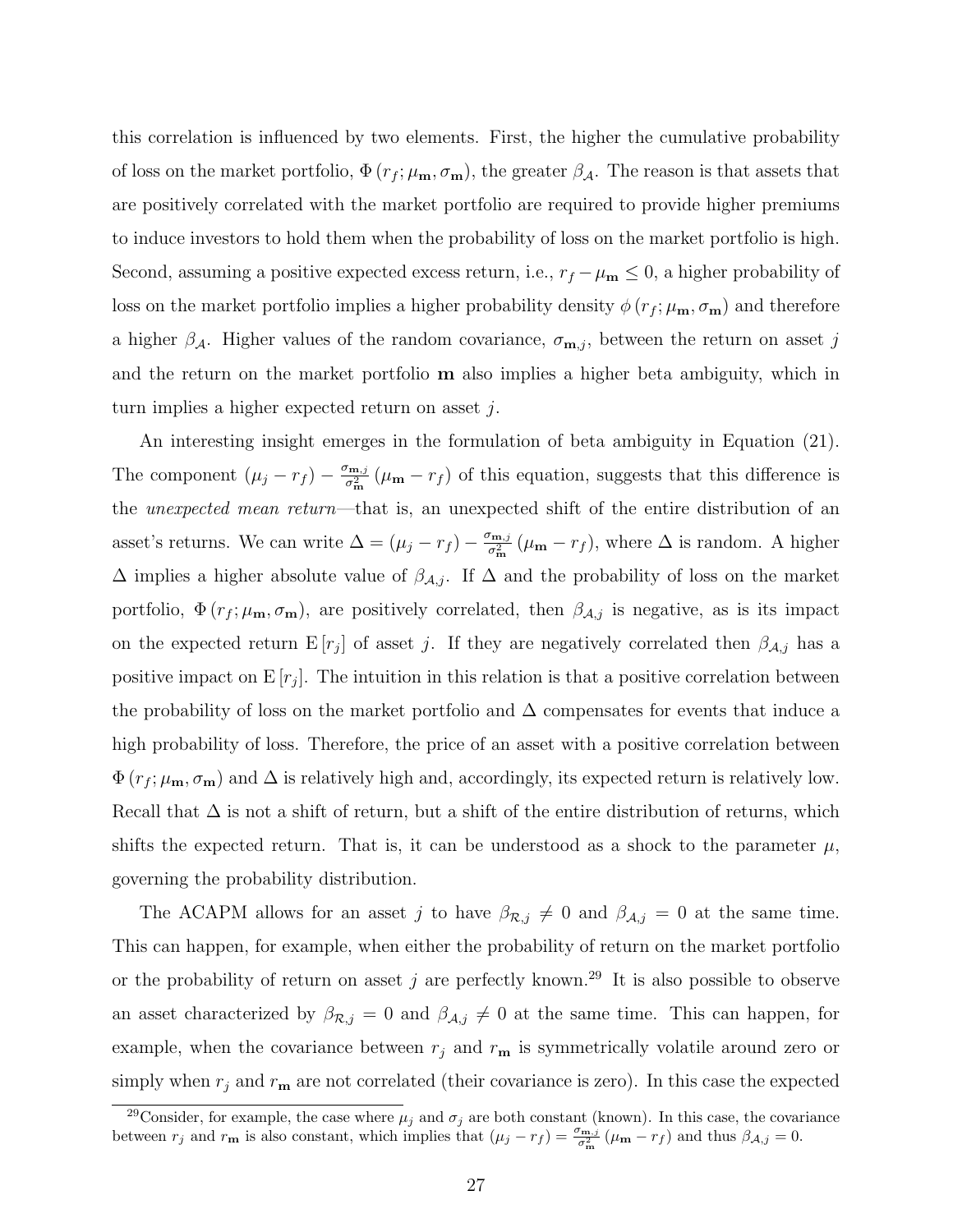return on asset  $j$  is not equal to the risk-free rate (see, for example, Merton  $(1973)$ ). The following corollary defines the  $\beta_{\mathcal{R}}$  and  $\beta_{\mathcal{A}}$  of the market portfolio.

**Corollary 1.** *Beta risk and beta ambiguity of the market portfolio* **m** *satisfy*  $\beta_{\mathcal{R},m} = 1$  *and*  $\beta_{A,m} = 0$ , *respectively.* 

Beta risk,  $\beta_{\mathcal{R}}$ , and beta ambiguity,  $\beta_{\mathcal{A}}$ , of an asset portfolio are both linear in the betas of the individual assets composing the portfolio. To see this, consider a portfolio  $h =$  $(h_1, \ldots, h_n)$  consisting of *n* assets. The expected return on portfolio **h** can be expressed as

$$
E[r_{\mathbf{h}}] - r_f = \sum_{j=1}^{n} h_j (E[r_j] - r_f) = (E[r_{\mathbf{m}}] - r_f) \left( \sum_{j=1}^{n} h_j \beta_{\mathcal{R},j} + \sum_{j=1}^{n} h_j \beta_{\mathcal{A},j} \right),
$$
(26)

implying a linear beta pricing model, even when ambiguity is involved. In other words, beta risk and beta ambiguity of an asset portfolio are equal to the weighted sum of the betas of the individual assets composing the portfolio.

The ACAPM, modeled by Equation (19) in Theorem 3, can be written as

$$
\mathbf{E}\left[r_j\right] - r_f = \beta_{\mathcal{K},j} \left(\mathbf{E}\left[r_{\mathbf{m}}\right] - r_f\right),\tag{27}
$$

where  $\beta_{K,j} = \beta_{R,j} + \beta_{A,j}$  is referred to as *beta uncertainty* of asset *j*. Beta uncertainty makes the distinction between the *systematic uncertainty* and the *idiosyncratic uncertainty* associated with an asset, as the following theorem proposes.

**Theorem 4.** *The uncertainty associated with an asset j can be decomposed by*

$$
\Upsilon^2 \left[ r_j \right] = \beta_{\mathcal{K},j}^2 \frac{1 - \mathcal{V}^2 \left[ r_m \right]}{1 - \mathcal{V}^2 \left[ r_j \right]} \Upsilon^2 \left[ r_m \right] + \Upsilon^2 \left[ \epsilon \right], \tag{28}
$$

*where*  $E[\epsilon] = 0$ *, and*  $\epsilon$  *and*  $r_m$  *are independent for every feasible probability distribution. The*  $term \ \beta_{K,j}^2$  $\frac{1-\mho^2[r_m]}{1-\mho^2[r_j]} \Upsilon^2\left[r_m\right]$  is referred to as the **systematic uncertainty**, and the term  $\Upsilon^2\left[\epsilon\right]$ *is referred to as the idiosyncratic uncertainty, associated with asset j.*

In the special case when ambiguity is not involved, as in the classical CAPM, the risk associated with an asset *j* can be decomposed by

$$
\text{Var}\left[r_j\right] = \beta_{\mathcal{R},j}^2 \text{Var}\left[r_{\mathbf{m}}\right] + \text{Var}\left[\epsilon\right],\tag{29}
$$

where  $E[\epsilon] = 0$  and  $\epsilon$  and  $r_{\bf m}$  are independent. The non-diversifiable *systematic risk* associated with asset *j* takes the form  $\beta_{\mathcal{R},j}^2$ Var  $[r_{\mathbf{m}}]$ , and the diversifiable *idiosyncratic risk* takes the form  $Var[\epsilon]$ . It is important to note that Equation (29) does not hold when stocks are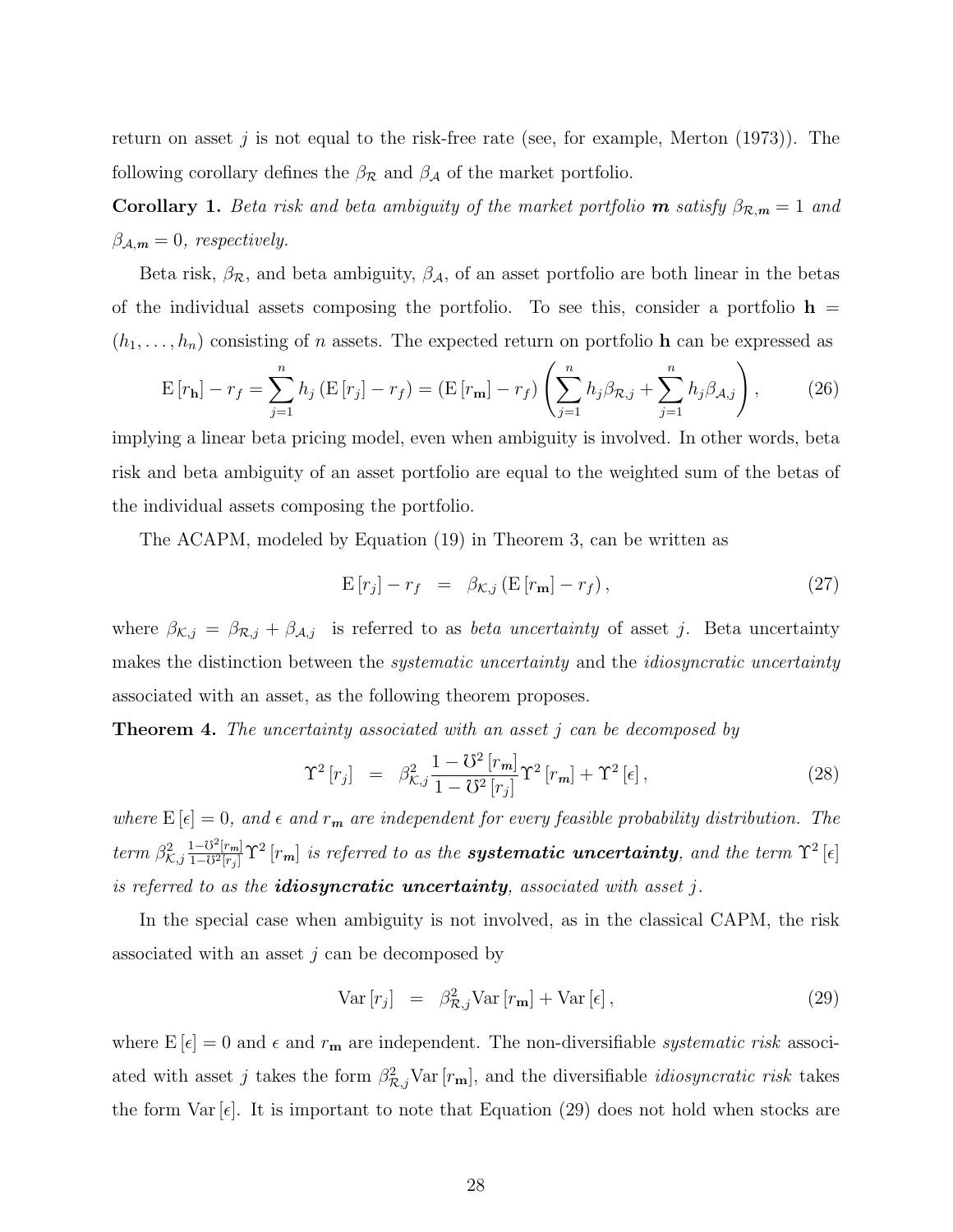imbued with ambiguity: the residual defined by  $\text{Var}[\epsilon] = \text{Var}[r_j] - (\beta_{\mathcal{R},j} + \beta_{\mathcal{A},j})^2 \text{Var}[r_{\mathbf{m}}]$ cannot be interpreted as idiosyncratic risk since  $\beta_{A,j}$  is involved.

# **VII The security market line and performance measures**

In ACAPM the *security market line* (SML) characterizes the linear relation between systematic uncertainty, formed by beta uncertainty, and expected return. Using Theorem 3, the SML of the classical CAPM can be generalized from risk to uncertainty. Formally, when ambiguity is involved the SML is defined by

$$
\mathbf{E}\left[r_j\right] = r_f + \beta_{\mathcal{K},j} \left(\mathbf{E}\left[r_{\mathbf{m}}\right] - r_f\right). \tag{30}
$$

The intercept,  $r_f$ , is the price of time; the slope,  $E[r_m] - r_f$ , is the uncertainty premium on the market portfolio; and the coefficient  $\beta_{K,j}$  measures the level of systematic uncertainty associated with asset *j*.

Figure 5 provides a graphical representation of the SML. The x-axis depicts the magnitude of  $\beta_{\mathcal{K}}$ , and the y-axis depicts expected return. The solid slope line shows the SML in an ambiguous economy, and the dashed line shows it in a non-ambiguous economy. In an ambiguous economy the slope of the SML is steeper than in the case of a non-ambiguous economy, indicating a higher uncertainty premium (equity premium) on the market portfolio. Recall that the risk-free rate is exogenously given. Also notice that for  $\beta_K = 1$  the proportions of assets composing the market portfolio are different in an ambiguous economy, as compared with a non-ambiguous economy. Furthermore, the return on each individual asset is different since systematic risk in an ambiguous economy is the risk component that is optimal, but not necessarily minimal, to bear.

All possible portfolios, efficient and non-efficient, lie on the SML. Effectively, the prices (and the uncertainty premiums) of assets in the market are determined by the investors who minimize uncertainty for a given expected return, since they are willing to pay a relatively high price for any asset (implying a relatively low expected return). The SML can also be viewed as representing the opportunity cost of various investments. Every point on the SML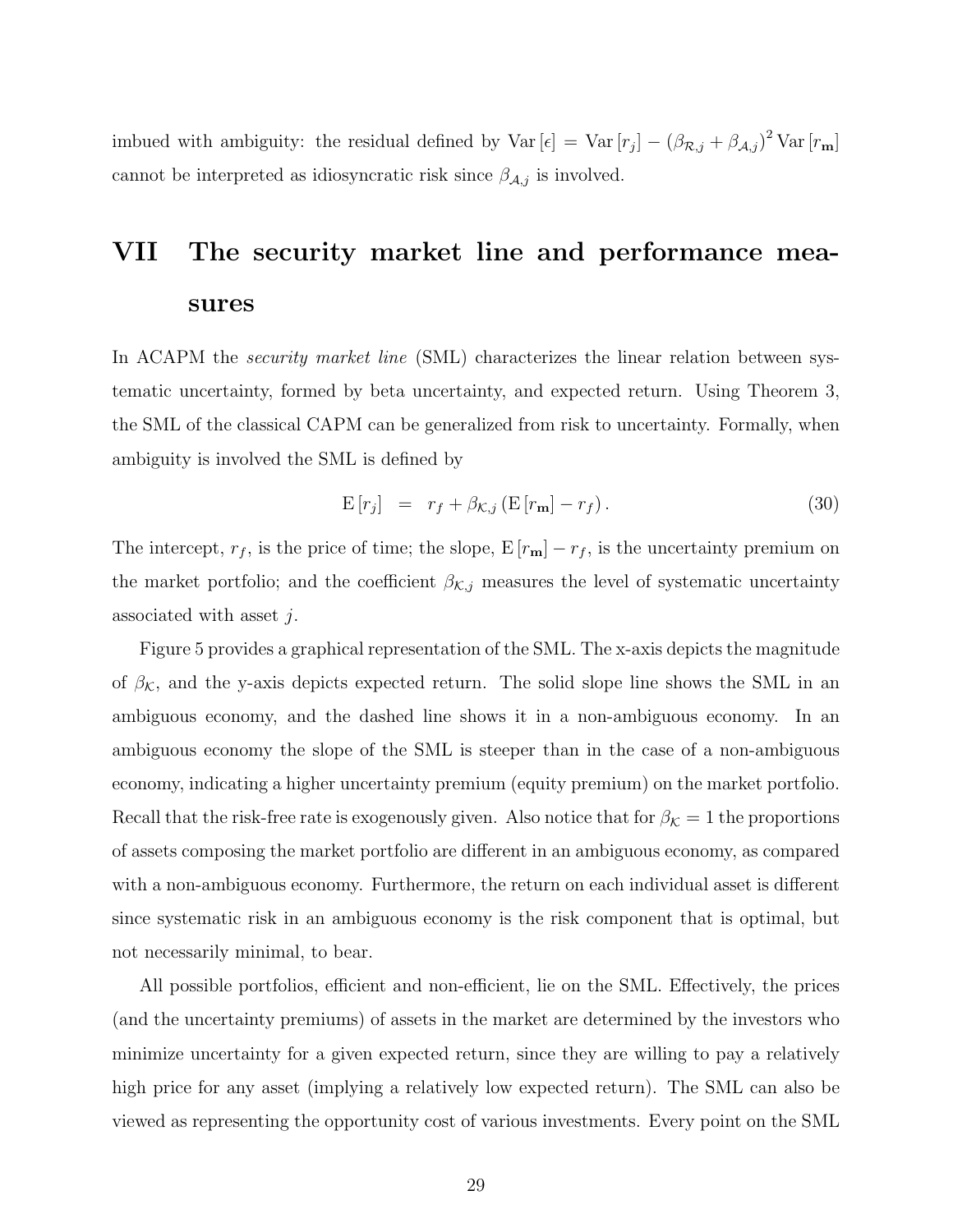

Figure 5: **The security market line**

This figure provides a graphical representation of the SML. The x-axis depicts the magnitude of  $\beta_K$ , and the y-axis depicts expected return. The solid slope line shows the SML in an ambiguous economy, and the dashed line shows it in a non-ambiguous economy. The SML intercepts the y-axis at the risk-free rate  $r_f$ , and its slope is equal to the uncertainty premium on the market portfolio  $E[r_{m}] - r_{f}$ .

represents a combined investment in the market portfolio and the risk-free asset. Assets above the SML are considered undervalued, since for a given degree of uncertainty they yield a relatively high return, implying a relatively low price. Assets below the SML are considered overvalued, since for a given degree of uncertainty they yield a relatively low return, implying a relatively high price.

A point on the SML can be interpreted as the uncertainty premium on a portfolio per unit of systematic uncertainty associated with it. A natural application of this finding is for measuring the performance of asset portfolios. In an economy without ambiguity, the *Treynor ratio* measures the risk premium on an asset relative the systematic risk associated with it. This ratio can now be extended to incorporate ambiguity. Equation (30) can be formed as

$$
\frac{\mathbf{E}\left[r_{\mathbf{h}}\right] - r_{f}}{\beta_{\mathcal{K},\mathbf{h}}} = \mathbf{E}\left[r_{\mathbf{m}}\right] - r_{f},\tag{31}
$$

such that its left-hand side—the ratio of the uncertainty premium and the degree of systematic uncertainty—takes the meaning of the uncertainty premium per unit of uncertainty borne. When ambiguity is not present  $(\beta_{\mathcal{A}} = 0)$ , Equation (31) collapses to the original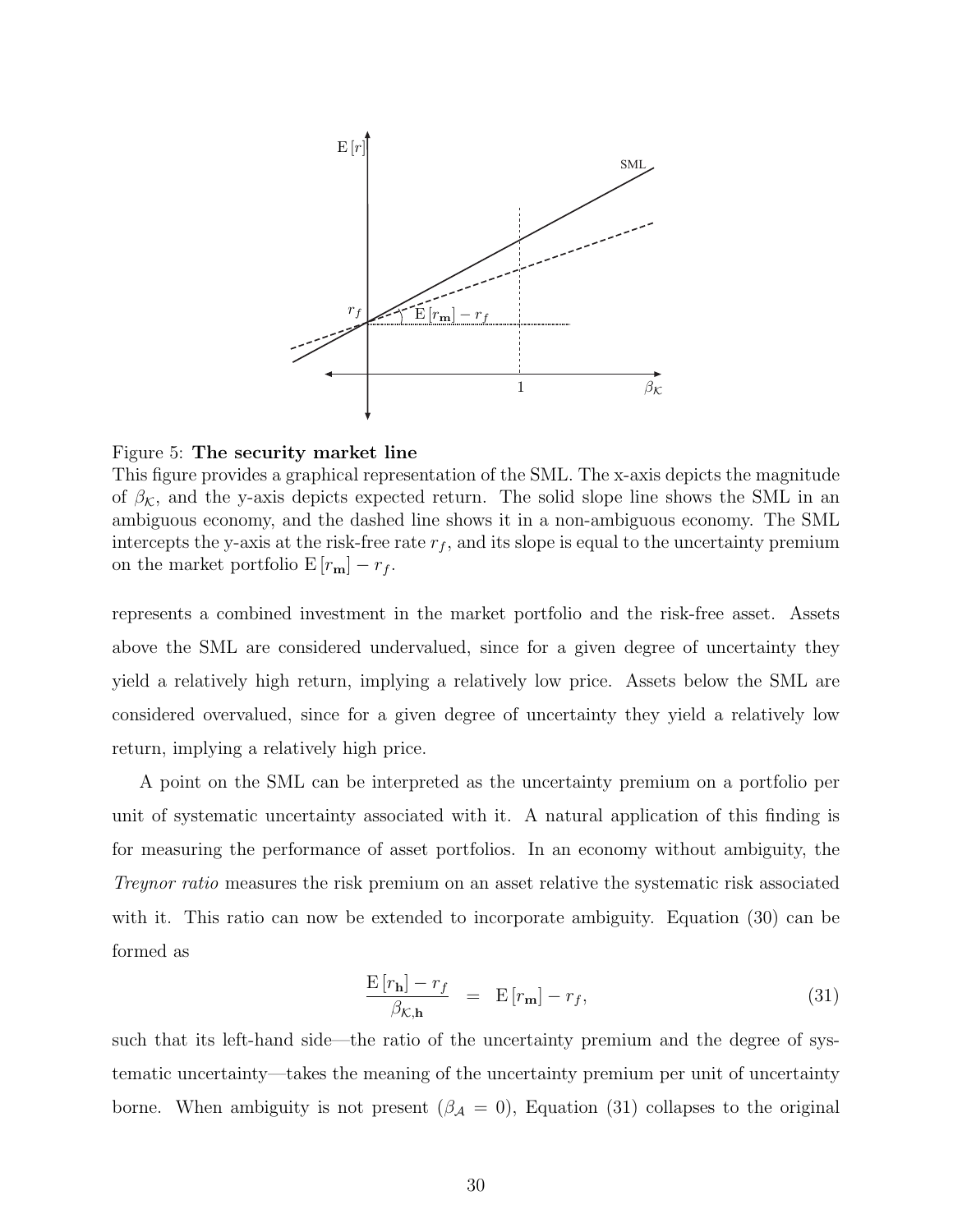Treynor ratio.

A second widely used performance measure is the *Sharpe ratio*, which measures the risk premium on a portfolio relative to the entire (systematic and idiosyncratic) risk associated with it. Using the uncertainty measure proposed by Theorem 2, the Sharpe ratio can also be extended from risk to uncertainty. The definition of the CML in Equation (18) implies that the uncertainty premium relative to the entire (systematic and idiosyncratic) uncertainty can be measured by

$$
\frac{\mathbf{E}\left[r_{\mathbf{h}}\right] - r_{f}}{\Upsilon\left[r_{\mathbf{h}}\right]} = \frac{\mathbf{E}\left[r_{\mathbf{h}}\right] - r_{f}}{\frac{\text{Std}\left[r_{\mathbf{h}}\right]}{\sqrt{1 - \mathcal{V}^{2}\left[r_{\mathbf{h}}\right]}}}.\tag{32}
$$

This extended ratio characterizes the uncertainty premium on a portfolio per unit of its entire uncertainty.

#### **VIII Empirical implications**

The pricing model proposed in Theorem 3 can help us improve our understanding of capital asset prices in financial markets. Brenner and Izhakian (2012), for example, employ this model to study the impact of ambiguity on capital asset pricing in the stock market. They develop an empirical methodology to estimate from the data the entire ambiguity and the systematic ambiguity associated with stocks. Given the estimated ambiguity of each stock, their study employs the Fama and MacBeth (1993) methodology to examine the effect of ambiguity on the cross section of equity returns. To demonstrate the empirical implementations of ACAPM, this section reviews the methodology proposed by Brenner and Izhakian (2012) and their findings.

Using intraday stock data, Brenner and Izhakian (2012) extract the monthly degree of ambiguity associated with each stock and with the market portfolio by utilizing the following four-step methodology for each asset separately. The first step is to sample 20 to 22 groups, each comprising 26 observations of returns (at 15-minute intervals) from the monthly data, where groups can be selected by trading days. The second step is to compute the mean and variance of each group. The third step is to compute the probability of a return lower than the risk-free rate (loss) for each group, using its mean and variance and assuming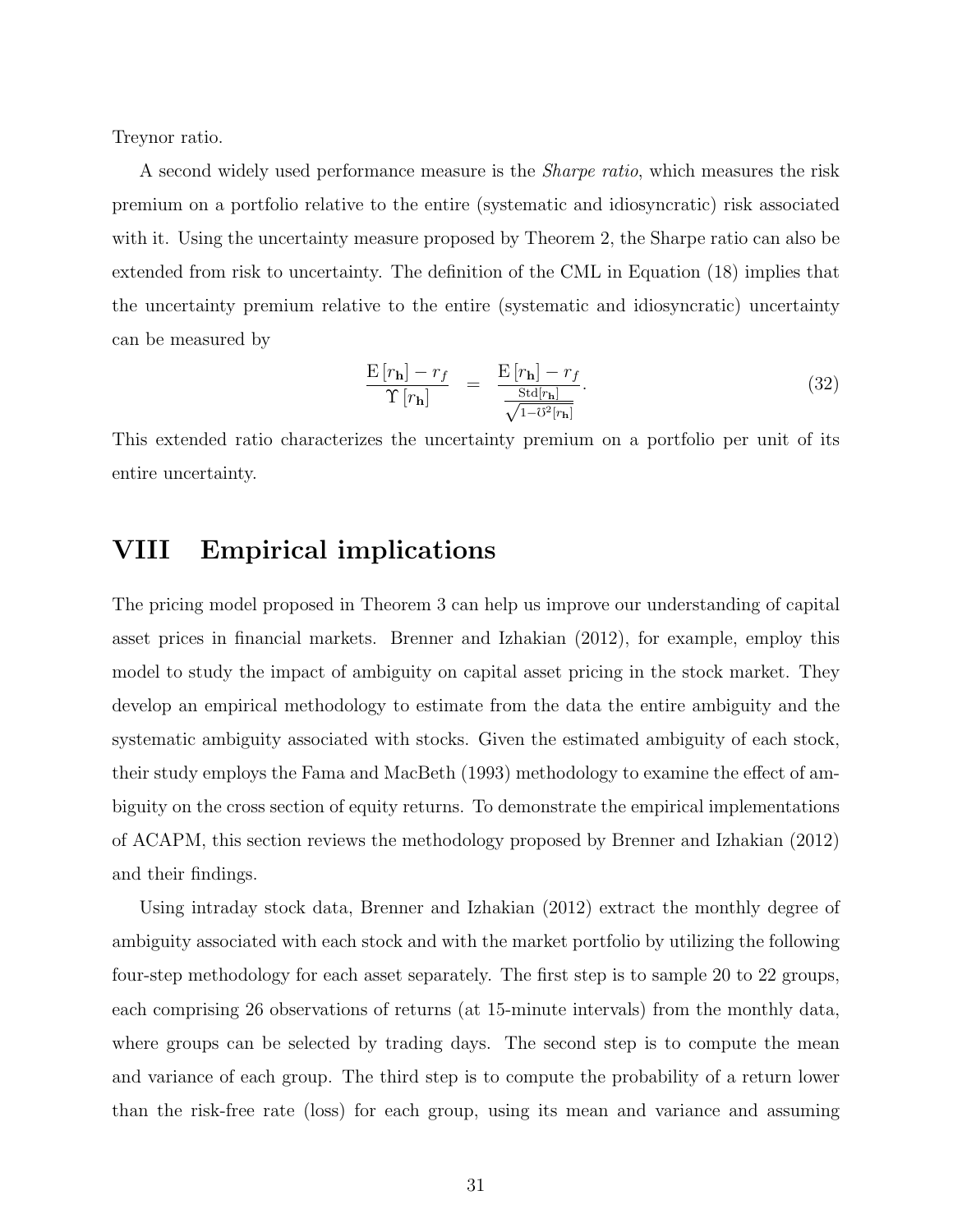normally distributed returns. At this point, for each stock and each month there are 20-22 probabilities of loss. The last step is to compute the variance of these probabilities to obtain the monthly degree of ambiguity,  $\mathcal{V}^2$ , associated with each stock. Given  $\mathcal{V}^2$ , the degree of uncertainty,  $\Upsilon^2$ , is directly obtained.

One can also compute the monthly systematic ambiguity associated with each stock by applying the following procedure to each stock separately. First, as in the first and the second steps above, compute 20-22 means and variances of a given stock and 20-22 means and variances of the market portfolio for each month. Next, substitute this data into Equation  $(21)$  to obtain each asset's beta ambiguity, which measures systematic ambiguity.<sup>30</sup>

Having estimated the degrees of risk and ambiguity and their systematic and idiosyncratic components, Brenner and Izhakian (2012) conduct a series of tests to study the explanatory power of these factors on equity returns. They find that systematic risk and systematic ambiguity each have a significant positive impact on equity returns. They also find that while aggregating risk and ambiguity into uncertainty, investors are rewarded through higher expected returns only for the systematic component of uncertainty and not for the idiosyncratic component. These findings coincide with the results predicted by ACAPM.

#### **IX Conclusion**

This paper introduces a new pricing model that allows for improved pricing of capital assets by accounting for ambiguity—a real word condition in which probabilities of outcomes are not uniquely assigned. It generalizes the classical CAPM form risk to uncertainty by incorporating ambiguity and proves that investors are only rewarded for systematic ambiguity as well as for systematic risk.

This paper relaxes the main assumption of modern portfolio theory that the probabilities of returns are known and instead assumes that probabilities are unknown and are random. It generalizes the *mean–variance* paradigm to *mean–variance–ambiguity* and defines preferences in this space. In the context of this paradigm the paper defines a *mean-uncertainty* space and proposes an aggregation of risk and ambiguity into a new combined measure of

<sup>&</sup>lt;sup>30</sup>This methodology implicitly assumes that the random means and random variances are uniformly distributed.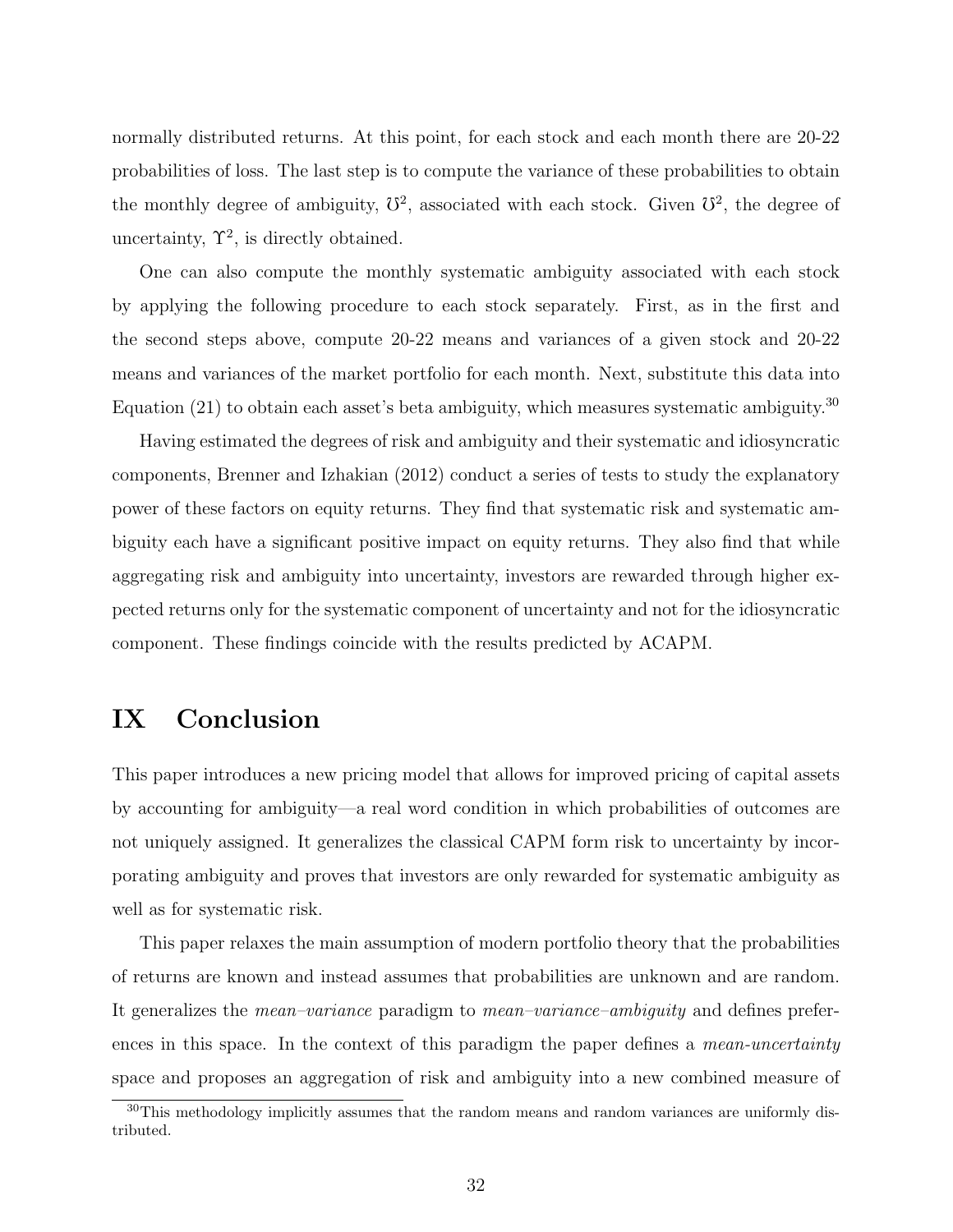uncertainty.

The mean-uncertainty space then provides the theoretical underpinning for a new capital asset pricing model under ambiguity (ACAPM). In this model, a simple formalization of *beta ambiguity* in addition to the conventional *beta risk* is derived such that systematic ambiguity is distinguished from idiosyncratic ambiguity. An asset price in this model is proportional to the systematic components of its risk and ambiguity ensuring that investors are rewarded for neither idiosyncratic risk nor idiosyncratic ambiguity. To the best of our knowledge, the current study is the first to make the distinction between systematic and idiosyncratic ambiguity.

A notable advantage of ACAPM is that it is empirically testable. It can be employed to improve our understanding of capital asset prices in financial markets. Brenner and Izhakian (2012), for example, use this model to study the effect of ambiguity on the cross section of equity returns. A natural outcome of our model is an extension of the Treynor and Sharpe ratios from risk to uncertainty, allowing for the measurement of portfolio performance relative to the uncertainty borne. Furthermore, the model can be used in other applications such as portfolio selection and value at risk.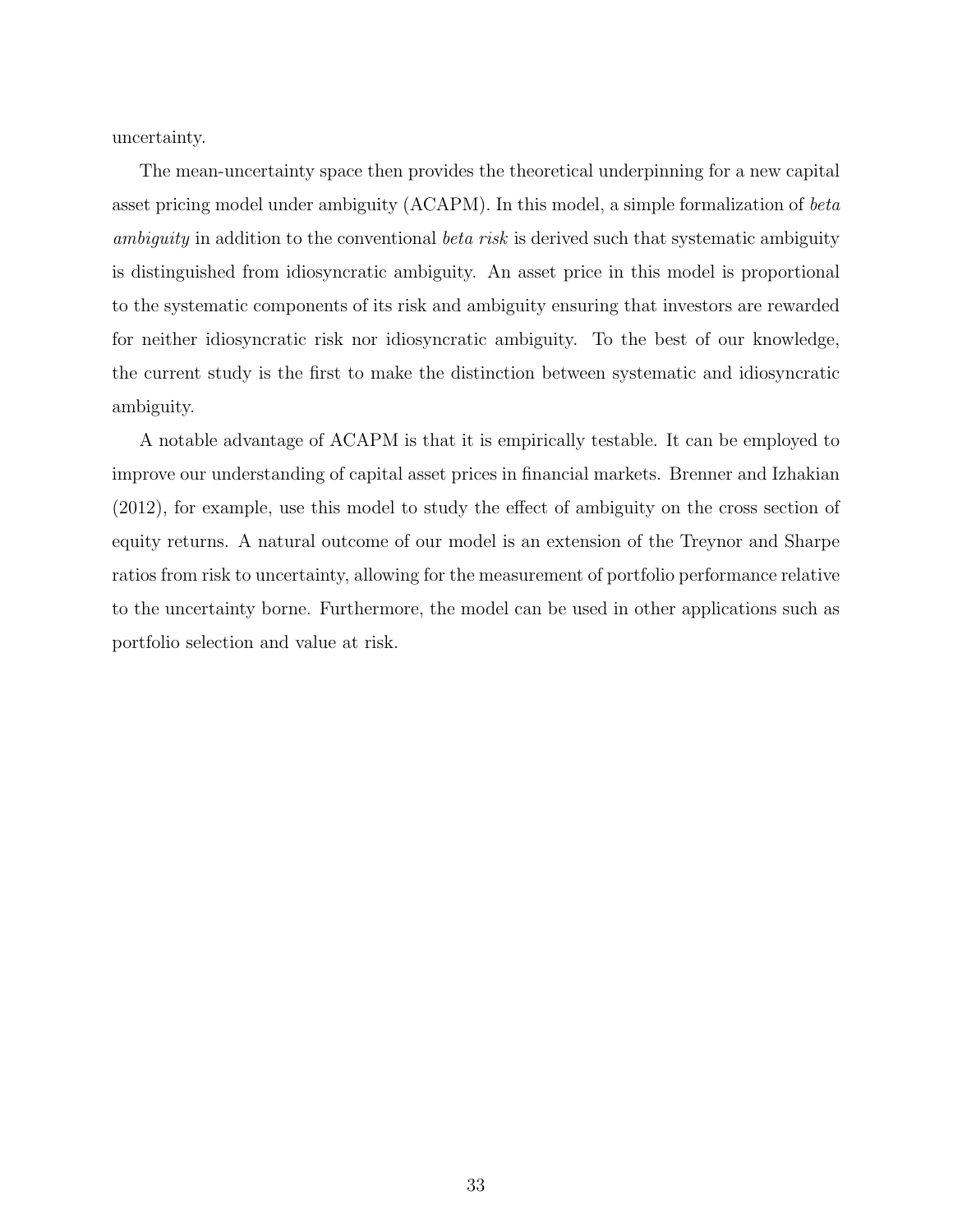### **References**

- Acharya, V. V. and L. H. Pedersen (2005) "Asset Pricing with Liquidity Risk," *The Journal of Financial Economics*, Vol. 77, No. 2, pp. 375–410.
- Ai, H. and D. Kiku (2012) "Growth to value: Option exercise and the cross section of equity returns," *Journal of Financial Economics*.
- Arrow, K. J. (1965) *Aspects of the Theory of Risk Bearing*, Helsinki: Yrjo Jahnssonin Saatio.
- Barberis, N. and M. Huang (2001) "Mental Accounting, Loss Aversion, and Individual Stock Returns," *The Journal of Finance*, Vol. 56, No. 4, pp. 1247–1292.
- Bollerslev, T., R. F. Engle, and J. M. Wooldridge (1988) "A Capital Asset Pricing Model with Time-Varying Covariances," *Journal of Political Economy*, Vol. 96, No. 1, pp. 116–131.
- Boyle, P. P., L. Garlappi, R. Uppal, and T. Wang (2011) "Keynes Meets Markowitz: The Tradeoff Between Familiarity and Diversification," *Management Science*, pp. 1–20.
- Brenner, M. and Y. Izhakian (2012) "Pricing Systematic Ambiguity in Capital Markets," Stern School of Business, Finance Working Paper Series, FIN-12-008.
- Cao, H. H., T. Wang, and H. H. Zhang (2005) "Model Uncertainty, Limited Market Participation, and Asset Prices," *The Review of Financial Studies*, Vol. 18, No. 4, pp. 1219–1251.
- Chen, Z. and L. Epstein (2002) "Ambiguity, Risk, and Asset Returns in Continuous Time," *Econometrica*, Vol. 70, No. 4, pp. 1403–1443.
- Cochrane, J. H. (2005) *Asset Pricing*, Princeton: Princeton Univ. Press.
- Dow, J. and S. R. d. C. Werlang (1992) "Uncertainty Aversion, Risk Aversion, and the Optimal Choice of Portfolio," *Econometrica*, Vol. 60, No. 1, pp. 197–204.
- Drechsler, I. (2012) "Uncertainty, Time-Varying Fear, and Asset Prices," *The Journal of Finance*, Forthcoming.
- Easley, D. and M. O'Hara (2009) "Ambiguity and Nonparticipation: The Role of Regulation," *The Review of Financial Studies*, Vol. 22, No. 5, pp. 1817–1843.
- Epstein, L. G. and M. Schneider (2008) "Ambiguity, Information Quality, and Asset Pricing," *The Journal of Finance*, Vol. 63, No. 1, pp. 197–228.
- Fama, E. F. and J. D. MacBeth (1973) "Risk, Return, and Equilibrium: Empirical Tests," *Journal of Political Economy*, Vol. 81, No. 3, pp. 607–36.
- Gagliardini, P., P. Porchia, and F. Trojani (2009) "Ambiguity Aversion and the Term Structure of Interest Rates," *The Review of Financial Studies*, Vol. 22, No. 10, pp. 4157–4188.
- Gilboa, I. and D. Schmeidler (1989) "Maxmin Expected Utility with Non-Unique Prior," *Journal of Mathematical Economics*, Vol. 18, No. 2, pp. 141–153.
- Gollier, C. (2011) "Does Ambiguity Aversion Reinforce Risk Aversion? Applications to Portfolio Choices and Asset Pricing," *The Review of Economic Stuies*, Vol. 78, No. 4, pp. 1329–1344.
- Hansen, L. P. and T. J. Sargent (2001) "Robust Control and Model Uncertainty," *American Economic Review*, Vol. 91, No. 2, pp. 60–66.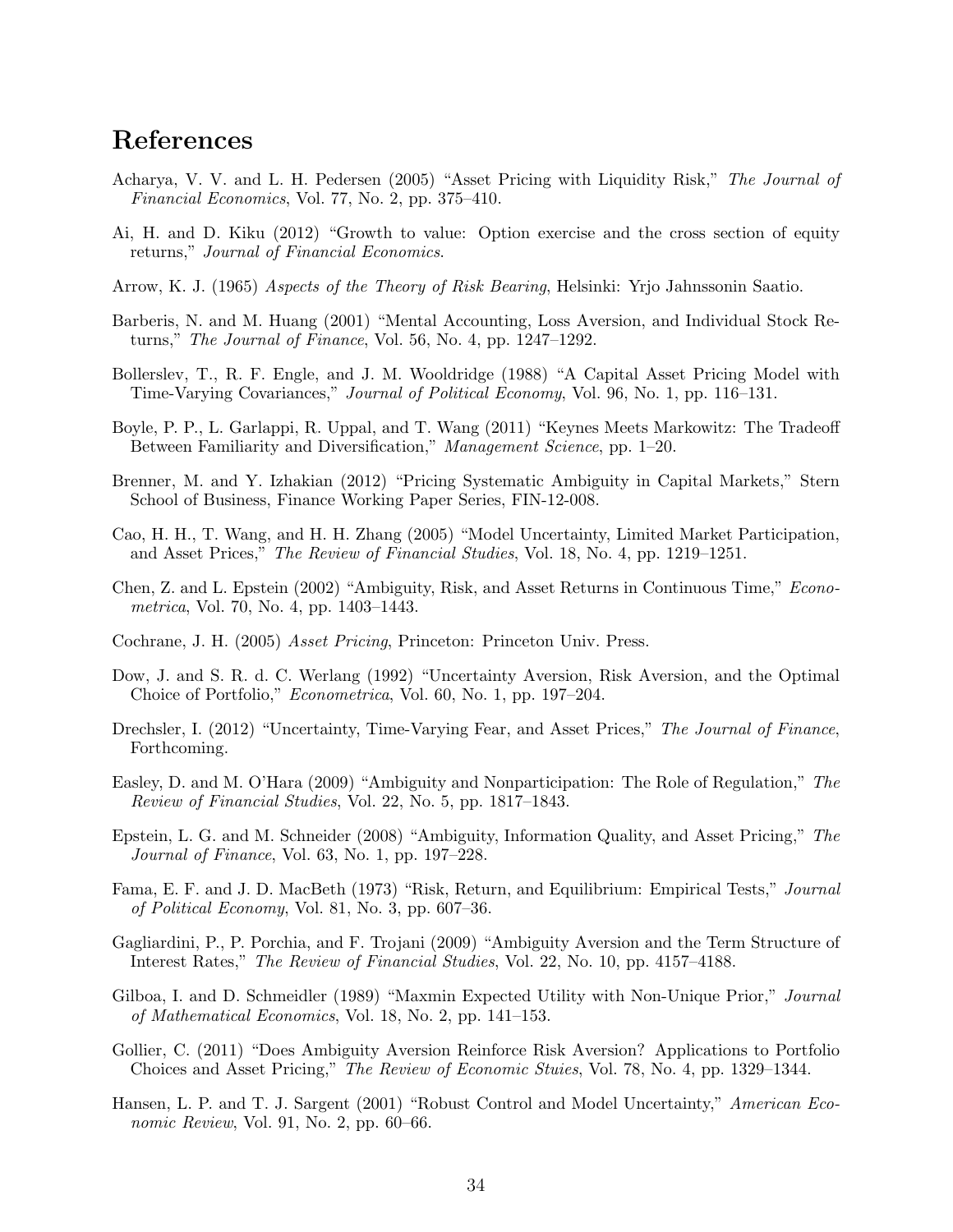- Hirshleifer, D. (2001) "Investor Psychology and Asset Pricing," *The Journal of Finance*, Vol. 56, No. 4, pp. 1533–1597.
- Izhakian, Y. (2012a) "Ambiguity Measurement," Stern School of Business, Economics Working Paper Series, ECN-12-01.
	- (2012c) "Does Ambiguity Diversification Pay?," Stern School of Business, Economics Working Paper Series, ECN-12-11.
- Izhakian, Y. and S. Benninga (2011) "The Uncertainty Premium in an Ambiguous Economy," *The Quarterly Journal of Finance*, Vol. 1, pp. 323–354.
- Ju, N. and J. Miao (2012) "Ambiguity, Learning, and Asset Returns," *Econometrica*, Vol. 80, pp. 559–591.
- Klibanoff, P., M. Marinacci, and S. Mukerji (2005) "A Smooth Model of Decision Making under Ambiguity," *Econometrica*, Vol. 73, No. 6, pp. 1849–1892.
- Kogan, L. and T. Wang (2003) "A Simple Theory of Asset Pricing under Model Uncertainty," Working Paper, MIT.
- Kothiyal, A., V. Spinu, and P. P.Wakker (2011) "Prospect Theory for Continuous Distributions: a Preference Foundation," *Journal of Risk and Uncertainty*, Vol. 42, No. 3, pp. 195–210.
- Leippold, M., F. Trojani, and P. Vanini (2008) "Learning and Asset Prices Under Ambiguous Information," *The Review of Financial Studies*, Vol. 21, No. 6, pp. 2565–2597.
- Liu, W. (2006) "A liquidity-augmented capital asset pricing model," *Journal of Financial Economics*, Vol. 82, No. 3, pp. 631–671.
- Ljungqvist, L. and T. J. Sargent (2004) *Recursive Macroeconomic Theory, 2nd Edition*, Vol. 1 of MIT Press Books: The MIT Press.
- Maccheroni, F., M. Marinacci, and D. Ruffino (2010) "Alpha as Ambiguity: Robust Mean-Variance Portfolio Analysis," Preprint at Ideas: 373.
- Maccheroni, F., M. Marinacci, A. Rustichini, and M. Taboga (2009) "Portfolio Selection With Monotone Mean-Variance Preferences," *Mathematical Finance*, Vol. 19, No. 3, pp. 487–521.
- Maenhout, P. J. (2004) "Robust Portfolio Rules and Asset Pricing," *The Review of Financial Studies*, Vol. 17, No. 4, pp. 951–983.
- Markowitz, H. (1952) "The Utility of Wealth," *Journal of Political Economy*, Vol. 60, p. 151.
- (1959) *Portfolio Selection: Efficient Diversification of Investments*: New York : Wiley.
- Merton, R. C. (1973) "An Intertemporal Capital Asset Pricing Model," *Econometrica*, Vol. 41, No. 5, pp. 867–87.
- Nau, R. F. (2006) "Uncertainty Aversion with Second-Order Utilities and Probabilities," *Management Science*, Vol. 52, pp. 136–145.
- Owen, J. and R. Rabinovitch (1983) "On the Class of Elliptical Distributions and Their Applications to the Theory of Portfolio Choice," *The Journal of Finance*, Vol. 38, No. 3, pp. 745–52.
- Pflug, G. and D. Wozabal (2007) "Ambiguity in Portfolio Selection," *Quantitative Finance*, Vol. 7, No. 4, pp. 435–442.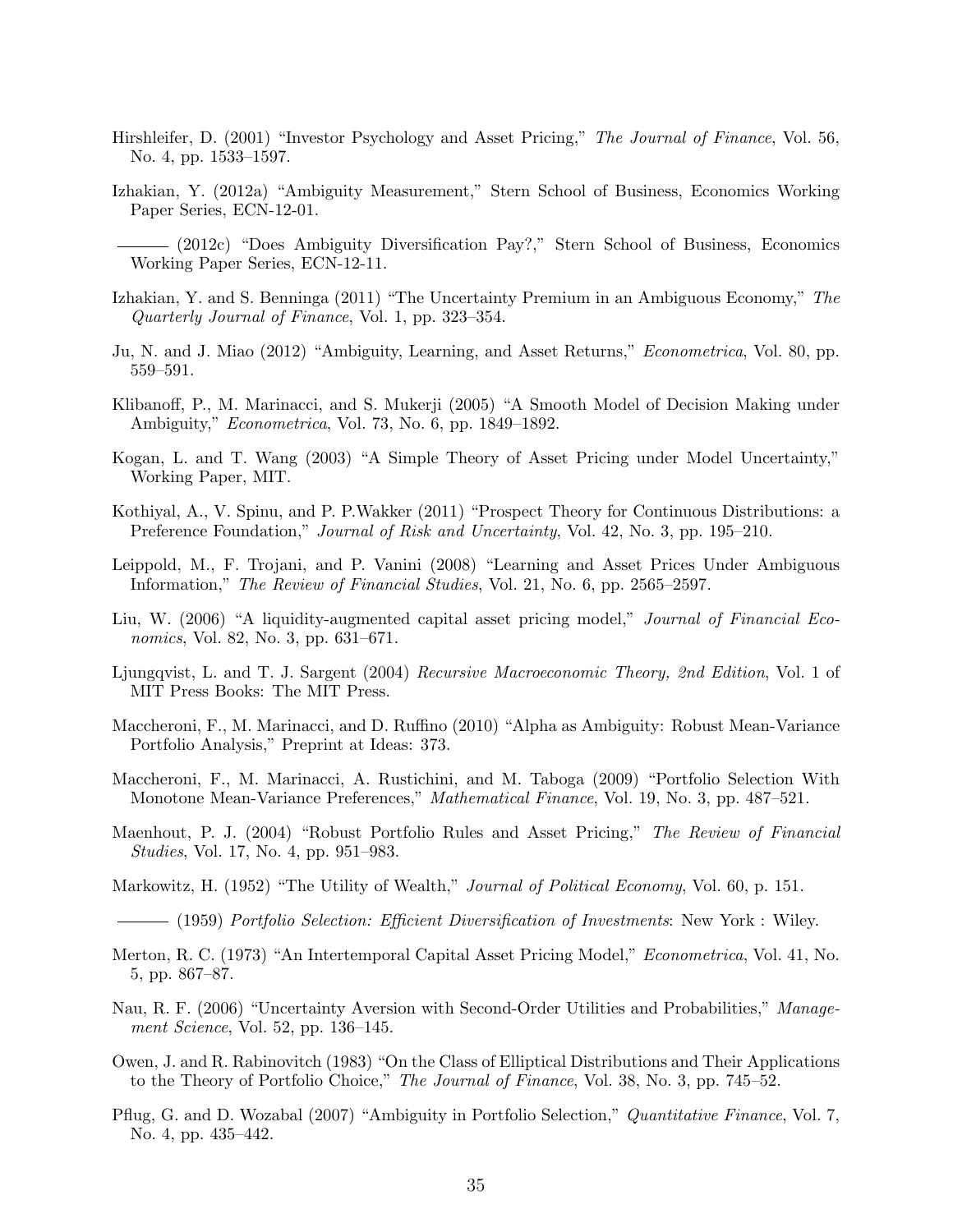- Pratt, J. W. (1964) "Risk Aversion in the Small and in the Large," *Econometrica*, Vol. 32, No. 1/2, pp. 122–136.
- Schmeidler, D. (1989) "Subjective Probability and Expected Utility without Additivity," *Econometrica*, Vol. 57, No. 3, pp. 571–587.
- Sharpe, W. F. (1964) "Capital Asset Prices: A Theory of Market Equilibrium under Conditions of Risk," *The Journal of Finance*, Vol. 19, No. 3, pp. 425–442.
- Taboga, M. (2005) "Portfolio Selection with Two-Stage Preferences," *Finance Research Letters*, Vol. 2, No. 3, pp. 152–164.
- Tobin, J. (1958) "Liquidity Preference as Behavior Towards Risk," *The Review of Economic Studies*, Vol. 25, No. 2, pp. 65–86.
- Tversky, A. and D. Kahneman (1992) "Advances in Prospect Theory: Cumulative Representation of Uncertainty," *Journal of Risk and Uncertainty*, Vol. 5, No. 4, pp. 297–323.
- Ui, T. (2011) "The Ambiguity Premium vs. the Risk Premium under Limited Market Participation," *Review of Finance*, Vol. 15, No. 2, pp. 245–275.
- Uppal, R. and T. Wang (2003) "Model Misspecification and Under Diversification," *The Journal of Finance*, Vol. 58, No. 1, pp. 2465–2486.
- Wakker, P. (2010) *Prospect Theory: For Risk and Ambiguity*: Cambridge University Press.
- Zhou, G. (1993) "Asset-Pricing Tests under Alternative Distributions," *The Journal of Finance*, Vol. 48, No. 5, pp. 1927–42.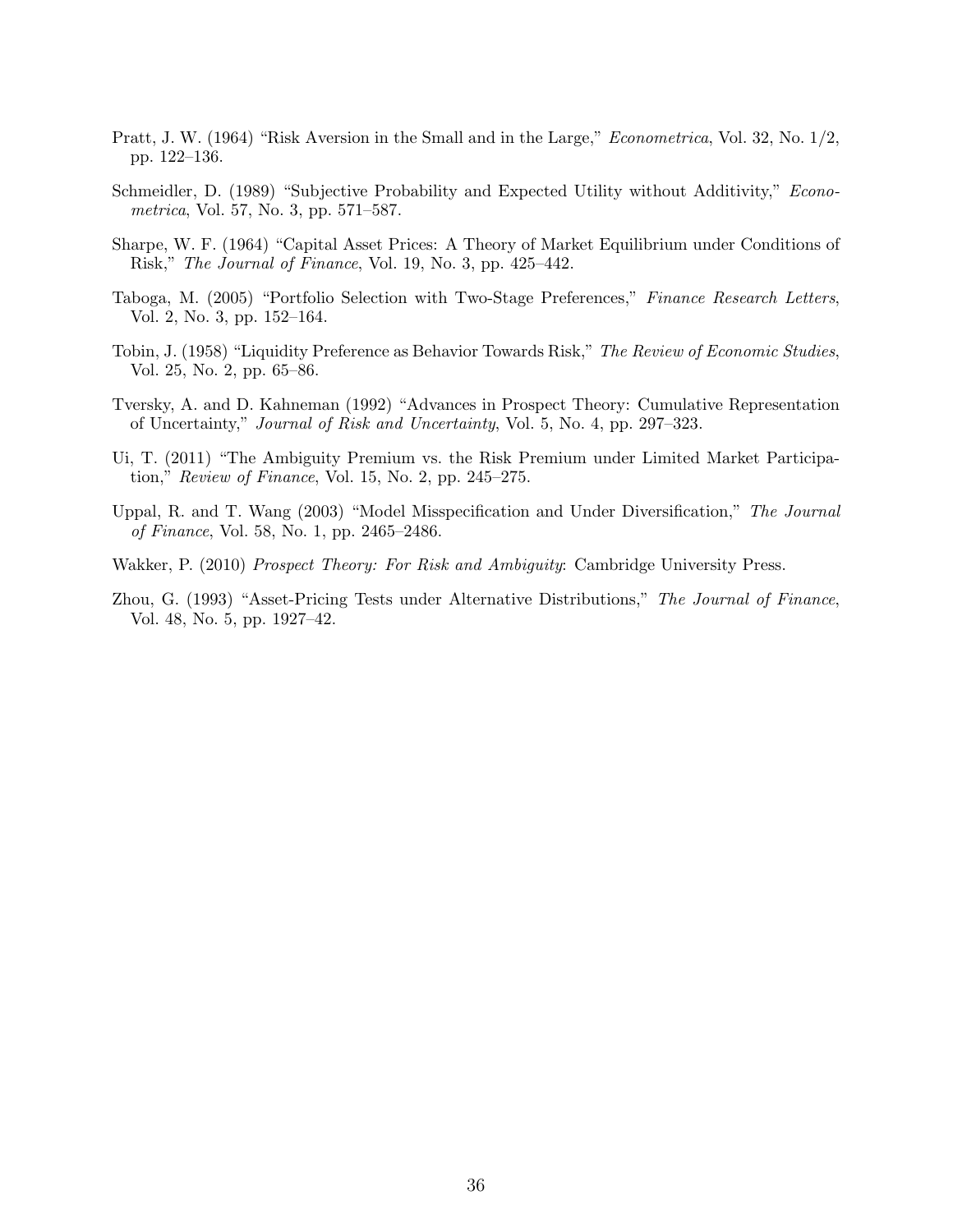### **A Appendix**

#### **A.1 Supporting claims**

**Theorem 5.** Let  $p_x = E[P(X \leq x)]$  and  $\zeta_x^2 = \text{Var}[P(X \leq x)]$ , where  $P_x = P(X \leq x)$  is the *random probability of a random variable X. Assume a continuous twice-differentiable outlook*  $function \Gamma$ *, satisfying*  $\frac{1}{2} \left( \frac{\Gamma''(p_x)}{\Gamma'(p_x)} \right)$  $\frac{\Gamma''(p_x)}{\Gamma'(p_x)}\zeta_x^2-\frac{\Gamma''(p_z)}{\Gamma'(p_z)}$  $\left[\frac{\Gamma''(p_z)}{\Gamma'(p_z)}\zeta_z^2\right] \leq p_z$  for any  $x \leq z \leq k$  and any  $k \leq z \leq x$ . *For a relatively small*  $P_x$ *, the perceived probability of a random variable*  $X \leq x$  *is then* 

$$
Q\left(X \le x\right) = \Gamma^{-1}\left(\int_{\mathbb{P}} \Gamma\left(P\left(X \le x\right)\right) d\chi\left(P\right)\right) \approx p_x + \frac{1}{2} \frac{\Gamma''\left(p_x\right)}{\Gamma'\left(p_x\right)} \zeta_x^2. \tag{33}
$$

#### **A.2 Proofs**

*Proof of Corollary 1.* The proof that  $\beta_{\mathcal{R},m} = 1$  it is trivial. As for  $\beta_{\mathcal{A},m}$ , from Equation (21) it can be observed that substituting  $\mu_j = \mu_{\mathbf{m}}$  and  $\sigma_{\mathbf{m},j} = \sigma_{\mathbf{m},\mathbf{m}}$  into  $\left((\mu_j - r_f) - \frac{\sigma_{\mathbf{m},j}}{\sigma_{\mathbf{m}}^2}\right)$  $\left(\mu_{\mathbf{m}} - r_f\right)$  implies that  $\beta_{\mathcal{A},\mathbf{m}} = 0$ .  $\Box$ 

*Proof of Proposition 1.* To prove that the parametric line defined by

$$
\left(\mathrm{E}\left[\hbar r_f + \left(1-h\right)r_{\mathbf{e}}\right], \mathrm{Std}\left[\hbar r_f + \left(1-h\right)r_{\mathbf{e}}\right], \widehat{\mathrm{O}}\left[\hbar r_f + \left(1-h\right)r_{\mathbf{e}}\right]\right)
$$

is linear, it has to be shown that each coordinate of this triplet is linear in *h*. The proof that the first two coordinates, the mean  $E[hr_f + (1 - h) r_e]$  and the standard deviation Std  $[hr_f + (1 - h) r_e]$ , are each linear in *h* is trivial since  $r_f$  is constant. To prove that the third coordinate,  $\hat{\mathbf{U}}[hr_f + (1-h)r_e]$ , is also linear in *h*, the measure of ambiguity  $\mathbf{U}^2$  can be explicitly written as

$$
\mathcal{U}^2 \left[ hr_f + (1-h) r_{\mathbf{e}} \right] = 4 \text{Var} \left[ \int_{-\infty}^{r_f} \frac{1}{\sqrt{2\pi (1-h)^2 \sigma_{\mathbf{e}}^2}} e^{-\frac{\left( r - \left( hr_f + (1-h)\mu_{\mathbf{e}} \right) \right)^2}{2(1-h)^2 \sigma_{\mathbf{e}}^2}} dr \right].
$$

Changing the integration variable to  $r = (1 - h) r_e$  provides

$$
\mathcal{U}^2\left[hr_f + (1-h)\,r_{\mathbf{e}}\right] = 4\text{Var}\left[\int_{-\infty}^{r_f} \frac{1}{\sqrt{2\pi\sigma_{\mathbf{e}}^2}} e^{-\frac{(r_{\mathbf{e}}-\mu_{\mathbf{e}})^2}{2\sigma_{\mathbf{e}}^2}} dr_{\mathbf{e}}\right] = \mathcal{U}^2\left[r_{\mathbf{e}}\right].
$$

Since  $r_f$  is constant, Std  $[hr_f + (1 - h) r_e] = (1 - h)$  Std  $[r_e]$ . This implies that

$$
\widehat{\mathcal{O}}\left[\operatorname{hr}_{f} + (1-h)\,r_{\mathbf{e}}\right] = (1-h)\,\widehat{\mathcal{O}}\left[r_{\mathbf{e}}\right].\qquad\qquad\Box
$$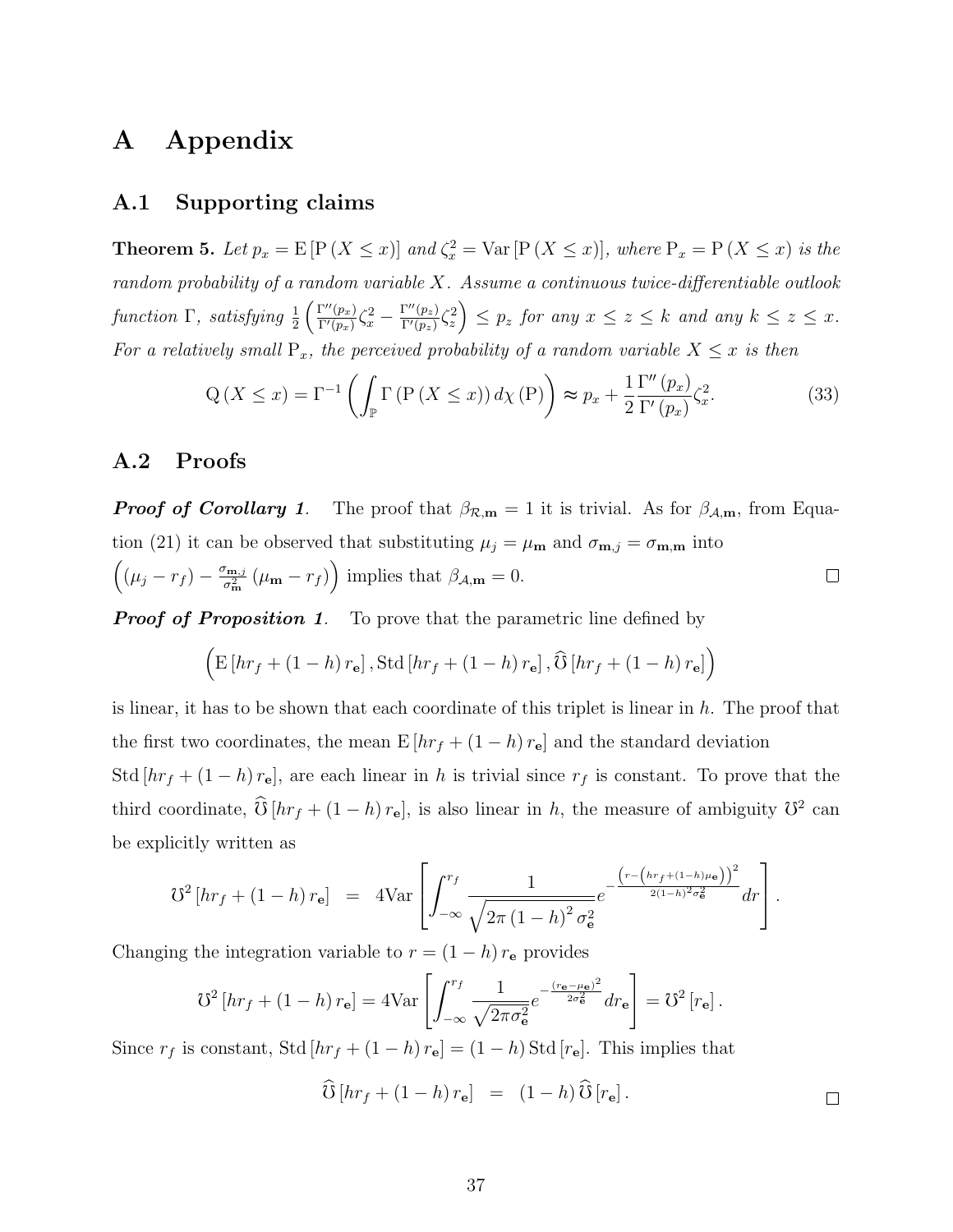*Proof of Proposition 2.* To prove the existence of the uncertain asset frontier one can write the uncertainty minimization problem for a given expected return *E* as a function of an asset portfolio **h**. Using matrix notation this minimization problem can be defined by

$$
\min_{\mathbf{h}} \mathbf{h}^{T} \frac{\mathbf{Cov}}{1 - 4\text{Var}\left[\Phi\left(-\frac{\mathbf{h}^{T}\boldsymbol{\mu}}{\mathbf{h}^{T}\boldsymbol{\Sigma}\mathbf{h}}; 0, 1\right)\right]} \mathbf{h} \quad \text{s.t.} \quad \mathbf{E}^{T}\mathbf{h} = E; \quad \mathbf{1}^{T}\mathbf{h} = 1,
$$

where bold font designates vectors and matrices:  $\mu$  is a vector of random means,  $\Sigma$  is a random variance–covariance matrix, and **Cov** is the expected variance–covariance matrix. Letting  $\lambda$  and  $\kappa$  be the Lagrangian multiplier, the first-order condition of the minimization problem is

$$
\frac{2\mathbf{h}^T \mathbf{Cov} \left(1-4\text{Var}\left[\Phi\left(-\frac{\mathbf{h}^T \boldsymbol{\mu}}{\mathbf{h}^T \boldsymbol{\Sigma} \mathbf{h}};0,1\right)\right]\right)+2\mathbf{h}^T \mathbf{Cov} \mathbf{Cov} \left[\Phi\left(-\frac{\mathbf{h}^T \boldsymbol{\mu}}{\mathbf{h}^T \boldsymbol{\Sigma} \mathbf{h}};0,1\right),\phi\left(-\frac{\mathbf{h}^T \boldsymbol{\mu}}{\mathbf{h}^T \boldsymbol{\Sigma} \mathbf{h}};0,1\right)\left(\frac{\boldsymbol{\mu} \mathbf{h}^T \boldsymbol{\Sigma} \mathbf{h} - \mathbf{h}^T \boldsymbol{\mu} \mathbf{h}^T \boldsymbol{\Sigma}}{\left(\mathbf{h}^T \boldsymbol{\Sigma} \mathbf{h}\right)^2}\right)\right]}{\left(1-4\text{Var}\left[\Phi\left(-\frac{\mathbf{h}^T \boldsymbol{\mu}}{\mathbf{h}^T \boldsymbol{\Sigma} \mathbf{h}};0,1\right)\right]\right)^2} - \lambda \mathbf{E}^T - \kappa \mathbf{1}^T = 0. \tag{34}
$$

One can notice that Equation (34) has a solution if the following two conditions hold. First, as **Cov** is not singular, it has an inverse matrix. Second, the degree of ambiguity is not equal to 1. That is,  $1 - 4\text{Var}\left[\Phi\left(\frac{1}{2}\right)\right]$  $-\frac{\mathbf{h}^T \boldsymbol{\mu}}{\mathbf{h}^T \boldsymbol{\Sigma} \mathbf{I}}$  $\left[\frac{\mathbf{h}^T \boldsymbol{\mu}}{\mathbf{h}^T \boldsymbol{\Sigma} \mathbf{h}}; 0, 1\right]$  = 1 *−*  $\mathcal{V}^2[r_{\mathbf{h}}] \neq 0$ . These conditions are satisfied by the hypothesis of the theorem and therefore uncertain asset frontier exists. Proposition 3 proves that the uncertain asset frontier is bounded by a hyperbola, which implies that there  $\Box$ exists a line originating from  $r_f$  and tangent to the uncertain asset frontier.

*Proof of Proposition 3.* For simplicity this proof considers a portfolio consisting of two assets. It can then be extended to any number of assets by considering each of the two assets as a mutual fund. Let  $\mathbf{h} = (h, 1 - h)$  be a portfolio. Its expected return is then

$$
E[r_{h}] = hE[r_{1}] + (1 - h)E[r_{2}], \qquad (35)
$$

and its variance is

Var 
$$
[r_{\mathbf{h}}]
$$
 =  $h^2$ Var  $[r_1]$  + 2h  $(1 - h)$ Cov  $[r_1, r_2]$  +  $(1 - h)^2$ Var  $[r_2]$ ,

where  $r_1$  and  $r_2$  stand for the return on asset 1 and 2, respectively. By Theorem 2, the degree of uncertainty associated with portfolio **h** is

$$
\Upsilon^{2}\left[r_{\mathbf{h}}\right] = \frac{h^{2} \text{Var}\left[r_{1}\right] + 2h\left(1-h\right) \text{Cov}\left[r_{1}, r_{2}\right] + \left(1-h\right)^{2} \text{Var}\left[r_{2}\right]}{1 - 4 \text{Var}\left[\Phi\left(\frac{r_{f} - h\mu_{1} - (1-h)\mu_{2}}{\sqrt{h^{2} \sigma_{1}^{2} + 2h(1-h)\sigma_{1,2} + (1-h)^{2} \sigma_{2}^{2}}}; 0, 1\right)\right]}.
$$
\n(36)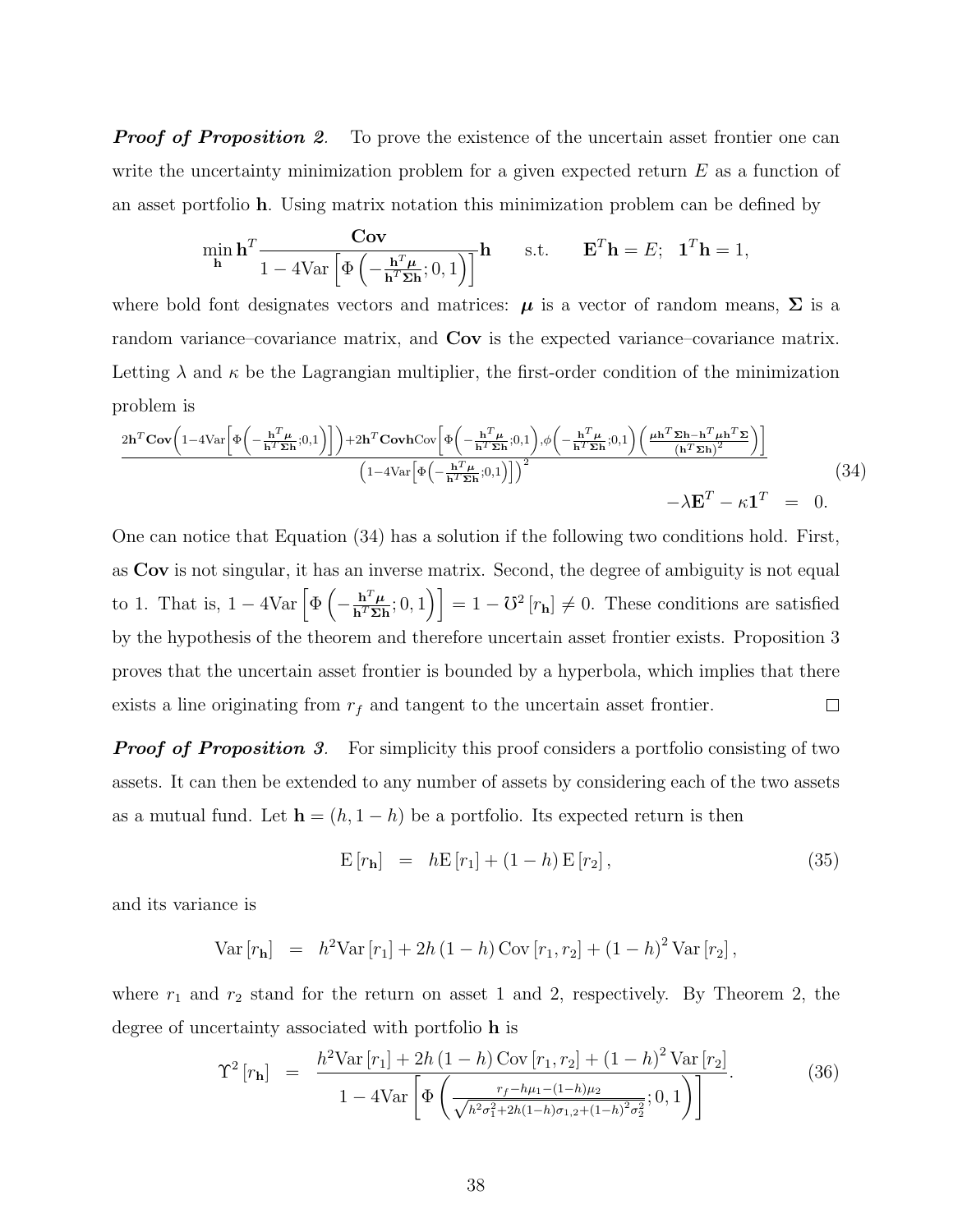Substituting  $h = 0$  into Equation (36) provides the degree of uncertainty associated with asset 1:

$$
\Upsilon^{2}[r_{1}] = \frac{\text{Var}[r_{1}]}{1 - 4\text{Var}\left[\Phi\left(\frac{r_{f} - \mu_{1}}{\sigma_{1}}; 0, 1\right)\right]}.
$$

Substituting  $h = 1$  into Equation (36) provides the degree of uncertainty associated with asset 2:

$$
\Upsilon^2\left[r_2\right] = \frac{\text{Var}\left[r_2\right]}{1 - 4\text{Var}\left[\Phi\left(\frac{r_f - \mu_2}{\sigma_2}; 0, 1\right)\right]}.
$$

Since  $\mathcal{O}^2[r] = 4\text{Var}\left[\Phi\left(\frac{r_f-\mu}{\sigma};0,1\right)\right] \in [0,1],$  the degree of uncertainty satisfies  $\Upsilon^2[r_1] \ge$ Var  $[r_1]$  and  $\Upsilon^2$   $[r_2] \geq \text{Var}[r_2]$ . This proves that for portfolios consisting of a single asset, the degree of uncertainty is bounded by the degree of risk. Next, we prove it for any portfolio.

Since the parameters  $\mu_1$  and  $\mu_2$  are random, the proportions of the two assets in the portfolio are selected according to their expectations. By Equation (35), the proportion of asset 1 in the portfolio can be writing as  $h = \frac{E[r_h] - E[r_2]}{E[r_h] - E[r_0]}$ E[*r*1]*−*E[*r*2] . Substituting for the proportion *h* into Equation (36) produces

$$
\Upsilon^2\left[r_{\mathbf{h}}\right] = \frac{\left(\frac{E[r_{\mathbf{h}}] - E[r_{2}]}{E[r_{1}] - E[r_{2}]}\right)^2 Var[r_{1}] + 2\frac{E[r_{\mathbf{h}}] - E[r_{2}]}{E[r_{1}] - E[r_{2}]}\left(1 - \frac{E[r_{\mathbf{h}}] - E[r_{2}]}{E[r_{1}] - E[r_{2}]}\right)Cov[r_{1},r_{2}] + \left(1 - \frac{E[r_{\mathbf{h}}] - E[r_{2}]}{E[r_{1}] - E[r_{2}]}\right)^2 Var[r_{2}] }{r_{f} - \frac{E[r_{\mathbf{h}}] - E[r_{2}]}{E[r_{1}] - E[r_{2}]}\mu_1 - \left(1 - \frac{E[r_{\mathbf{h}}] - E[r_{2}]}{E[r_{1}] - E[r_{2}]}\right)\mu_2}{r_{f} - \frac{E[r_{\mathbf{h}}] - E[r_{2}]}{E[r_{1}] - E[r_{2}]}\mu_1 - \left(1 - \frac{E[r_{\mathbf{h}}] - E[r_{2}]}{E[r_{1}] - E[r_{2}]}\right)\mu_2}}{r_{f} - \frac{E[r_{\mathbf{h}}] - E[r_{2}]}{E[r_{1}] - E[r_{2}]}\mu_1 - \left(1 - \frac{E[r_{\mathbf{h}}] - E[r_{2}]}{E[r_{1}] - E[r_{2}]}\right)\mu_2}{r_{f} - \frac{E[r_{\mathbf{h}}] - E[r_{2}]}{E[r_{1}] - E[r_{2}]}\mu_1 - \left(1 - \frac{E[r_{\mathbf{h}}] - E[r_{2}]}{E[r_{1}] - E[r_{2}]}\right)^2},
$$

which implies

$$
\Upsilon^{2}\left[r_{\mathbf{h}}\right] = \left(\frac{1}{E[r_{1}]-E[r_{2}]}\right)^{2}\frac{(E[r_{\mathbf{h}}]-E[r_{2}])^{2}Var[r_{1}]-2(E[r_{\mathbf{h}}]-E[r_{2}])(E[r_{\mathbf{h}}]-E[r_{1}])Cov[r_{1},r_{2}]+(E[r_{\mathbf{h}}]-E[r_{1}])^{2}Var[r_{2}]}{1-Var\left[\Phi\left(\frac{r_{f}(E[r_{1}]-E[r_{2}])-[E[r_{\mathbf{h}}]-E[r_{2}])\mu_{1}+E[r_{\mathbf{h}}]-E[r_{1}])\mu_{2}}{\sqrt{(E[r_{\mathbf{h}}]-E[r_{2}])^{2}\sigma_{1}^{2}-2(E[r_{\mathbf{h}}]-E[r_{2}])(E[r_{\mathbf{h}}]-E[r_{1}])\sigma_{1,2}+(E[r_{\mathbf{h}}]-E[r_{1}])^{2}\sigma_{2}^{2}}};0,1\right)}\right]
$$
(37)

The numerator of Equation (37) defines the risk, Var [*r***h**], associated with portfolio **h**. It forms a parabola in the space defined by  $(E[r], \Upsilon^2[r])$ , such that its square root is a hyperbola in the mean–uncertainty space, defined by  $(E[r], \Upsilon[r])$ . The denominator ranges between 0 and 1, implying that  $\Upsilon^2[r_h] \geq \text{Var}[r_h]$  for any *h*.  $\Box$ 

*Proof of Theorem 1.* By Theorem 5, the expected utility of Equations (6) and (9) can be written

$$
V(w (1 + E[Z] - K)) \approx -\int_{-\infty}^{k} \left[ p_z + \frac{1}{2} \frac{\Gamma''(p_z)}{\Gamma'(p_z)} \zeta_z^2 \right] dz + \int_{k}^{\infty} \left[ p_z + \frac{1}{2} \frac{\Gamma''(p_z)}{\Gamma'(p_z)} \zeta_z^2 \right] dz,
$$
  
where  $p_z = E[P_z]$ ,  $P_z = \Phi \left( \frac{U^{-1}(z)}{w} - 1 : \mu, \sigma \right)$  for losses, and  $P_z = 1 - \Phi \left( \frac{U^{-1}(z)}{w} - 1 : \mu, \sigma \right)$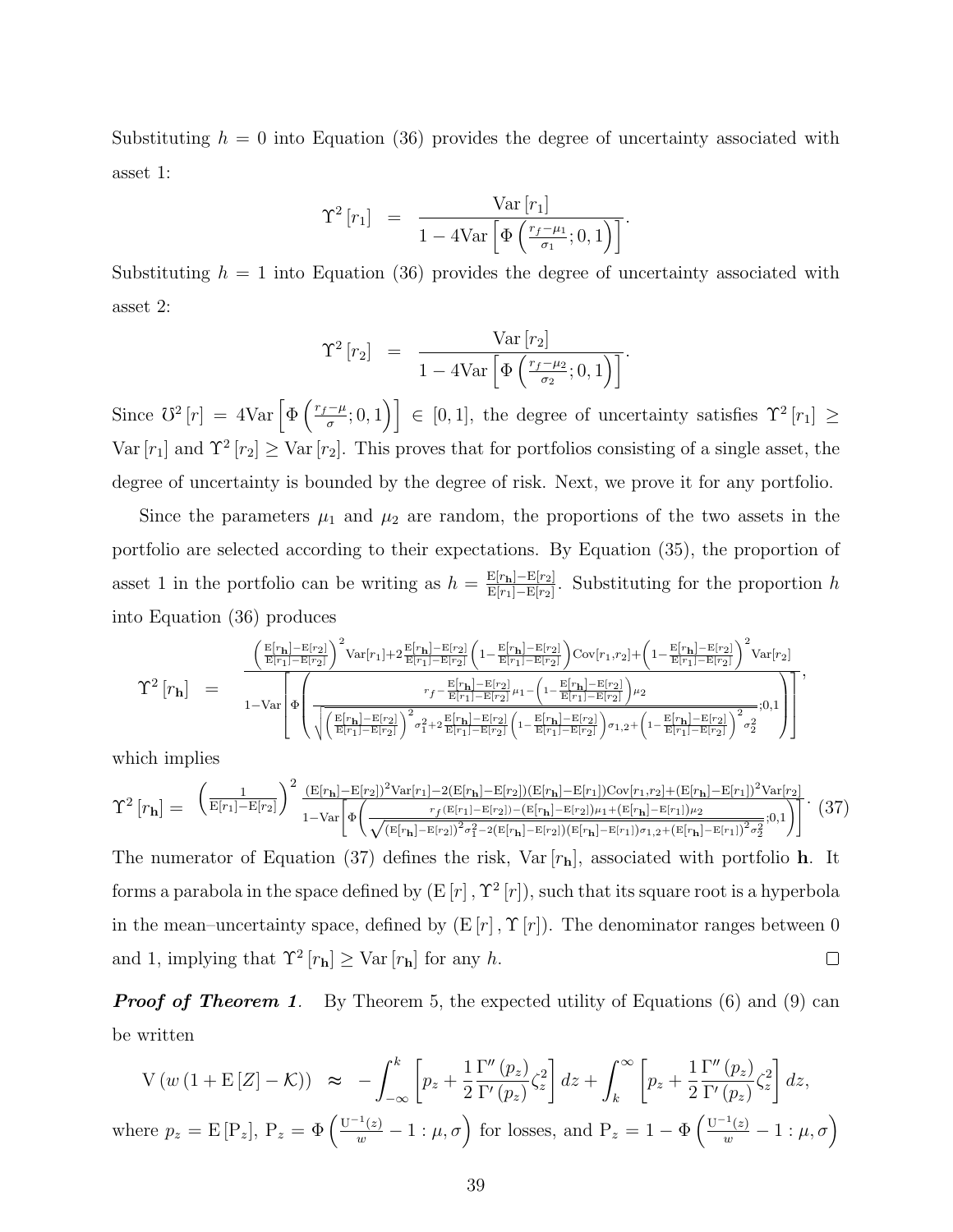for gains. Changing the integration variable to  $z = U(1+r)$  provides

$$
V(w (1 + E[r] - K)) \approx -\int_{-\infty}^{k} \left[ p_r + \frac{1}{2} \frac{\Gamma''(p_r)}{\Gamma'(p_r)} \zeta_r^2 \right] U'(w (1 + r)) dr + \int_{k}^{\infty} \left[ 1 - p_r + \frac{1}{2} \frac{\Gamma''(1 - p_r)}{\Gamma'(1 - p_r)} \zeta_r^2 \right] U'(w (1 + r)) dr,
$$

where  $p_r = E[\Phi(r; \mu, \sigma)]$  and  $\zeta_r^2 = \text{Var}[\Phi(r; \mu, \sigma)]$ .<sup>31</sup> Integrating by parts provides

$$
V(w (1 + E[r] - K)) \approx -p_r U(w (1 + r))|_{-\infty}^k + \int_{-\infty}^k E[\phi(r, \mu, \sigma)] U(w (1 + r)) dr \qquad (38)
$$
  

$$
- \int_{-\infty}^k \frac{1}{2} \frac{\Gamma''(p_r)}{\Gamma'(p_r)} \zeta_r^2 U'(w (1 + r)) dr
$$
  

$$
+ (1 - p_r) U(w (1 + r))|_{k}^{\infty} + \int_{k}^{\infty} E[\phi(r, \mu, \sigma)] U(w (1 + r)) dr
$$
  

$$
+ \int_{k}^{\infty} \frac{1}{2} \frac{\Gamma''(1 - p_r)}{\Gamma'(1 - p_r)} \zeta_r^2 U'(w (1 + r)) dr.
$$
 (39)

Because  $U(w(1+k)) = 0$ , the sum of the first element in the first line and the first element in the third line of Equation (38) is zero. Since k is relatively close to  $E[r]$ , taking a firstorder Taylor approximation (around  $E[r]$ ) of the second and the fourth lines of Equation (38) provides<sup>32</sup>

$$
I \approx -\int_{-\infty}^{k} \frac{1}{2} \frac{\Gamma''(p_k)}{\Gamma'(p_k)} \zeta_k^2 U'(w(1 + E[r])) dr - \int_{-\infty}^{k} \frac{1}{2} \left[ \frac{\Gamma''(p_k)}{\Gamma'(p_k)} \zeta_k^2 U'(w(1 + E[r])) \right]'(r - E[r]) dr + \int_{k}^{\infty} \frac{1}{2} \frac{\Gamma''(1 - p_k)}{\Gamma'(1 - p_k)} \zeta_k^2 U'(w(1 + E[r])) dr + \int_{k}^{\infty} \frac{1}{2} \left[ \frac{\Gamma''(1 - p_k)}{\Gamma'(1 - p_k)} \zeta_k^2 U'(w(1 + E[r])) \right]'(r - E[r]) dr.
$$

Thus, *I* satisfies

$$
I \approx -\frac{1}{8} \frac{\Gamma''(p_L)}{\Gamma'(p_L)} \mathcal{V}^2[r] \mathcal{U}'(w(1 + \mathcal{E}[r])) - \frac{1}{8} \frac{\Gamma''(p_G)}{\Gamma'(p_G)} \mathcal{V}^2[r] \mathcal{U}'(w(1 + \mathcal{E}[r])) ,
$$

where  $p_L = E[P_L]$  and  $p_G = E[P_G]$  are the expected probabilities of loss and gain, respectively. The second-order Taylor approximation (around E [*r*]) of the second component in the first line and the second component in the third line of Equation (38) provides

$$
II = \int_{-\infty}^{\infty} E[\phi(r, \mu, \sigma)] U(w(1+r)) dr
$$
  
\n
$$
\approx \int_{-\infty}^{\infty} E[\phi(r, \mu, \sigma)] \left( \frac{U(E[w(1 + E[r]]]) + U'(E[w(1 + E[r]]]) (r - E[r]) + \frac{1}{2} U''(E[w(1 + E[r]])) (r - E[r])^2} \right) dr
$$
  
\n
$$
= U(E[w(1 + E[r]]]) + \frac{1}{2} U''(E[w(1 + E[r]]]) Var[r].
$$

<sup>31</sup>To simplify notations, the subscript **h** is omitted.

<sup>32</sup>Notice that the first-order Taylor approximation of U*′* is equivalent to the second-order approximation of U*′′* .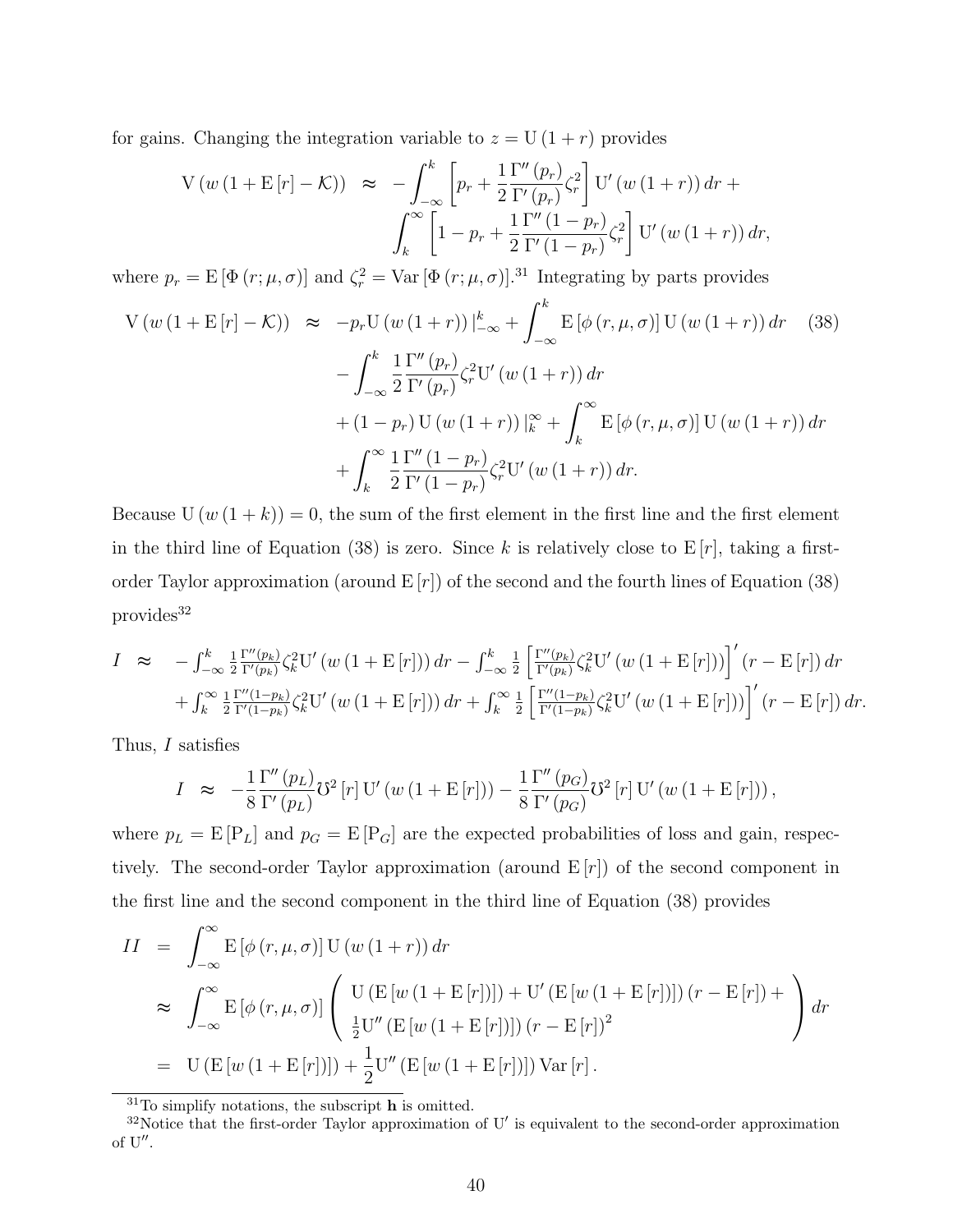As in Arrow (1965) and Pratt (1964), the first-order Taylor approximation (around 0) of the LHS of Equation  $(38)$  with respect to  $K$  is

$$
LHS = \int_{-\infty}^{\infty} \mathbf{E} \left[ \phi(r; \mu, \sigma) \right] \mathbf{U} \left( w \left( 1 + \mathbf{E} \left[ r \right] - \mathcal{K} \right) \right) dr \approx \mathbf{U} \left( w \left( 1 + \mathbf{E} \left[ r \right] \right) \right) - \mathcal{K} \mathbf{U}' \left( w \left( 1 + \mathbf{E} \left[ r \right] \right) \right).
$$

Combining the LHS, *I* and *II*, the uncertainty premium is

$$
\mathcal{K} \approx -\frac{1}{2} \frac{\mathrm{U}''(w(1 + \mathrm{E}[r]))}{\mathrm{U}'(w(1 + \mathrm{E}[r]))} \mathrm{Var}[r] - \frac{1}{8} \left[ \frac{\Gamma''(p_L)}{\Gamma'(p_L)} + \frac{\Gamma''(p_G)}{\Gamma'(p_G)} \right] \mathrm{O}^2[r]. \Box
$$

*Proof of Theorem 2.* To show that  $\Upsilon$  measures uncertainty it has to be shown that for a given expected return, E, an uncertainty-averse investor prefers the asset with the lower Υ over the asset with the higher Υ. By Assumption 1, all investors aggregate risk and ambiguity to uncertainty in the same way and each has a preference concerning this uncertainty. Investors are averse to the uncertainty (aggregated from risk and ambiguity) since they are averse to both risk and ambiguity. Assume two assets, denoted *i* and *j*, such that

$$
\Upsilon^{2}[r_{j}] = \frac{\text{Var}[r_{j}]}{1 - \mho^{2}[r_{j}]} \ge \frac{\text{Var}[r_{i}]}{1 - \mho^{2}[r_{i}]} = \Upsilon^{2}[r_{i}].
$$

Assumption 1 implies that the source of uncertainty (risk or ambiguity) does not play a role for investors. Therefore, the uncertainty of *j* is equivalent to the variance of an risky and non-ambiguous asset *x*, i.e.  $\Upsilon^2[r_j] = \text{Var}[x]$ . Similarly,  $\Upsilon^2[r_i] = \text{Var}[y]$  for some risky and non-ambiguous asset *y*. Theorem 1 implies that, for a given E and a given  $\mathbb{S}^2$ , a rational risk-averse investor prefers the asset with lower Var over the asset with the higher Var. That is,  $V(w(1 + x)) ≥ V(w(1 + y))$  and by transitivity  $V(w(1 + r_j)) ≥ V(w(1 + r_i)).$  $\Box$ 

*Proof of Theorem 3.* The random probability of loss,  $P(L_m) = P(r_m \leq r_f)$ , on the market portfolio, **m**, is defined by

$$
P(L_{\mathbf{m}}) = \int_{-\infty}^{r_f} \frac{1}{\sqrt{2\pi\sigma_{\mathbf{m}}^2}} e^{-\frac{(r-\mu_{\mathbf{m}})^2}{2\sigma_{\mathbf{m}}^2}} dr.
$$
 (39)

First, we assemble a portfolio, denoted **a**, consisting of a proportion *−h* of the risk-free asset, and the remainder,  $1 + h$ , is allocated to the uncertain market portfolio, where  $h > 0$ . The expected return on portfolio **a** is

$$
E[r_{a}] = (1+h) E[r_{m}] - hr_{f},
$$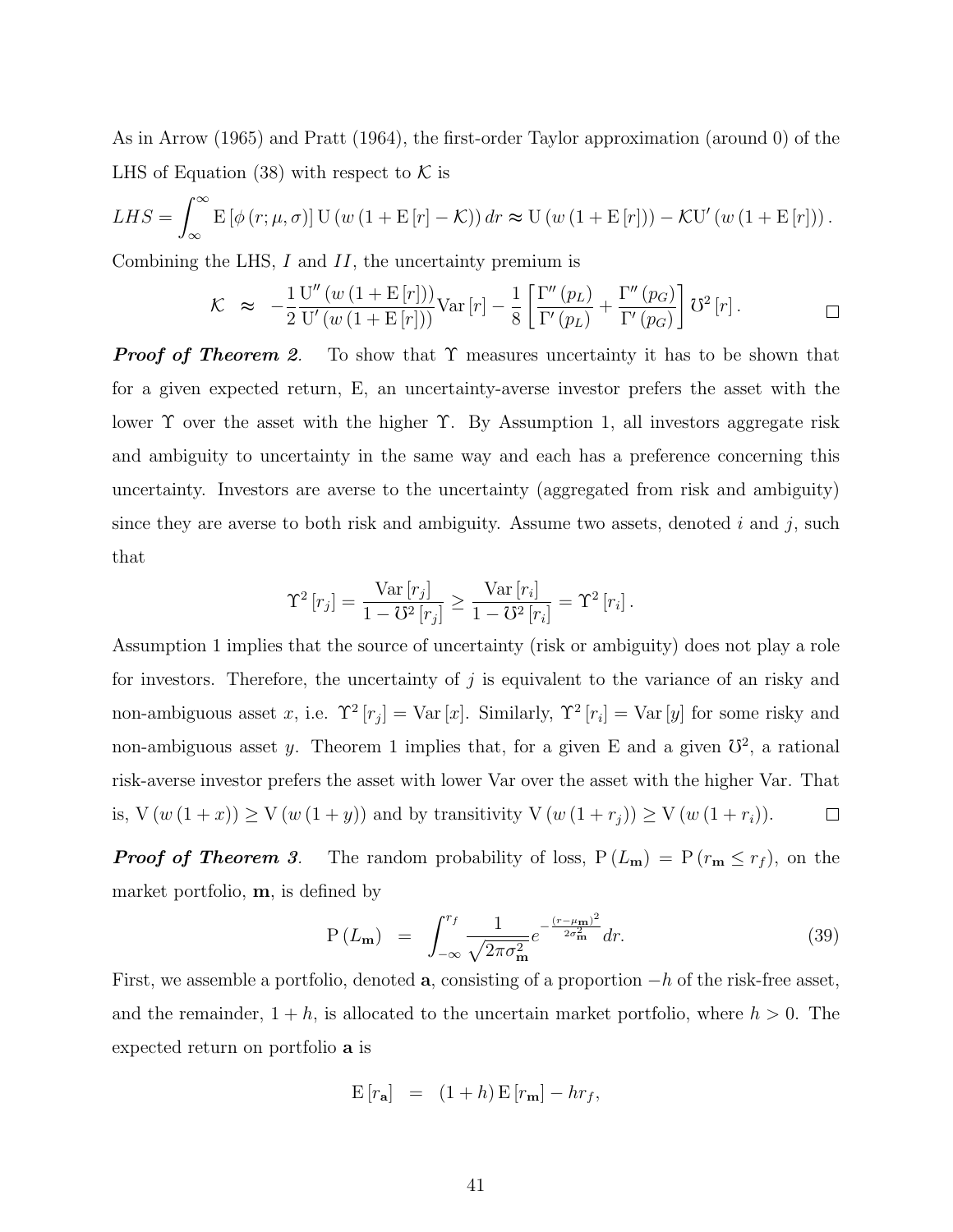and the variance of its return is

$$
Var[r_{\mathbf{a}}] = (1+h)^2 Var[r_{\mathbf{m}}].
$$

The degree of ambiguity associated with portfolio **a** is

$$
\mathcal{U}^2\left[r_{\mathbf{a}}\right] = 4\text{Var}\left[\int_{-\infty}^{r_f} \frac{1}{\sqrt{2\pi\left(1+h\right)^2 \sigma_{\mathbf{m}}^2}} e^{-\frac{\left(r - \left((1+h)\mu_{\mathbf{m}} - hr_f\right)\right)^2}{2(1+h)^2 \sigma_{\mathbf{m}}^2}} dr\right].
$$
 (40)

We also assemble a second portfolio, denoted **b**, consisting of a proportion 1 of **m** and a proportion  $0 < h$  of some asset *j*, which is financed by a proportion *h* of the risk-free asset. Asset *j* is assumed to be non-efficient. That is, in the mean–uncertainty space it lies in the set of feasible portfolios, but not on the efficient frontier. The expected return on portfolio **b** is

$$
E[r_{\mathbf{b}}] = E[r_{\mathbf{m}}] + hE[r_j] - hr_f,
$$

and the variance of its return is

$$
\text{Var}\left[r_{\mathbf{b}}\right] = \text{Var}\left[r_{\mathbf{m}}\right] + h^2 \text{Var}\left[r_j\right] + 2h \text{Cov}\left[r_{\mathbf{m}}, r_j\right].
$$

The ambiguity associated with portfolio **b** is

$$
\mathcal{U}^{2}[r_{\mathbf{b}}] = 4\text{Var}\left[\int_{-\infty}^{r_{f}} \frac{1}{\sqrt{2\pi(\sigma_{\mathbf{m}}^{2} + h^{2}\sigma_{j}^{2} + 2h\sigma_{\mathbf{m},j})}} e^{-\frac{\left(r - \left(\mu_{\mathbf{m}} + h\mu_{j} - h\tau_{f}\right)\right)^{2}}{2\left(\sigma_{\mathbf{m}}^{2} + h^{2}\sigma_{j}^{2} + 2h\sigma_{\mathbf{m},j}\right)}} dr\right] \qquad (41)
$$
  
= 4 $\text{Var}\left[\int_{-\infty}^{\frac{(1+h)r_{f} - \mu_{\mathbf{m}} - h\mu_{j}}{\sqrt{\sigma_{\mathbf{m}}^{2} + h^{2}\sigma_{j}^{2} + 2h\sigma_{\mathbf{m},j}}}} \frac{1}{\sqrt{2\pi}} e^{-\frac{r^{2}}{2}} dr\right],$ 

where the second equality is obtained by changing the integration variable.

As  $h \to 0$ , the curve drawn by portfolio **a** is tangent to the CML at the point  $(E[r_m], \Upsilon[r_m])$ . Thus,

$$
\frac{\frac{dE[r_{\mathbf{a}}]}{dh}}{\frac{d\sqrt{\frac{\text{Var}[r_{\mathbf{a}}]}{1-\mathcal{O}^2[r_{\mathbf{a}}]}}}\Big|_{h=0} = \frac{E[r_{\mathbf{m}}] - r_f}{\sqrt{\frac{\text{Var}[r_{\mathbf{m}}]}{1-\mathcal{O}^2[r_{\mathbf{m}}]}}}.
$$
\n(42)

The derivative of the numerator in the LHS of Equation (42) with respect to *h* satisfies

$$
\frac{d\mathbf{E}\left[r_{\mathbf{a}}\right]}{dh} = \mathbf{E}\left[r_{\mathbf{m}}\right] - r_{f}.\tag{43}
$$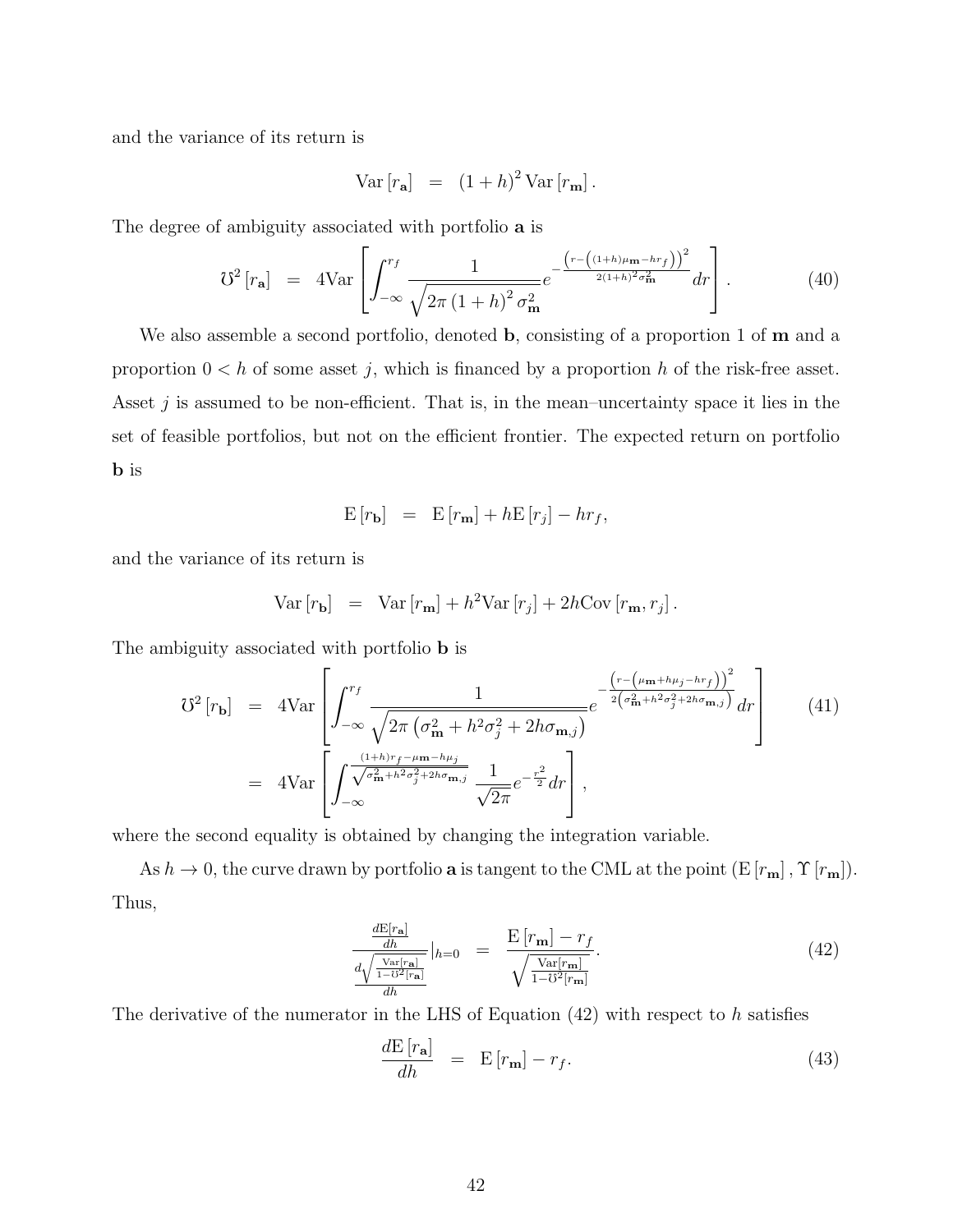Changing the integration variable of Equation (40) implies that

$$
\int_{-\infty}^{r_f} \frac{1}{\sqrt{2\pi (1+h)^2 \sigma_{\mathbf{m}}^2}} e^{-\frac{\left(r - \left((1+h)\mu_{\mathbf{m}} - hr_f\right)\right)^2}{2(1+h)^2 \sigma_{\mathbf{m}}^2}} dr = \int_{-\infty}^{r_f} \frac{1}{\sqrt{2\pi \sigma_{\mathbf{m}}^2}} e^{-\frac{(r - \mu_{\mathbf{m}})^2}{2\sigma_{\mathbf{m}}^2}} dr.
$$

Therefore, the derivative of the denominator in the LHS of Equation (42) with respect to *h* satisfies

$$
\frac{d\sqrt{\frac{\text{Var}[r_{\mathbf{a}}]}{1-\mathcal{O}^2[r_{\mathbf{a}}]}}}{dh}|_{h=0} = \frac{\frac{\text{Var}[r_{\mathbf{m}}]}{1-\mathcal{O}^2[r_{\mathbf{m}}]}}{\sqrt{\frac{\text{Var}[r_{\mathbf{m}}]}{1-\mathcal{O}^2[r_{\mathbf{m}}]}}}.\tag{44}
$$

Together, Equations (43) and (44) imply that

$$
\frac{\frac{dE[r_{\mathbf{a}}]}{dh}}{\frac{d\sqrt{\frac{\text{Var}[r_{\mathbf{a}}]}{1+U^2[r_{\mathbf{a}}]}}}\Big|_{h=0} = \frac{E[r_{\mathbf{m}}] - r_f}{\sqrt{\frac{\text{Var}[r_{\mathbf{m}}]}{1-U^2[r_{\mathbf{m}}]}}}.
$$
\n(45)

As  $h \to 0$ , the curve drawn by portfolio **b** is also tangent to the CML at the point  $(E[r_m], \Upsilon[r_m])$ . Thus,

$$
\frac{\frac{d\mathbf{E}[r_{\mathbf{b}}]}{dh}}{\frac{d\sqrt{\frac{\text{Var}[r_{\mathbf{b}}]}{1+\mathcal{O}^2[r_{\mathbf{b}}]}}}\Big|_{h=0} = \frac{\mathbf{E}[r_{\mathbf{m}}] - r_f}{\sqrt{\frac{\text{Var}[r_{\mathbf{m}}]}{1-\mathcal{O}^2[r_{\mathbf{m}}]}}}.\tag{46}
$$

The derivative of the numerator in the LHS of Equation (46) with respect to *h* satisfies

$$
\frac{d\mathbf{E}\left[r_{\mathbf{b}}\right]}{dh} = \mathbf{E}\left[r_j\right] - r_f. \tag{47}
$$

The derivative of the denominator in the LHS of Equation (46) with respect to *h* satisfies

$$
\frac{d\sqrt{\frac{\text{Var}[r_{\mathbf{b}}]}{1-\sigma^2[r_{\mathbf{b}}]}}}{dh}|_{h=0} = \begin{pmatrix} \frac{\text{Cov}[r_{\mathbf{m}},r_j]}{1-\sigma^2[r_{\mathbf{m}}]} + 4\frac{\text{Var}[r_{\mathbf{m}}]}{(1-\sigma^2[r_{\mathbf{m}}])^2} \times \\ \int_{\mathbb{P}} \left( \mathbf{P}\left( L_{\mathbf{b}} \right) - \mathbf{E}\left[ \mathbf{P}\left( L_{\mathbf{b}} \right) \right] \right) \left( \mathbf{P}'\left( L_{\mathbf{b}} \right) - \mathbf{E}\left[ \mathbf{P}'\left( L_{\mathbf{b}} \right) \right] \right) d\chi \left( \mathbf{P} \right) \end{pmatrix} \frac{1}{\sqrt{\frac{\text{Var}[r_{\mathbf{m}}]}{1-\sigma^2[r_{\mathbf{m}}]}}, (48)
$$

where  $\chi$  is the second-order probability distribution,

$$
P(L_{\mathbf{b}})|_{h=0} = \int_{-\infty}^{\frac{r_f - \mu_{\mathbf{m}}}{\sigma_{\mathbf{m}}}} \frac{1}{\sqrt{2\pi}} e^{-\frac{r^2}{2}} dr = P(L_{\mathbf{m}})
$$

and

$$
P'(L_{\mathbf{b}})|_{h=0} = \frac{1}{\sqrt{2\pi}} e^{-\frac{\left(r_f - \mu_{\mathbf{m}}\right)^2}{2\sigma_{\mathbf{m}}^2}} \left(\frac{r_f - \mu_j}{\sigma_{\mathbf{m}}} + \frac{\sigma_{\mathbf{m},j}}{\sigma_{\mathbf{m}}^3} \left(\mu_{\mathbf{m}} - r_f\right)\right)
$$
  
=  $\phi(r_f; \mu_{\mathbf{m}}, \sigma_{\mathbf{m}}) \left(\frac{\sigma_{\mathbf{m},j}}{\sigma_{\mathbf{m}}^2} \left(\mu_{\mathbf{m}} - r_f\right) - \left(\mu_j - r_f\right)\right).$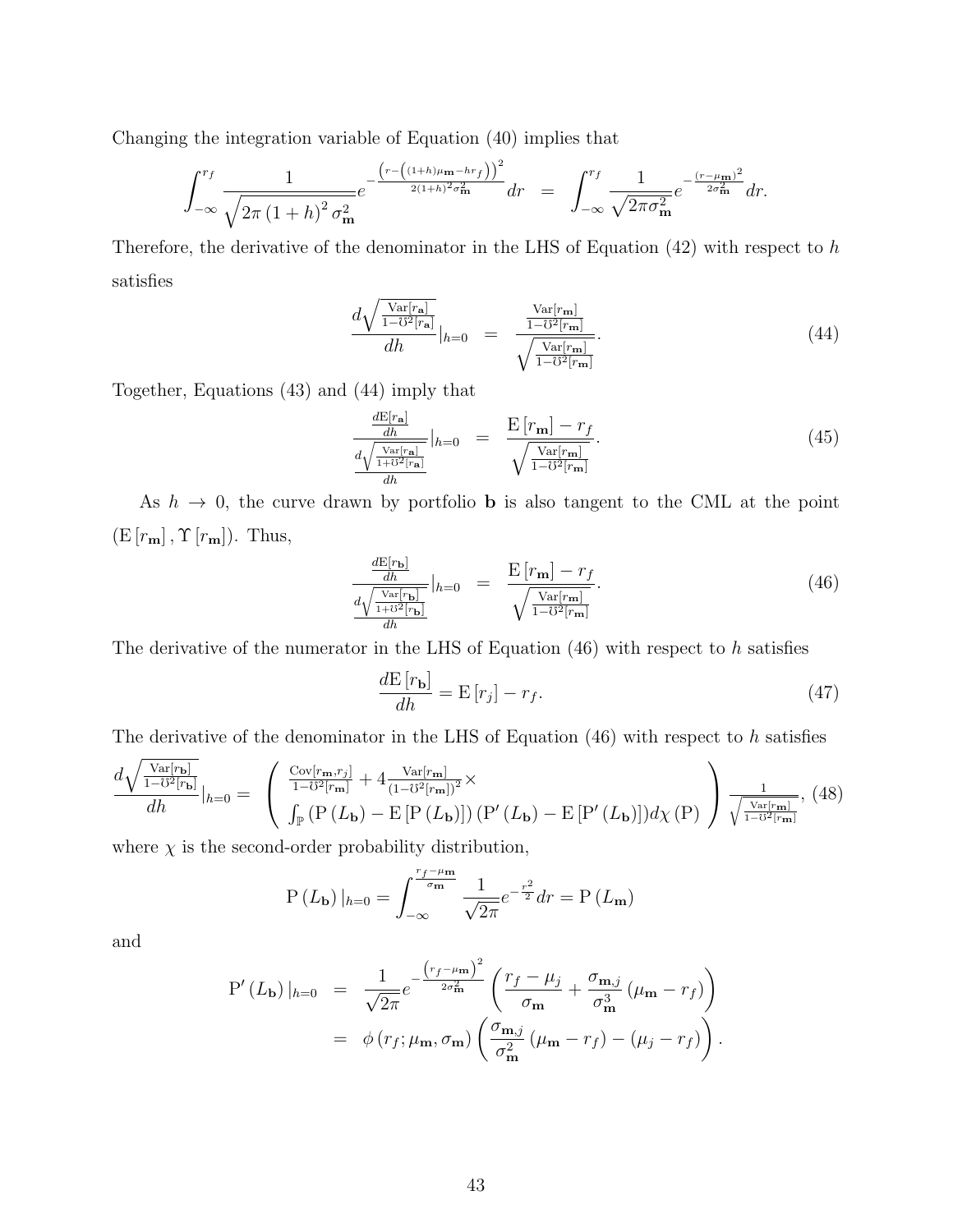Equation (48) can then be written as

$$
\frac{d\sqrt{\frac{\text{Var}[r_{\mathbf{b}}]}{1-\delta^2[r_{\mathbf{b}}]}}}{dh}|_{h=0} = \begin{pmatrix} \frac{\text{Cov}[r_{\mathbf{m}},r_j]}{1-\delta^2[r_{\mathbf{m}}]} + 4\frac{\text{Var}[r_{\mathbf{m}}]}{(1-\delta^2[r_{\mathbf{m}}])^2} \times \\ \text{Cov}\left[\Phi(r_f;\mu_{\mathbf{m}},\sigma_{\mathbf{m}}),\phi(r_f;\mu_{\mathbf{m}},\sigma_{\mathbf{m}})\left(\frac{\sigma_{\mathbf{m},j}}{\sigma_{\mathbf{m}}^2}(\mu_{\mathbf{m}} - r_f) - (\mu_j - r_f)\right) \right] \end{pmatrix} \frac{1}{\sqrt{\frac{\text{Var}[r_{\mathbf{m}}]}{1-\delta^2[r_{\mathbf{m}}]}}},
$$

which implies

$$
\frac{\frac{dE[r_{\mathbf{b}}]}{dh}}{\frac{d\sqrt{\frac{\text{Var}[r_{\mathbf{b}}]}{dh}}}{dh}}\Big|_{h=0} = \frac{\frac{\text{E}[r_j] - r_f}{\text{Cov}[r_{\mathbf{m}}, r_j]}}{\frac{1 - \sigma^2 [r_{\mathbf{m}}]}{h} + 4\frac{\text{Var}[r_{\mathbf{m}}]}{(1 - \sigma^2 [r_{\mathbf{m}}])^2}\text{Cov}\Big[\Phi\big(r_f; \mu_{\mathbf{m}}, \sigma_{\mathbf{m}}\big), \phi\big(r_f; \mu_{\mathbf{m}}, \sigma_{\mathbf{m}}\big)\bigg(\frac{\sigma_{\mathbf{m},j}}{\sigma_{\mathbf{m}}^2}\big(\mu_{\mathbf{m}} - r_f\big) - \big(\mu_j - r_f\big)\big)\Big]}{\sqrt{\frac{\text{Var}[r_{\mathbf{m}}]}{1 - \sigma^2 [r_{\mathbf{m}}]}}}\,. \tag{49}
$$

Equating Equations (45) and (49) yields

$$
\frac{\mathrm{E}[r_j]-r_f}{\frac{\mathrm{Cov}[r_{\mathbf{m}},r_j]}{1-\delta^2[r_{\mathbf{m}}]}+4\frac{\mathrm{Var}[r_{\mathbf{m}}]}{(1-\delta^2[r_{\mathbf{m}}])^2}\mathrm{Cov}\bigg[\Phi\big(r_f;\mu_{\mathbf{m}},\sigma_{\mathbf{m}}\big),\phi\big(r_f;\mu_{\mathbf{m}},\sigma_{\mathbf{m}}\big)\bigg(\frac{\sigma_{\mathbf{m},j}}{\sigma_{\mathbf{m}}^2}\big(\mu_{\mathbf{m}}-r_f\big)-\big(\mu_j-r_f\big)\bigg)\bigg]}=\frac{\mathrm{E}[r_{\mathbf{m}}]-r_f}{\frac{\mathrm{Var}[r_{\mathbf{m}}]}{1-\delta^2[r_{\mathbf{m}}]}}\label{eq:expan}
$$

Arranging terms provides

$$
\mathcal{E}\left[r_j\right] - r_f = \frac{\frac{\text{Cov}[r_{\mathbf{m}}, r_j]}{\text{Var}[r_{\mathbf{m}}]} \left(\mathcal{E}\left[r_{\mathbf{m}}\right] - r_f\right) + \frac{\text{Cov}\left[\Phi(r_f; \mu_{\mathbf{m}}, \sigma_{\mathbf{m}}), \phi(r_f; \mu_{\mathbf{m}}, \sigma_{\mathbf{m}}\right) \left(\frac{\sigma_{\mathbf{m},j}}{\sigma_{\mathbf{m}}^2} (\mu_{\mathbf{m}} - r_f) - (\mu_j - r_f)\right)}{1 - \sigma^2 [r_{\mathbf{m}}]} \left(\mathcal{E}\left[r_{\mathbf{m}}\right] - r_f\right). \quad \Box
$$

*Proof of Theorem 4.* By Theorem 3, the return on asset *j* can be written as

$$
r_j - r_f = \beta_{\mathcal{K},j} (r_{\mathbf{m}} - r_f) + \hat{\epsilon}, \tag{50}
$$

*.*

*.*

where  $E[\hat{\epsilon}] = E[r_m\hat{\epsilon}] = 0$ , which implies that  $E[r_j - r_f] = \beta_{\mathcal{K},j}E[r_m - r_f]$ . Taking the variance of both sides of Equation (50) using expected probabilities yields

$$
\text{Var}\left[r_j\right] = \beta_{\mathcal{K},j}^2 \text{Var}\left[r_{\mathbf{m}}\right] + \text{Var}\left[\hat{\epsilon}\right].
$$

Normalizing by  $1 - \mathcal{O}^2[r_j]$ , provides

$$
\frac{\text{Var}\left[r_j\right]}{1-\text{U}^2\left[r_j\right]} = \beta_{\mathcal{K},j}^2 \left(\frac{1-\text{U}^2\left[r_{\mathbf{m}}\right]}{1-\text{U}^2\left[r_j\right]}\right) \left(\frac{\text{Var}\left[r_{\mathbf{m}}\right]}{1-\text{U}^2\left[r_{\mathbf{m}}\right]}\right) + \frac{\text{Var}\left[\hat{\epsilon}\right]}{1-\text{U}^2\left[r_j\right]}
$$

Normalizing  $\hat{\epsilon}$  by  $\epsilon = \hat{\epsilon} \sqrt{\frac{1 - \mathcal{V}^2[\epsilon]}{1 - \mathcal{V}^2[\epsilon]}}$  $\frac{1-O^2[\epsilon]}{1-O^2[r_j]},$  yields

$$
\Upsilon^2 \left[ r_j \right] = \beta_{\mathcal{K},j}^2 \frac{1 - \mathcal{O}^2 \left[ r_{\mathbf{m}} \right]}{1 - \mathcal{O}^2 \left[ r_j \right]} \Upsilon^2 \left[ r_{\mathbf{m}} \right] + \Upsilon^2 \left[ \epsilon \right]. \square
$$

*Proof of Theorem 5.* The LHS of Equation (33) can be written as

$$
Q(X \le x) = \Gamma^{-1} (\Gamma (p_x - \varphi)) = \Gamma^{-1} \left( \int_{\mathbb{P}} \Gamma (P_x) d\chi(P) \right), \tag{51}
$$

for some *φ*. Ignoring  $\Gamma^{-1}$  and taking the first-order Taylor approximation of  $\Gamma(p_x - \varphi)$